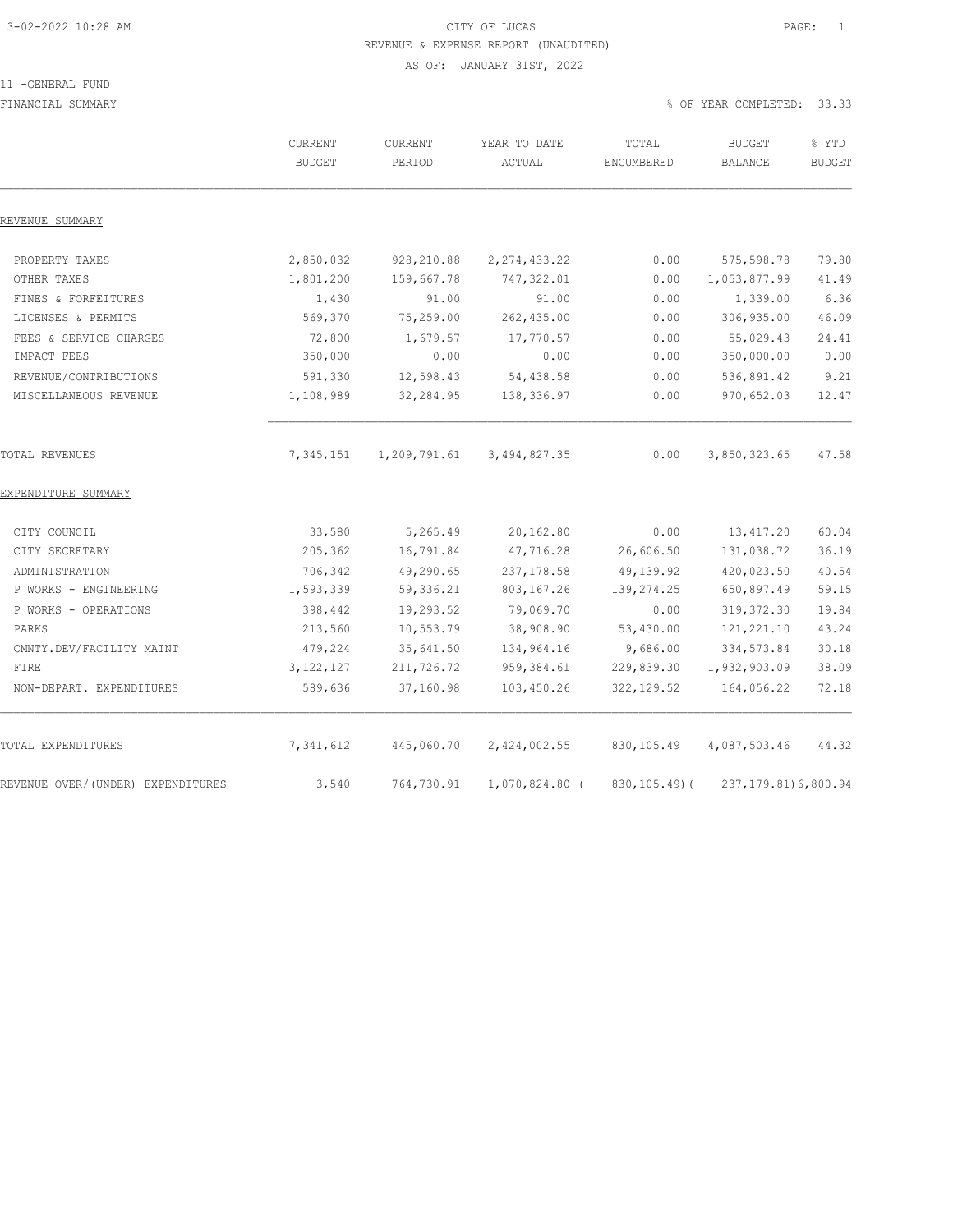### 3-02-2022 10:28 AM CITY OF LUCAS PAGE: 2 REVENUE & EXPENSE REPORT (UNAUDITED) AS OF: JANUARY 31ST, 2022

11 -GENERAL FUND

% OF YEAR COMPLETED: 33.33

| <b>REVENUES</b>                    |                                                  | CURRENT<br><b>BUDGET</b> | CURRENT<br>PERIOD | YEAR TO DATE<br>ACTUAL | TOTAL<br>ENCUMBERED | <b>BUDGET</b><br><b>BALANCE</b> | % YTD<br><b>BUDGET</b> |
|------------------------------------|--------------------------------------------------|--------------------------|-------------------|------------------------|---------------------|---------------------------------|------------------------|
|                                    |                                                  |                          |                   |                        |                     |                                 |                        |
| PROPERTY TAXES                     |                                                  |                          |                   |                        |                     |                                 |                        |
| $11 - 4011$                        | PROPERTY TAXES                                   | 2,835,032                | 927,189.85        | 2,270,823.50           | 0.00                | 564,208.50                      | 80.10                  |
| 11-4012                            | PROPERTY TAXES-DELINQUENT                        | 5,000                    | 585.35            | 2,254.52               | 0.00                | 2,745.48                        | 45.09                  |
| $11 - 4015$                        | PROPERTY TAXES-P&I                               | 10,000                   | 435.68            | 1,355.20               | 0.00                | 8,644.80                        | 13.55                  |
|                                    | TOTAL PROPERTY TAXES                             | 2,850,032                | 928, 210.88       | 2, 274, 433.22         | 0.00                | 575,598.78                      | 79.80                  |
| OTHER TAXES                        |                                                  |                          |                   |                        |                     |                                 |                        |
| $11 - 4101$                        | SALES TAX                                        | 960,000                  | 105, 473.42       | 405,020.77             | 0.00                | 554,979.23                      | 42.19                  |
|                                    | 11-4101.100 SALES TAX REV - STREETS              | 450,000                  | 52,895.08         | 203, 118.53            | 0.00                | 246,881.47                      | 45.14                  |
| $11 - 4102$                        | FRANCHISE-ELECTRICAL                             | 330,000                  | 0.00              | 125,870.59             | 0.00                | 204,129.41                      | 38.14                  |
| $11 - 4103$                        | FRANCHISE/ROW-TELEPHONE                          | $\mathbf{0}$             | 5.28              | 92.03                  | $0.00$ (            | 92.03)                          | 0.00                   |
| $11 - 4104$                        | FRANCHISE-CABLE TELEVISION                       | 28,000                   | 662.41            | 6,745.57               | 0.00                | 21,254.43                       | 24.09                  |
| $11 - 4105$                        | FRANCHISE-GAS                                    | 30,000                   | 0.00              | 5,212.60               | 0.00                | 24,787.40                       | 17.38                  |
| $11 - 4106$                        | FRANCHISE CABLE - PEG FEES                       | 3,200                    | 631.59            | 1,261.92               | 0.00                | $1,938.08$ 39.44                |                        |
| TOTAL OTHER TAXES                  |                                                  | 1,801,200                | 159,667.78        | 747,322.01             | 0.00                | 1,053,877.99                    | 41.49                  |
|                                    |                                                  |                          |                   |                        |                     |                                 |                        |
| FINES & FORFEITURES<br>$11 - 4202$ |                                                  |                          |                   |                        |                     |                                 |                        |
| $11 - 4203$                        | COURT TECHNOLOGY FUND<br>COURT SECURITY FUND     | 20<br>15                 | 4.00<br>4.90      | 4.00<br>4.90           | 0.00<br>0.00        | 16.00<br>10.10                  | 20.00<br>32.67         |
| $11 - 4204$                        | COURT COST-CITY                                  | 20                       | 5.00              |                        |                     | 15.00                           | 25.00                  |
| $11 - 4205$                        | FINES                                            | 1,160                    | 10.00             | 5.00<br>10.00          | 0.00<br>0.00        | 1,150.00                        | 0.86                   |
| $11 - 4206$                        | COURT COST-STATE                                 | 160                      | 62.00             |                        |                     | 98.00                           | 38.75                  |
| $11 - 4208$                        | STATE JURY FEE                                   | 20                       | 0.00              | 62.00<br>0.00          | 0.00<br>0.00        | 20.00                           | 0.00                   |
|                                    |                                                  |                          |                   |                        |                     |                                 |                        |
| $11 - 4212$<br>$11 - 4213$         | JUDICIAL FEES-STATE                              | 25<br>2                  | 0.00<br>0.00      | 0.00<br>0.00           | 0.00<br>0.00        | 25.00<br>2.00                   | 0.00<br>0.00           |
|                                    | JUDICIAL FEES-CITY                               | 8                        |                   |                        |                     |                                 |                        |
| $11 - 4218$<br>$11 - 4220$         | INDIGENT DEFENSE FEE<br>OTHER COURT FINES & FEES | $\mathbf{0}$             | 0.00<br>5.10      | 0.00<br>5.10           | 0.00<br>0.00        | 8.00<br>5.10)                   | 0.00<br>0.00           |
|                                    | TOTAL FINES & FORFEITURES                        | 1,430                    | 91.00             | 91.00                  | 0.00                | 1,339.00                        | 6.36                   |
|                                    |                                                  |                          |                   |                        |                     |                                 |                        |
| LICENSES & PERMITS                 |                                                  |                          |                   |                        |                     |                                 |                        |
| 11-4301                            | CONTRACTOR REGISTRATION                          | 20,000                   | 1,125.00          | 5,625.00               | 0.00                | 14,375.00                       | 28.13                  |
| $11 - 4361$                        | ZONING REQUEST                                   | 1,200                    | 0.00              | 0.00                   | 0.00                | 1,200.00                        | 0.00                   |
| $11 - 4362$                        | SPECIFIC USE PERMITS                             | 1,350                    | 0.00              | 450.00                 | 0.00                | 900.00                          | 33.33                  |
| $11 - 4363$                        | VARIANCE REQUEST                                 | 900                      | 0.00              | 450.00                 | 0.00                | 450.00                          | 50.00                  |
| $11 - 4365$                        | PERMITS-RESIDENTIAL                              | 380,000                  | 51,201.20         | 175,000.60             | 0.00                | 204,999.40                      | 46.05                  |
| $11 - 4367$                        | BUILDING PERMITS-ACCESSORY                       | 20,000                   | 825.00            | 8,627.15               | 0.00                | 11,372.85                       | 43.14                  |
| $11 - 4368$                        | BUILDING PERMITS-SFR                             | 7,500                    | 1,076.40          | 5,873.85               | 0.00                | 1,626.15                        | 78.32                  |
| 11-4369                            | PERMITS-COMMERCIAL                               | 20,000                   | 9,006.40          | 14,650.40              | 0.00                | 5,349.60                        | 73.25                  |
| 11-4371                            | ELECTRICAL PERMITS                               | 2,200                    | 840.00            | 3,000.00               | $0.00$ (            | 800.00                          | 136.36                 |
| 11-4372                            | PLUMBING PERMITS                                 | 5,000                    | 560.00            | 2,660.00               | 0.00                | 2,340.00                        | 53.20                  |
| 11-4373                            | HEATING & A/C PERMITS                            | 1,200                    | 240.00            | 660.00                 | 0.00                | 540.00                          | 55.00                  |
| 11-4374                            | FENCE PERMITS                                    | 6,000                    | 300.00            | 1,425.00               | 0.00                | 4,575.00                        | 23.75                  |
| $11 - 4375$                        | SWIMMING POOL PERMITS                            | 25,000                   | 1,725.00          | 7,275.00               | 0.00                | 17,725.00                       | 29.10                  |
| $11 - 4376$                        | WEIGHT LIMIT PERMITS                             | 60,000                   | 6,600.00          | 29,300.00              | 0.00                | 30,700.00                       | 48.83                  |
| 11-4377                            | ROOF PERMITS                                     | $\mathbb O$              | 0.00              | 180.00                 | $0.00$ (            | 180.00)                         | 0.00                   |
| 11-4378                            | SPRINKLER SYST PERMITS                           | 1,000                    | 450.00            | 1,800.00               | $0.00$ (            | 800.00)                         | 180.00                 |
| 11-4379                            | DRIVEWAY PERMIT                                  | 1,000                    | 180.00            | 420.00                 | 0.00                | 580.00                          | 42.00                  |
| 11-4380                            | SIGN PERMIT                                      | 2,000                    | 160.00            | 410.00                 | 0.00                | 1,590.00                        | 20.50                  |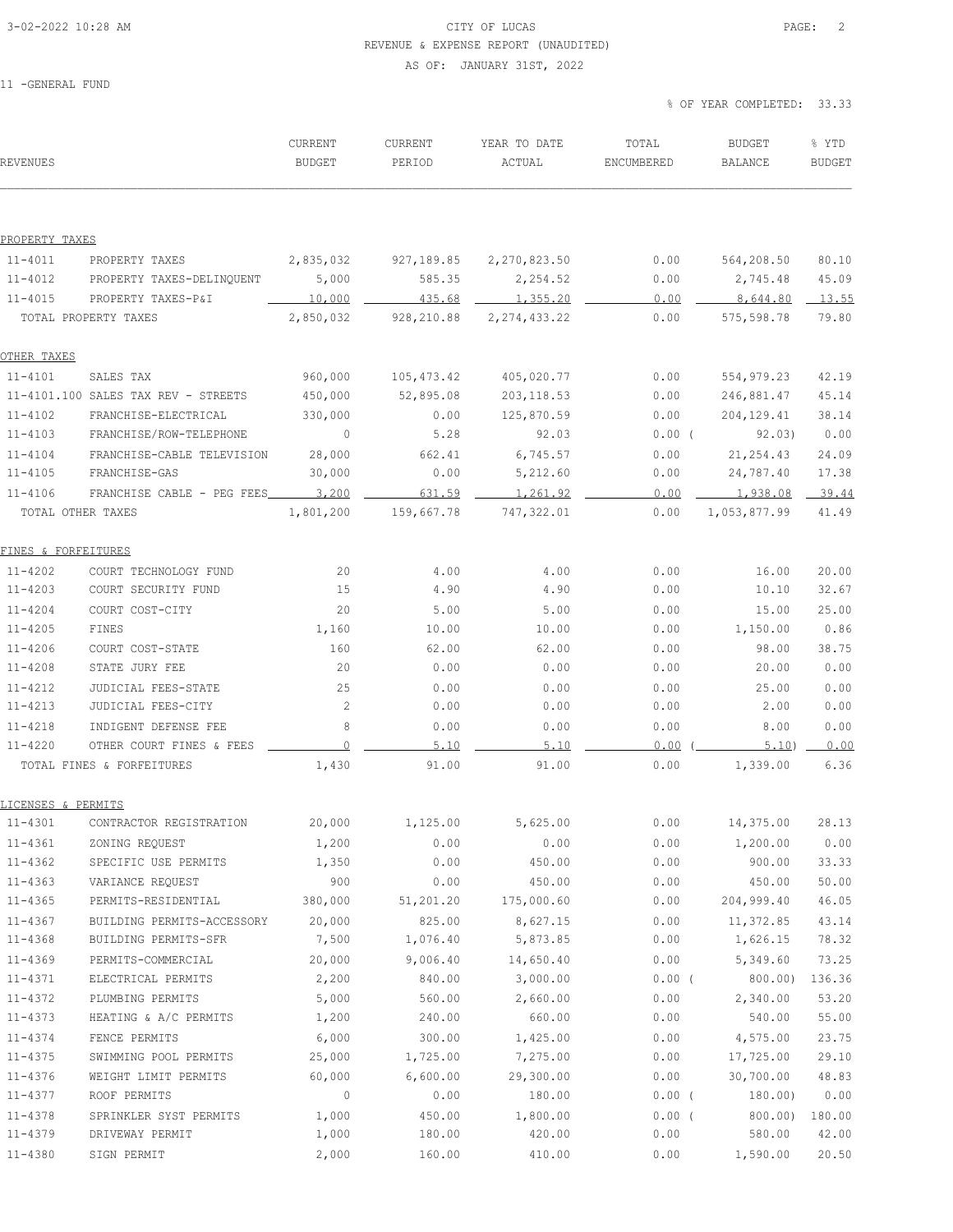### 3-02-2022 10:28 AM CITY OF LUCAS PAGE: 3 REVENUE & EXPENSE REPORT (UNAUDITED) AS OF: JANUARY 31ST, 2022

11 -GENERAL FUND

% OF YEAR COMPLETED: 33.33

| REVENUES                                      | CURRENT<br><b>BUDGET</b> | CURRENT<br>PERIOD | YEAR TO DATE<br>ACTUAL | TOTAL<br>ENCUMBERED | <b>BUDGET</b><br><b>BALANCE</b> | % YTD<br><b>BUDGET</b> |
|-----------------------------------------------|--------------------------|-------------------|------------------------|---------------------|---------------------------------|------------------------|
| $11 - 4382$<br>STORM WATER MGMT PERMIT        | 6,500                    | 970.00            | 3,668.00               | 0.00                | 2,832.00                        | 56.43                  |
| $11 - 4384$<br>SOLICITATION PERMIT            | 120                      | 0.00              | 0.00                   | 0.00                | 120.00                          | 0.00                   |
| $11 - 4395$<br>HEALTH SERVICES PERMITS        | 7,200                    | 0.00              | 0.00                   | 0.00                | 7,200.00                        | 0.00                   |
| $11 - 4398$<br>MISC LICENSES & PERMITS        | 1,200                    | 0.00              | 960.00                 | 0.00                | 240.00                          | 80.00                  |
| TOTAL LICENSES & PERMITS                      | 569,370                  | 75,259.00         | 262, 435.00            | 0.00                | 306,935.00                      | 46.09                  |
| FEES & SERVICE CHARGES                        |                          |                   |                        |                     |                                 |                        |
| 11-4424<br>PLAT & REPLAT FEES                 | 8,500                    | 1,679.57          | 4,420.57               | 0.00                | 4,079.43                        | 52.01                  |
| $11 - 4425$<br>FINES-RE-INSPEC/NO PRMT/NO     | 4,000                    | 0.00              | 1,000.00               | 0.00                | 3,000.00                        | 25.00                  |
| $11 - 4426$<br>FEES-PLAN REVIEW               | 7,300                    | 0.00              | 50.00                  | 0.00                | 7,250.00                        | 0.68                   |
| 11-4427<br>PUBLIC IMPROVEMENT/INSPEC 3        | 53,000                   | 0.00              | 12,300.00              | 0.00                | 40,700.00                       | 23.21                  |
| TOTAL FEES & SERVICE CHARGES                  | 72,800                   | 1,679.57          | 17,770.57              | 0.00                | 55,029.43                       | 24.41                  |
| IMPACT FEES                                   |                          |                   |                        |                     |                                 |                        |
| $11 - 4500$<br>IMPACT FEE REVENUE             | 350,000                  | 0.00              | 0.00                   | 0.00                | 350,000.00                      | 0.00                   |
| TOTAL IMPACT FEES                             | 350,000                  | 0.00              | 0.00                   | 0.00                | 350,000.00                      | 0.00                   |
| <u>REVENUE/CONTRIBUTIONS</u>                  |                          |                   |                        |                     |                                 |                        |
| $11 - 4611$<br>FIRE SPRINKLER PERMIT          | 30,000                   | 3,872.50          | 12,372.50              | 0.00                | 17,627.50                       | 41.24                  |
| $11 - 4612$<br>COUNTY FIRE DISTRICT           | $\circ$                  | 0.00              | 2,001.39               | $0.00$ (            | 2,001.39)                       | 0.00                   |
| $11 - 4613$<br>FIRE DEPT SVC AGREEMENTS       | 453,230                  | 0.00              | 0.00                   | 0.00                | 453,230.00                      | 0.00                   |
| $11 - 4614$<br>AMBULANCE SERVICES             | 100,000                  | 8,725.93          | 40,064.69              | 0.00                | 59,935.31                       | 40.06                  |
| $11 - 4615$<br>LISD EMS SERVICES              | 8,100                    | 0.00              | 0.00                   | 0.00                | 8,100.00                        | 0.00                   |
| TOTAL REVENUE/CONTRIBUTIONS                   | 591,330                  | 12,598.43         | 54,438.58              | 0.00                | 536,891.42                      | 9.21                   |
| INTERGOVERNMENTAL                             |                          |                   |                        |                     |                                 |                        |
| MISCELLANEOUS REVENUE                         |                          |                   |                        |                     |                                 |                        |
| 11-4911<br>INTEREST INCOME                    | 18,000                   | 1,092.81          | 4,780.27               | 0.00                | 13,219.73                       | 26.56                  |
| 11-4914<br>INSURANCE PROCEEDS                 | $\mathbb O$              | 587.28            | 3,278.28               | 0.00(               | 3,278.28)                       | 0.00                   |
| 11-4915<br>CHILD SAFETY INCOME                | 6,900                    | 0.00              | 2,125.63               | 0.00                | 4,774.37                        | 30.81                  |
| $11 - 4916$<br>CREDIT CARD FEE                | 30,000                   | 2,971.99          | 19,618.95              | 0.00                | 10,381.05                       | 65.40                  |
| $11 - 4918$<br>PERMIT FEE - BEER & WINE       |                          | 0.00              | 145.00                 | $0.00$ (            | 145.00)                         | 0.00                   |
| $11 - 4920$<br>FARMER MARKET EVENT FEE        | 0                        | 0.00              | 740.00                 | $0.00$ (            | 740.00)                         | 0.00                   |
| $11 - 4931$<br>RENTAL INCOME                  | 85,800                   | 7,660.00          | 30,640.00              |                     | $0.00$ $55,160.00$              | 35.71                  |
| 11-4980<br>PARK DEDICATION FEES               | 134,000                  | 0.00              | 8,000.00               | 0.00                | 126,000.00                      | 5.97                   |
| $11 - 4981$<br>FACILITY RENTAL                | $\circ$                  | 50.00             | 250.00                 |                     | $0.00$ ( 250.00)                | 0.00                   |
| $11 - 4985$<br>GRANT REVENUES                 | 12,500                   | 3,941.00          | 3,941.00               | 0.00                | 8,559.00                        | 31.53                  |
| 11-4989<br>STREET ASSESS BROCKDALE CAP 44,000 |                          | 13,200.00         | 43,962.00              | 0.00                | 38.00                           | 99.91                  |
| $11 - 4991$<br>STREET IMPROVEMENT ASSESSME    | $\sim$ 0                 | 0.00              | 1,050.00               | $0.00$ (            | 1,050.00)                       | 0.00                   |
| $11 - 4996$<br>TRANSFER                       | 50,000                   | 0.00              | 0.00                   | 0.00                | 50,000.00                       | 0.00                   |
| $11 - 4997$<br>MISCELLANEOUS                  | $\circ$                  | 2,781.87          | 19,805.84              | $0.00$ (            | 19,805.84)                      | 0.00                   |
| 11-4998<br>PILOT TRANSFER IN                  | 277,789                  | 0.00              | 0.00                   | 0.00                | 277,789.00                      | 0.00                   |
| FIRE DISTRICT - TRANSFER I 450,000<br>11-4999 |                          | 0.00              | 0.00                   | 0.00                | 450,000.00                      | 0.00                   |
| TOTAL MISCELLANEOUS REVENUE                   | 1,108,989                | 32,284.95         | 138,336.97             | 0.00                | 970,652.03                      | 12.47                  |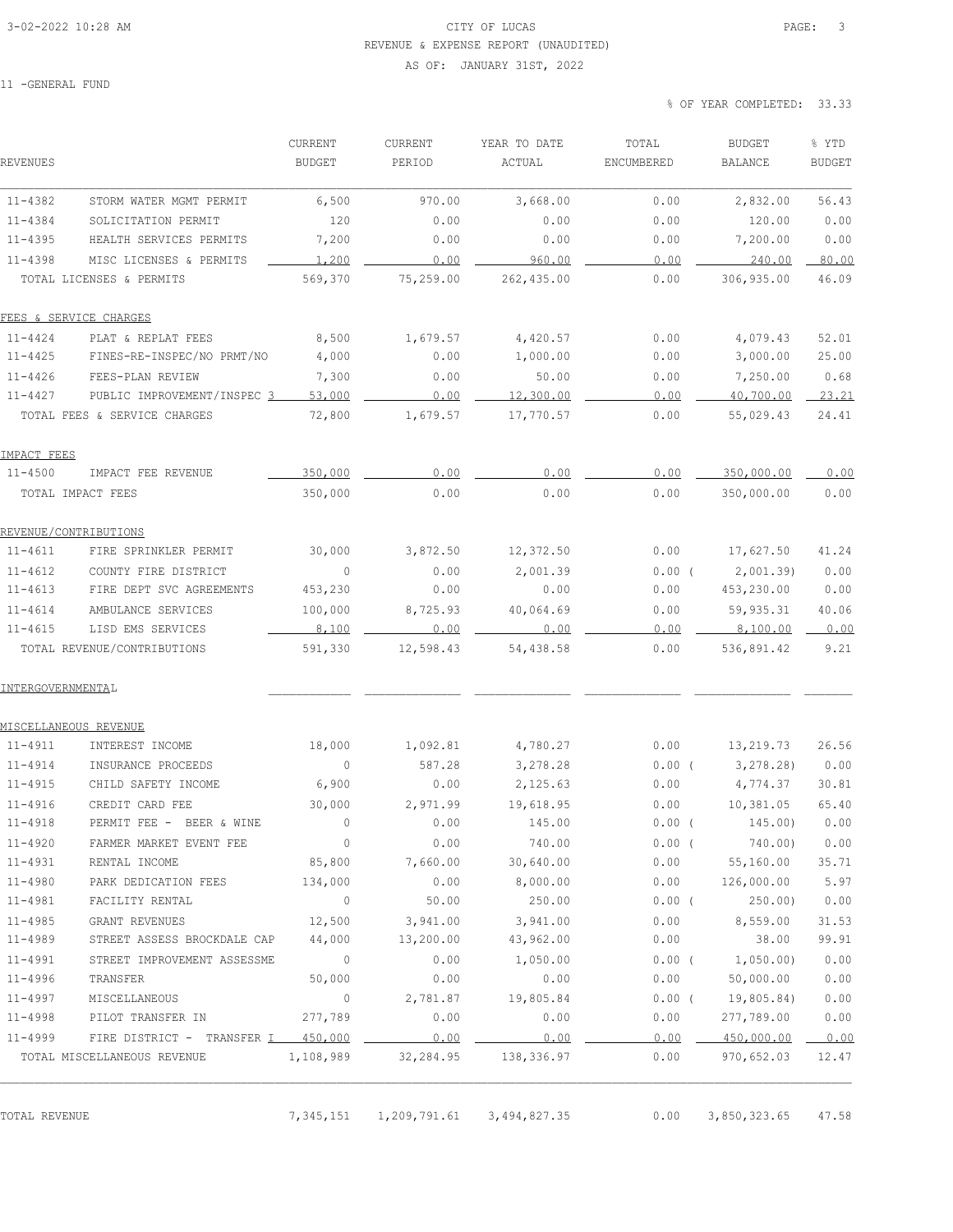# 3-02-2022 10:28 AM CITY OF LUCAS PAGE: 4 REVENUE & EXPENSE REPORT (UNAUDITED)

#### AS OF: JANUARY 31ST, 2022

11 -GENERAL FUND

| DEPARTMENTAL EXPENDITURES |                            | CURRENT<br><b>BUDGET</b> | CURRENT<br>PERIOD | YEAR TO DATE<br>ACTUAL | TOTAL<br>ENCUMBERED | <b>BUDGET</b><br><b>BALANCE</b> | % YTD<br><b>BUDGET</b> |
|---------------------------|----------------------------|--------------------------|-------------------|------------------------|---------------------|---------------------------------|------------------------|
|                           |                            |                          |                   |                        |                     |                                 |                        |
| PERSONNEL SERVICES        |                            |                          |                   |                        |                     |                                 |                        |
| $11 - 6100 - 112$         | WORKERS' COMPENSATION      | 70                       | 0.00              | 46.00                  | 0.00                | 24.00                           | 65.71                  |
| $11 - 6100 - 127$         | MEDICARE                   | 220                      | 32.63             | 65.26                  | 0.00                | 154.74                          | 29.66                  |
| TOTAL PERSONNEL SERVICES  |                            | 290                      | 32.63             | 111.26                 | 0.00                | 178.74                          | 38.37                  |
| MATERIALS & SUPPLIES      |                            |                          |                   |                        |                     |                                 |                        |
| $11 - 6100 - 201$         | OFFICE SUPPLIES            | 1,000                    | 0.00              | 0.00                   | 0.00                | 1,000.00                        | 0.00                   |
| $11 - 6100 - 204$         | FOOD/BEVERAGE              | 1,500                    | 0.00              | 0.00                   | 0.00                | 1,500.00                        | 0.00                   |
| $11 - 6100 - 210$         | COMPUTER SUPPLIES          | 350                      | 0.00              | 0.00                   | 0.00                | 350.00                          | 0.00                   |
| $11 - 6100 - 222$         | AUDIO/VISUAL DEVICES       | 1,000                    | 0.00              | 0.00                   | 0.00                | 1,000.00                        | 0.00                   |
|                           | TOTAL MATERIALS & SUPPLIES | 3,850                    | 0.00              | 0.00                   | 0.00                | 3,850.00                        | 0.00                   |
| CONTRACTS                 |                            |                          |                   |                        |                     |                                 |                        |
| $11 - 6100 - 307$         | TRAVEL/PROFESSIONAL DEV    | 3,500                    | 0.00              | 0.00                   | 0.00                | 3,500.00                        | 0.00                   |
| TOTAL CONTRACTS           |                            | 3,500                    | 0.00              | 0.00                   | 0.00                | 3,500.00                        | 0.00                   |
| OTHER                     |                            |                          |                   |                        |                     |                                 |                        |
| $11 - 6100 - 441$         | APPRECIATION & AWARDS      | 5,000                    | 2,982.86          | 3,611.54               | 0.00                | 1,388.46                        | 72.23                  |
| $11 - 6100 - 451$         | SOFTWARE, BOOKS & CD'S     | 11,940                   | 0.00              | 11,940.00              | 0.00                | 0.00                            | 100.00                 |
| $11 - 6100 - 468$         | CITY COUNCIL FEES          | 9,000                    | 2,250.00          | 4,500.00               | 0.00                | 4,500.00                        | 50.00                  |
| TOTAL OTHER               |                            | 25,940                   | 5,232.86          | 20,051.54              | 0.00                | 5,888.46                        | 77.30                  |
|                           |                            |                          |                   |                        |                     |                                 |                        |
| TOTAL CITY COUNCIL        |                            | 33,580                   | 5,265.49          | 20,162.80              | 0.00                | 13, 417.20                      | 60.04                  |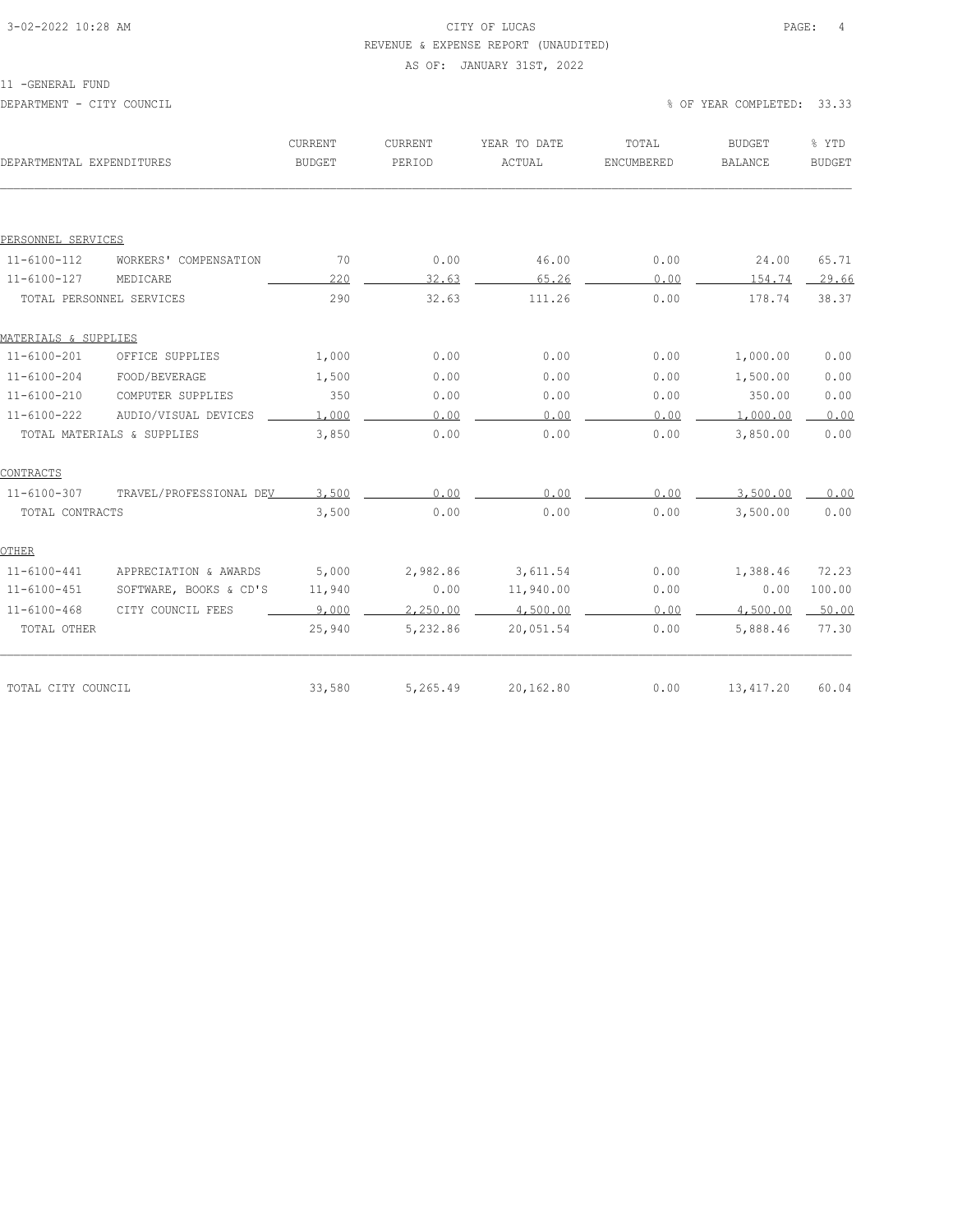# 3-02-2022 10:28 AM CITY OF LUCAS PAGE: 5 REVENUE & EXPENSE REPORT (UNAUDITED)

#### AS OF: JANUARY 31ST, 2022

11 -GENERAL FUND

| DEPARTMENTAL EXPENDITURES |                            | CURRENT<br><b>BUDGET</b> | CURRENT<br>PERIOD | YEAR TO DATE<br>ACTUAL | TOTAL<br>ENCUMBERED | <b>BUDGET</b><br>BALANCE | % YTD<br><b>BUDGET</b> |
|---------------------------|----------------------------|--------------------------|-------------------|------------------------|---------------------|--------------------------|------------------------|
|                           |                            |                          |                   |                        |                     |                          |                        |
| PERSONNEL SERVICES        |                            |                          |                   |                        |                     |                          |                        |
| $11 - 6110 - 101$         | SALARIES - EXEMPT          | 85,378                   | 6,567.06          | 26,075.94              | 0.00                | 59,302.06                | 30.54                  |
| $11 - 6110 - 112$         | WORKER'S COMPENSATION      | 275                      | 0.00              | 181.00                 | 0.00                | 94.00                    | 65.82                  |
| $11 - 6110 - 113$         | LONGEVITY PAY              | 328                      | 0.00              | 324.00                 | 0.00                | 4.00                     | 98.78                  |
| $11 - 6110 - 122$         | TMRS                       | 10,803                   | 831.76            | 3,387.56               | 0.00                | 7,415.44                 | 31.36                  |
| $11 - 6110 - 123$         | GROUP INSURANCE            | 10,716                   | 1,156.34          | 4,025.36               | 0.00                | 6,690.64                 | 37.56                  |
| $11 - 6110 - 127$         | MEDICARE                   | 1,226                    | 94.74             | 380.86                 | 0.00                | 845.14                   | 31.07                  |
| $11 - 6110 - 129$         | LT DISABILITY              | 250                      | 15.70             | 62.80                  | 0.00                | 187.20                   | 25.12                  |
| $11 - 6110 - 133$         | TELEPHONE ALLOWANCE        | 600                      | 50.00             | 200.00                 | 0.00                | 400.00                   | 33.33                  |
|                           | TOTAL PERSONNEL SERVICES   | 109,576                  | 8,715.60          | 34,637.52              | 0.00                | 74,938.48                | 31.61                  |
| MATERIALS & SUPPLIES      |                            |                          |                   |                        |                     |                          |                        |
| $11 - 6110 - 201$         | OFFICE SUPPLIES            | 1,100                    | 39.75             | 65.37                  | 0.00                | 1,034.63                 | 5.94                   |
| $11 - 6110 - 204$         | FOOD/BEVERAGE              | 100                      | 0.00              | 0.00                   | 0.00                | 100.00                   | 0.00                   |
| $11 - 6110 - 210$         | COMPUTER SUPPLIES          | 50                       | 0.00              | 0.00                   | 0.00                | 50.00                    | 0.00                   |
| $11 - 6110 - 238$         | PRINTING & COPYING         | 22,800                   | 964.00            | 3,774.08               | 0.00                | 19,025.92                | 16.55                  |
| $11 - 6110 - 239$         | RECORDS MANAGEMENT         | 31,107                   | 159.26            | 318.52                 | 26,606.50           | 4,181.48                 | 86.56                  |
|                           | TOTAL MATERIALS & SUPPLIES | 55,157                   | 1,163.01          | 4,157.97               | 26,606.50           | 24,392.03                | 55.78                  |
| <b>CONTRACTS</b>          |                            |                          |                   |                        |                     |                          |                        |
| $11 - 6110 - 305$         | SOFTWARE SUPPORT & MAIN    | 9,594                    | 4,494.00          | 4,494.00               | 0.00                | 5,100.00                 | 46.84                  |
| $11 - 6110 - 306$         | ADVERTISING                | 14,300                   | 152.15            | 1,172.30               | 0.00                | 13, 127. 70              | 8.20                   |
| $11 - 6110 - 307$         | TRAVEL/PROFESSIONAL DEV    | 1,750                    | 0.00              | 502.44                 | 0.00                | 1,247.56                 | 28.71                  |
| $11 - 6110 - 309$         | PROFESSIONAL SERVICES      | 5,500                    | 2,015.00          | 2,015.00               | 0.00                | 3,485.00                 | 36.64                  |
| $11 - 6110 - 349$         | FILING FEES                | 2,200                    | 0.00              | 335.00                 | 0.00                | 1,865.00                 | 15.23                  |
| TOTAL CONTRACTS           |                            | 33,344                   | 6,661.15          | 8,518.74               | 0.00                | 24,825.26                | 25.55                  |
| OTHER                     |                            |                          |                   |                        |                     |                          |                        |
| $11 - 6110 - 443$         | DUES/LICENSES              | 185                      | 0.00              | 0.00                   | 0.00                | 185.00                   | 0.00                   |
| $11 - 6110 - 445$         | ELECTIONS                  | 6,000                    | 252.08            | 402.05                 | 0.00                | 5,597.95                 | 6.70                   |
| $11 - 6110 - 451$         | SOFTWARE, BOOKS & CD'S     | 1,100                    | 0.00              | 0.00                   | 0.00                | 1,100.00                 | 0.00                   |
| TOTAL OTHER               |                            | 7,285                    | 252.08            | 402.05                 | 0.00                | 6,882.95                 | 5.52                   |
|                           |                            |                          |                   |                        |                     |                          |                        |
| TOTAL CITY SECRETARY      |                            | 205,362                  | 16,791.84         | 47,716.28              | 26,606.50           | 131,038.72               | 36.19                  |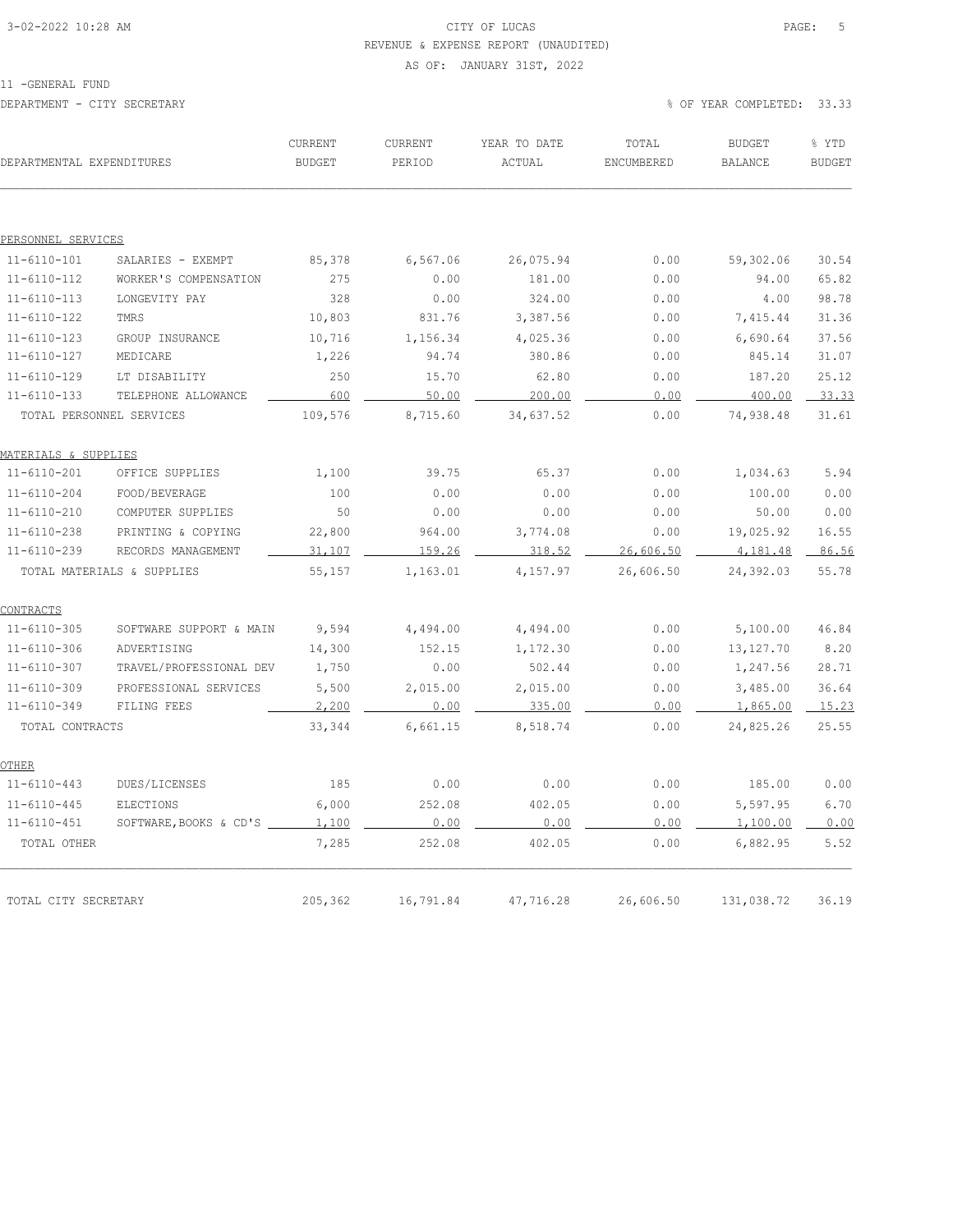# 3-02-2022 10:28 AM CITY OF LUCAS PAGE: 6 REVENUE & EXPENSE REPORT (UNAUDITED)

#### AS OF: JANUARY 31ST, 2022

11 -GENERAL FUND

| DEPARTMENTAL EXPENDITURES |                                | CURRENT<br><b>BUDGET</b> | CURRENT<br>PERIOD | YEAR TO DATE<br>ACTUAL | TOTAL<br>ENCUMBERED | <b>BUDGET</b><br><b>BALANCE</b> | % YTD<br><b>BUDGET</b> |
|---------------------------|--------------------------------|--------------------------|-------------------|------------------------|---------------------|---------------------------------|------------------------|
|                           |                                |                          |                   |                        |                     |                                 |                        |
| PERSONNEL SERVICES        |                                |                          |                   |                        |                     |                                 |                        |
| $11 - 6200 - 101$         | SALARIES - EXEMPT              | 286,697                  | 22,051.17         | 87,723.97              | 0.00                | 198,973.03                      | 30.60                  |
| 11-6200-102               | SALARIES - NON-EXEMPT          | 98,782                   | 7,598.23          | 30,008.95              | 0.00                | 68,773.05                       | 30.38                  |
| $11 - 6200 - 111$         | OVERTIME                       | 1,900                    | 0.00              | 74.19                  | 0.00                | 1,825.81                        | 3.90                   |
| $11 - 6200 - 112$         | WORKERS' COMPENSATION          | 1,125                    | 0.00              | 750.00                 | 0.00                | 375.00                          | 66.67                  |
| $11 - 6200 - 113$         | LONGEVITY PAY                  | 1,964                    | 0.00              | 1,784.00               | 0.00                | 180.00                          | 90.84                  |
| $11 - 6200 - 122$         | TMRS                           | 49,306                   | 3,774.05          | 15, 421.49             | 0.00                | 33,884.51                       | 31.28                  |
| $11 - 6200 - 123$         | GROUP INSURANCE                | 53,630                   | 5, 915.61         | 20,659.13              | 0.00                | 32,970.87                       | 38.52                  |
| 11-6200-127               | MEDICARE                       | 5,643                    | 421.62            | 1,700.92               | 0.00                | 3,942.08                        | 30.14                  |
| 11-6200-129               | LT DISABILITY                  | 1,000                    | 65.92             | 263.67                 | 0.00                | 736.33                          | 26.37                  |
| $11 - 6200 - 133$         | TELEPHONE ALLOWANCE            | 2,100                    | 175.00            | 700.00                 | 0.00                | 1,400.00                        | 33.33                  |
| $11 - 6200 - 141$         | CAR ALLOWANCE                  | 2,400                    | 200.00            | 800.00                 | 0.00                | 1,600.00                        | 33.33                  |
|                           | TOTAL PERSONNEL SERVICES       | 504,547                  | 40,201.60         | 159,886.32             | 0.00                | 344,660.68                      | 31.69                  |
| MATERIALS & SUPPLIES      |                                |                          |                   |                        |                     |                                 |                        |
| $11 - 6200 - 201$         | OFFICE SUPPLIES                | 6,000                    | 705.58            | 1,075.36               | 0.00                | 4,924.64                        | 17.92                  |
| $11 - 6200 - 202$         | POSTAGE                        | 1,700                    | 23.13             | 65.09                  | 0.00                | 1,634.91                        | 3.83                   |
| $11 - 6200 - 204$         | FOOD/BEVERAGE                  | 2,200                    | 437.92            | 531.85                 | 0.00                | 1,668.15                        | 24.18                  |
| 11-6200-205               | WEARING APPAREL                | 800                      | 0.00              | 0.00                   | 0.00                | 800.00                          | 0.00                   |
| $11 - 6200 - 210$         | COMPUTER SUPPLIES              | 350                      | 0.00              | 0.00                   | 0.00                | 350.00                          | 0.00                   |
|                           | TOTAL MATERIALS & SUPPLIES     | 11,050                   | 1,166.63          | 1,672.30               | 0.00                | 9,377.70                        | 15.13                  |
| CONTRACTS                 |                                |                          |                   |                        |                     |                                 |                        |
| $11 - 6200 - 302$         | AUDITING & ACCOUNTING          | 13,000                   | 0.00              | 4,100.00               | 7,100.00            | 1,800.00                        | 86.15                  |
| 11-6200-305               | SOFTWARE SUPPORT/MAINT         | 19,110                   | 0.00              | 2,226.86               | 14,070.14           | 2,813.00                        | 85.28                  |
| 11-6200-307               | TRAVEL/PROFESSIONAL DEV        | 10,795                   | 0.00              | 911.96                 | 0.00                | 9,883.04                        | 8.45                   |
| $11 - 6200 - 309$         | PROFESSIONAL SERVICES          | 3,000                    | 0.00              | 0.00                   | 0.00                | 3,000.00                        | 0.00                   |
| 11-6200-313               | MAINTENANCE AGREEMENTS         | 6,160                    | 490.34            | 2,055.22               | 3,724.78            | 380.00                          | 93.83                  |
| 11-6200-318               | COLLIN COUNTY TAX ASSES        | 3,000                    | 0.00              | 2,442.00               | 0.00                | 558.00                          | 81.40                  |
| $11 - 6200 - 319$         | COLLIN COUNTY APPRSL DI        | 36,000                   | 0.00              | 7,926.00               | 24,245.00           | 3,829.00                        | 89.36                  |
| $11 - 6200 - 321$         | STATE COMPTROLLER (CT F        | 300                      | 0.00              | 0.00                   | 0.00                | 300.00                          | 0.00                   |
| $11 - 6200 - 322$         | CONTRACTS, OTHER               | 7,600                    | 900.00            | 900.00                 | 0.00                | 6,700.00                        | 11.84                  |
| $11 - 6200 - 323$         | CELL PHONE                     | 600                      | 45.19             | 180.85                 | 0.00                | 419.15                          | 30.14                  |
| $11 - 6200 - 324$         | INMATE BOARDING                | 750                      | 0.00              | 0.00                   | 0.00                | 750.00                          | 0.00                   |
| $11 - 6200 - 325$         | GENERAL LIABILITY PREMI        | 33,000                   | 0.00              | 30,530.44              | 0.00                | 2,469.56                        | 92.52                  |
| TOTAL CONTRACTS           |                                | 133,315                  | 1,435.53          | 51, 273.33             | 49,139.92           | 32,901.75                       | 75.32                  |
| <b>OTHER</b>              |                                |                          |                   |                        |                     |                                 |                        |
| $11 - 6200 - 441$         | APPRECIATION & AWARDS          | 4,400                    | 0.00              | 48.94                  | 0.00                | 4,351.06                        | 1.11                   |
| $11 - 6200 - 442$         | TML MEMBERSHIP DUES            | 2,200                    | 555.00            | 555.00                 | 0.00                | 1,645.00                        | 25.23                  |
| 11-6200-443               | DUES/LICENSES                  | 4,530                    | 200.00            | 1,030.00               | 0.00                | 3,500.00                        | 22.74                  |
| $11 - 6200 - 444$         | EMPLOYMENT EXPENSE             | 2,500                    | 0.00              | 100.00                 | 0.00                | 2,400.00                        | 4.00                   |
| 11-6200-497               | CREDIT CARD FEES               | 28,800                   | 5,731.89          | 17,460.43              | 0.00                | 11,339.57                       | 60.63                  |
| TOTAL OTHER               |                                | 42,430                   | 6,486.89          | 19,194.37              | 0.00                | 23, 235.63                      | 45.24                  |
| CAPITAL OUTLAY            |                                |                          |                   |                        |                     |                                 |                        |
| $11 - 8200 - 451$         | SOFTWARE, BOOKS & NON-P 15,000 |                          | 0.00              | 5,152.26               | 0.00                | 9,847.74                        | 34.35                  |
| TOTAL CAPITAL OUTLAY      |                                | 15,000                   | 0.00              | 5,152.26               | 0.00                | 9,847.74                        | 34.35                  |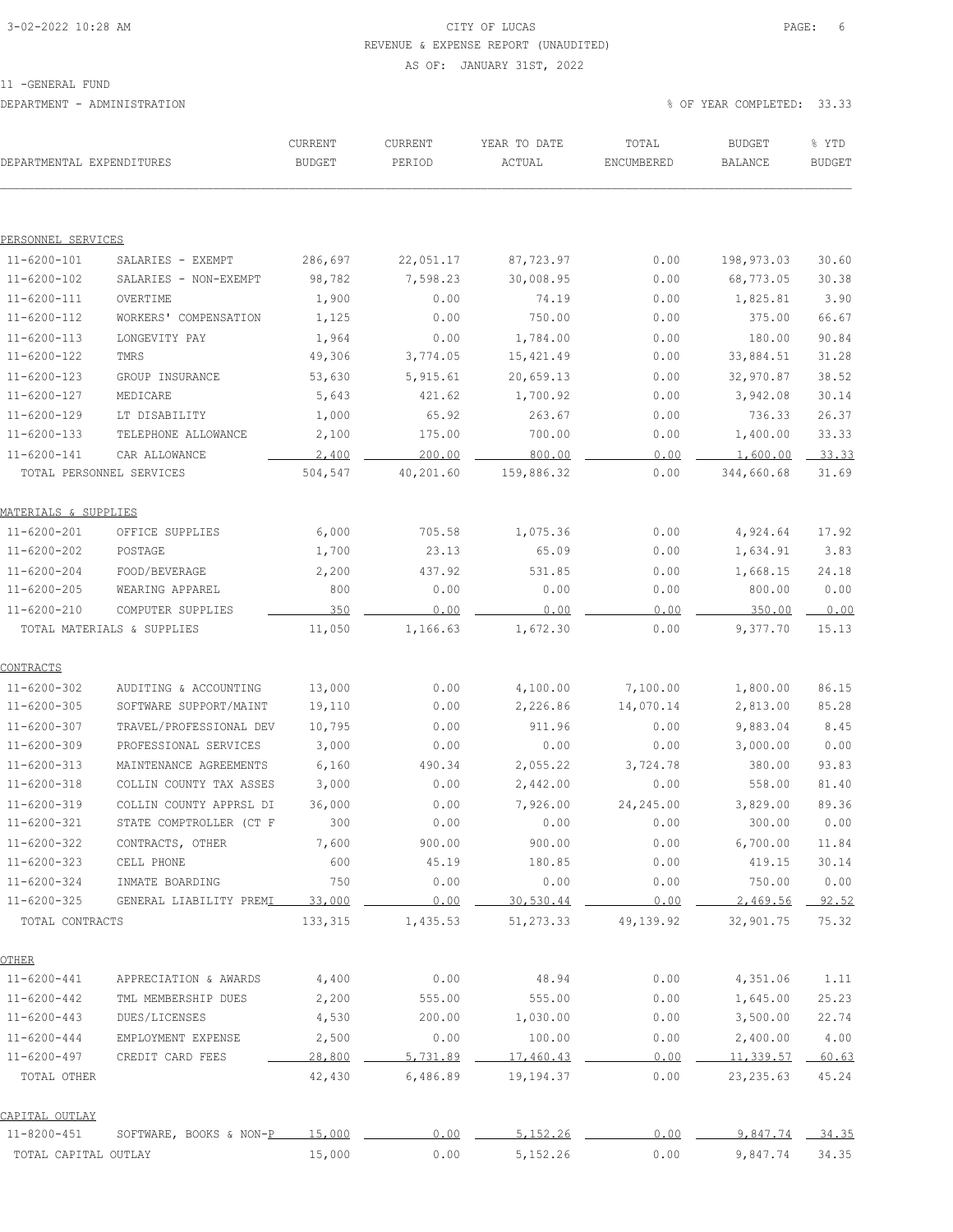# 3-02-2022 10:28 AM CITY OF LUCAS PAGE: 7 REVENUE & EXPENSE REPORT (UNAUDITED)

#### AS OF: JANUARY 31ST, 2022

11 -GENERAL FUND

### DEPARTMENT - ADMINISTRATION % OF YEAR COMPLETED: 33.33

| DEPARTMENTAL EXPENDITURES | CURRENT | CURRENT   | YEAR TO DATE | TOTAL      | BUDGET     | % YTD  |
|---------------------------|---------|-----------|--------------|------------|------------|--------|
|                           | BUDGET  | PERIOD    | ACTUAL       | ENCUMBERED | BALANCE    | BUDGET |
| TOTAL ADMINISTRATION      | 706,342 | 49,290.65 | 237,178.58   | 49,139.92  | 420,023.50 | 40.54  |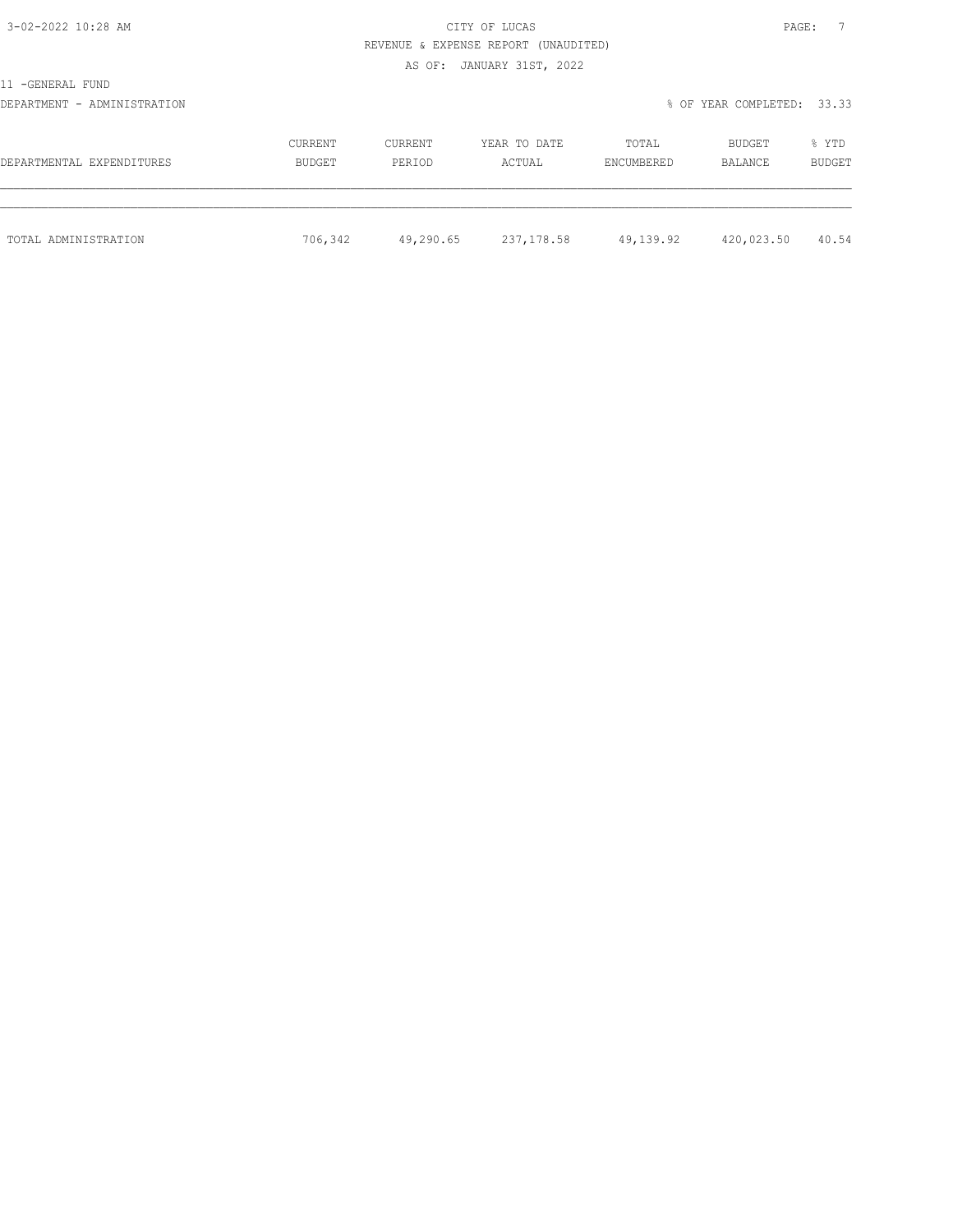# 3-02-2022 10:28 AM CITY OF LUCAS PAGE: 8 REVENUE & EXPENSE REPORT (UNAUDITED)

#### AS OF: JANUARY 31ST, 2022

11 -GENERAL FUND

DEPARTMENT - P WORKS - ENGINEERING % OF YEAR COMPLETED: 33.33

| DEPARTMENTAL EXPENDITURES   |                            | CURRENT<br><b>BUDGET</b> | CURRENT<br>PERIOD | YEAR TO DATE<br>ACTUAL | TOTAL<br>ENCUMBERED | <b>BUDGET</b><br>BALANCE | % YTD<br><b>BUDGET</b> |
|-----------------------------|----------------------------|--------------------------|-------------------|------------------------|---------------------|--------------------------|------------------------|
|                             |                            |                          |                   |                        |                     |                          |                        |
| PERSONNEL SERVICES          |                            |                          |                   |                        |                     |                          |                        |
| $11 - 6209 - 101$           | SALARIES - EXEMPT          | 87,814                   | 6,754.97          | 26,923.70              | 0.00                | 60,890.30                | 30.66                  |
| $11 - 6209 - 103$           | SAL NON-EXEMPT PT/SEASO    | 15,600                   | 1,200.00          | 4,755.00               | 0.00                | 10,845.00                | 30.48                  |
| $11 - 6209 - 112$           | WORKERS' COMPENSATION      | 315                      | 0.00              | 195.00                 | 0.00                | 120.00                   | 61.90                  |
| $11 - 6209 - 113$           | LONGEVITY                  | 48                       | 0.00              | 0.00                   | 0.00                | 48.00                    | 0.00                   |
| $11 - 6209 - 122$           | TMRS                       | 13,144                   | 852.24            | 3, 441.48              | 0.00                | 9,702.52                 | 26.18                  |
| $11 - 6209 - 123$           | GROUP INSURANCE            | 10,716                   | 1,006.35          | 3,875.40               | 0.00                | 6,840.60                 | 36.16                  |
| $11 - 6209 - 127$           | MEDICARE                   | 1,519                    | 115.70            | 460.80                 | 0.00                | 1,058.20                 | 30.34                  |
| 11-6209-129                 | LT DISABILITY              | 265                      | 15.39             | 61.56                  | 0.00                | 203.44                   | 23.23                  |
| $11 - 6209 - 131$           | UNEMPLOYMENT COMPENSATI    | 0                        | 821.00            | 821.00                 | 0.00(               | 821.00)                  | 0.00                   |
| $11 - 6209 - 133$           | TELEPHONE ALLOWANCE        | 600                      | 25.00             | 100.00                 | 0.00                | 500.00                   | 16.67                  |
| TOTAL PERSONNEL SERVICES    |                            | 130,021                  | 10,790.65         | 40,633.94              | 0.00                | 89,387.06                | 31.25                  |
| MATERIALS & SUPPLIES        |                            |                          |                   |                        |                     |                          |                        |
| $11 - 6209 - 201$           | OFFICE SUPPLIES            | 250                      | 39.75             | 69.34                  | 0.00                | 180.66                   | 27.74                  |
| $11 - 6209 - 208$           | MINOR APPARATUS            | 500                      | 0.00              | 0.00                   | 0.00                | 500.00                   | 0.00                   |
| $11 - 6209 - 209$           | PROTECTIVE CLOTHING/UNI    | 1,920                    | 0.00              | 0.00                   | 0.00                | 1,920.00                 | 0.00                   |
| $11 - 6209 - 210$           | COMPUTER SUPPLIES          | 500                      | 0.00              | 90.91                  | 0.00                | 409.09                   | 18.18                  |
| $11 - 6209 - 232$           | VEHICLE MAINT.             | 1,000                    | 0.00              | 0.00                   | 0.00                | 1,000.00                 | 0.00                   |
|                             | TOTAL MATERIALS & SUPPLIES | 4,170                    | 39.75             | 160.25                 | 0.00                | 4,009.75                 | 3.84                   |
| CONTRACTS                   |                            |                          |                   |                        |                     |                          |                        |
| $11 - 6209 - 307$           | TRAINING/TRAVEL            | 2,350                    | 440.00            | 605.00                 | 0.00                | 1,745.00                 | 25.74                  |
| $11 - 6209 - 309$           | PROFESSIONAL SERVICES      | 225,000                  | 6,320.00          | 20,010.00              | 64,200.00           | 140,790.00               | 37.43                  |
| $11 - 6209 - 313$           | MAINTENANCE AGREEMENTS     | 1,500                    | 0.00              | 0.00                   | 0.00                | 1,500.00                 | 0.00                   |
| $11 - 6209 - 323$           | CELL PHONE                 | 1,200                    | 80.38             | 291.70                 | 0.00                | 908.30                   | 24.31                  |
| 11-6209-334                 | STREET LIGHTING            | 5,000                    | 124.59            | 373.77                 | 0.00                | 4,626.23                 | 7.48                   |
| TOTAL CONTRACTS             |                            | 235,050                  | 6,964.97          | 21,280.47              | 64,200.00           | 149,569.53               | 36.37                  |
| OTHER                       |                            |                          |                   |                        |                     |                          |                        |
| 11-6209-411                 | FURNITURE & FIXTURES       | 500                      | 0.00              | 0.00                   | 0.00                | 500.00                   | 0.00                   |
| $11 - 6209 - 416$           | IMPLEMENTS & APPARATUS     | 500                      | 0.00              | 0.00                   | 0.00                | 500.00                   | 0.00                   |
| $11 - 6209 - 443$           | DUES/LICENSES              | 575                      | 50.00             | 250.00                 | 0.00                | 325.00                   | 43.48                  |
| $11 - 6209 - 451$           | SOFTWARE                   | 3,510                    | 0.00              | 160.63                 | 0.00                | 3,349.37                 | 4.58                   |
| $11 - 6209 - 452$           | HARDWARE                   | 500                      | 0.00              | 0.00                   | 0.00                | 500.00                   | 0.00                   |
| TOTAL OTHER                 |                            | 5,585                    | 50.00             | 410.63                 | 0.00                | 5, 174.37                | 7.35                   |
| CAPITAL OUTLAY              |                            |                          |                   |                        |                     |                          |                        |
| 11-8209-301                 | IMPROVEMENTS ROADS         | 650,000                  | 34,650.00         | 393,742.33             | 10,257.70           | 245,999.97               | 62.15                  |
| $11 - 8209 - 302$           | CULVERT MAINTENANCE        | 210,758                  | 0.00              | 110,758.00             | 0.00                | 100,000.00               | 52.55                  |
| 11-8209-303                 | DRAINAGE                   | 347,755                  | 5,400.84          | 234,741.64             | 64,816.55           | 48,196.81                | 86.14                  |
| $11 - 8209 - 433$           | SIGNS & MARKINGS           | 10,000                   | 1,440.00          | 1,440.00               | 0.00                | 8,560.00                 | 14.40                  |
| TOTAL CAPITAL OUTLAY        |                            | 1,218,513                | 41,490.84         | 740,681.97             | 75,074.25           | 402,756.78               | 66.95                  |
|                             |                            |                          |                   |                        |                     |                          |                        |
| TOTAL P WORKS - ENGINEERING |                            | 1,593,339                | 59,336.21         | 803, 167. 26           | 139,274.25          | 650,897.49               | 59.15                  |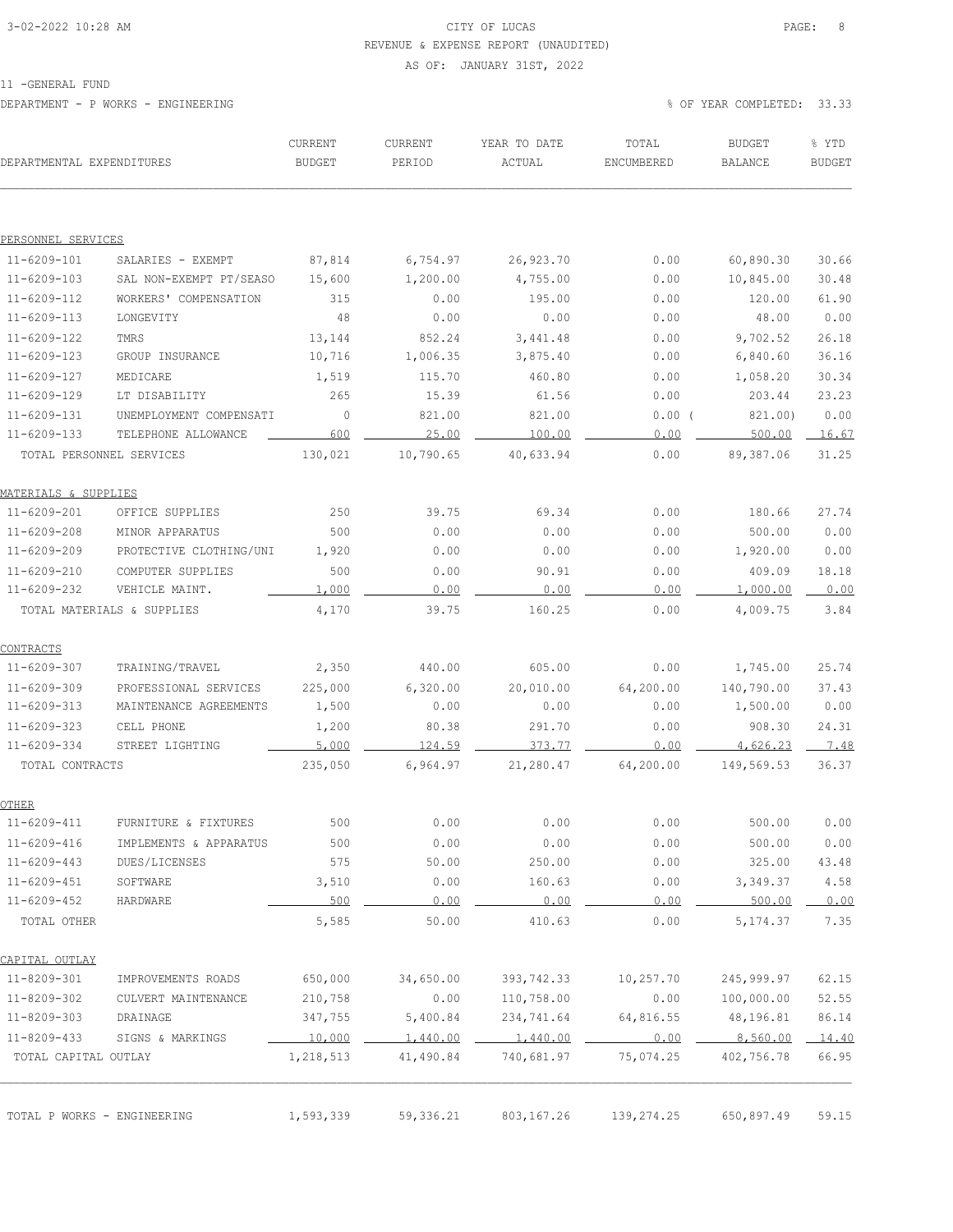# 3-02-2022 10:28 AM CITY OF LUCAS PAGE: 9 REVENUE & EXPENSE REPORT (UNAUDITED)

#### AS OF: JANUARY 31ST, 2022

11 -GENERAL FUND

DEPARTMENT - P WORKS - OPERATIONS % OF YEAR COMPLETED: 33.33

| DEPARTMENTAL EXPENDITURES |                            | CURRENT<br><b>BUDGET</b> | CURRENT<br>PERIOD | YEAR TO DATE<br>ACTUAL | TOTAL<br>ENCUMBERED | <b>BUDGET</b><br>BALANCE | % YTD<br><b>BUDGET</b> |
|---------------------------|----------------------------|--------------------------|-------------------|------------------------|---------------------|--------------------------|------------------------|
|                           |                            |                          |                   |                        |                     |                          |                        |
| PERSONNEL SERVICES        |                            |                          |                   |                        |                     |                          |                        |
| $11 - 6210 - 102$         | SALARIES - NON-EXEMPT      | 124,752                  | 9,602.79          | 38,050.10              | 0.00                | 86,701.90                | 30.50                  |
| $11 - 6210 - 104$         | SAL NON-EXEMPT - PART      | 18,720                   | 0.00              | 0.00                   | 0.00                | 18,720.00                | 0.00                   |
| $11 - 6210 - 111$         | OVERTIME                   | 4,500                    | 461.97            | 1,884.57               | 0.00                | 2,615.43                 | 41.88                  |
| $11 - 6210 - 112$         | WORKERS' COMPENSATION      | 5,175                    | 0.00              | 3,405.00               | 0.00                | 1,770.00                 | 65.80                  |
| $11 - 6210 - 113$         | LONGEVITY                  | 920                      | 0.00              | 852.00                 | 0.00                | 68.00                    | 92.61                  |
| $11 - 6210 - 122$         | TMRS                       | 18,738                   | 1,265.14          | 5,194.48               | 0.00                | 13,543.52                | 27.72                  |
| $11 - 6210 - 123$         | GROUP INSURANCE            | 32,148                   | 3,308.90          | 11,456.31              | 0.00                | 20,691.69                | 35.64                  |
| $11 - 6210 - 127$         | MEDICARE                   | 2,742                    | 145.95            | 591.42                 | 0.00                | 2,150.58                 | 21.57                  |
| $11 - 6210 - 129$         | LT DISABILITY              | 337                      | 21.11             | 85.37                  | 0.00                | 251.63                   | 25.33                  |
|                           | TOTAL PERSONNEL SERVICES   | 208,032                  | 14,805.86         | 61,519.25              | 0.00                | 146,512.75               | 29.57                  |
| MATERIALS & SUPPLIES      |                            |                          |                   |                        |                     |                          |                        |
| $11 - 6210 - 201$         | OFFICE SUPPLIES            | 550                      | 39.76             | 51.04                  | 0.00                | 498.96                   | 9.28                   |
| $11 - 6210 - 204$         | FOOD/BEVERAGE              | 800                      | 53.04             | 270.47                 | 0.00                | 529.53                   | 33.81                  |
| $11 - 6210 - 206$         | FUEL & LUBRICANTS          | 11,000                   | 737.90            | 2,011.18               | 0.00                | 8,988.82                 | 18.28                  |
| $11 - 6210 - 208$         | MINOR APPARATUS            | 5,000                    | 968.00            | 1,567.99               | 0.00                | 3,432.01                 | 31.36                  |
| $11 - 6210 - 209$         | PROTEC CLOTHING/UNIFORM    | 9,560                    | 0.00              | 2,078.68               | 0.00                | 7,481.32                 | 21.74                  |
| $11 - 6210 - 210$         | COMPUTER SUPPLIES          | 250                      | 0.00              | 0.00                   | 0.00                | 250.00                   | 0.00                   |
| $11 - 6210 - 211$         | MEDICAL & SURGICAL SUPP    | 250                      | 0.00              | 0.00                   | 0.00                | 250.00                   | 0.00                   |
| $11 - 6210 - 214$         | CLEANING SUPPLIES          | 1,500                    | 0.00              | 0.00                   | 0.00                | 1,500.00                 | 0.00                   |
| $11 - 6210 - 223$         | SAND, CLAY, AND LOAM       | 1,500                    | 0.00              | 0.00                   | 0.00                | 1,500.00                 | 0.00                   |
| $11 - 6210 - 224$         | ASPHALT/CONC/BASE/CULVE    | 32,000                   | 0.00              | 2,338.70               | 0.00                | 29,661.30                | 7.31                   |
| $11 - 6210 - 231$         | MAINTENANCE & PARTS-FAC    | 7,500                    | 984.80            | 2,336.59               | 0.00                | 5,163.41                 | 31.15                  |
| $11 - 6210 - 232$         | MAINTENANCE & PARTS-AUT    | 5,750                    | 27.94             | 1,371.24               | 0.00                | 4,378.76                 | 23.85                  |
| $11 - 6210 - 233$         | EQUIPMENT MAINTENANCE      | 9,450                    | 482.60            | 1,913.59               | 0.00                | 7,536.41                 | 20.25                  |
| $11 - 6210 - 234$         | WASTE DISPOSAL             | 4,000                    | 424.18            | 1,169.36               | 0.00                | 2,830.64                 | 29.23                  |
| $11 - 6210 - 298$         | MAINTENANCE & PARTS-MIS    | 3,000                    | 0.00              | 0.00                   | 0.00                | 3,000.00                 | 0.00                   |
|                           | TOTAL MATERIALS & SUPPLIES | 92,110                   | 3,718.22          | 15,108.84              | 0.00                | 77,001.16                | 16.40                  |
| CONTRACTS                 |                            |                          |                   |                        |                     |                          |                        |
| $11 - 6210 - 307$         | TRAVEL/PROFESSIONAL DEV    | 5,500                    | 0.00              | 0.00                   | 0.00                | 5,500.00                 | 0.00                   |
| $11 - 6210 - 309$         | PROFESSIONAL SERVICES      | 5,000                    | 0.00              | 0.00                   | 0.00                | 5,000.00                 | 0.00                   |
| $11 - 6210 - 323$         | CELL PHONE                 | 3,500                    | 121.40            | 485.72                 | 0.00                | 3,014.28                 | 13.88                  |
| $11 - 6210 - 331$         | UTILITIES, ELECTRIC        | 6,000                    | 287.12            | 813.28                 | 0.00                | 5,186.72                 | 13.55                  |
| $11 - 6210 - 346$         | EQUIPMENT RENTAL           | 4,000                    | 360.92            | 1,142.61               | 0.00                | 2,857.39                 | 28.57                  |
| TOTAL CONTRACTS           |                            | 24,000                   | 769.44            | 2,441.61               | 0.00                | 21,558.39                | 10.17                  |
| <u>OTHER</u>              |                            |                          |                   |                        |                     |                          |                        |
| 11-6210-420               | EQUIPMENT                  | 4,100                    | 0.00              | 0.00                   | 0.00                | 4,100.00                 | 0.00                   |
| $11 - 6210 - 433$         | SIGNS & MARKINGS           | 12,000                   | 0.00              | 0.00                   | 0.00                | 12,000.00                | 0.00                   |
| $11 - 6210 - 443$         | DUES/LICENSES              | 200                      | 0.00              | 0.00                   | 0.00                | 200.00                   | 0.00                   |
| TOTAL OTHER               |                            | 16,300                   | 0.00              | 0.00                   | 0.00                | 16,300.00                | 0.00                   |
| CAPITAL OUTLAY            |                            |                          |                   |                        |                     |                          |                        |
| 11-8210-420               | EQUIPMENT                  | 13,000                   | 0.00              | 0.00                   | 0.00                | 13,000.00                | 0.00                   |
| $11 - 8210 - 421$         | VEHICLES                   | 45,000                   | 0.00              | 0.00                   | 0.00                | 45,000.00                | 0.00                   |
| TOTAL CAPITAL OUTLAY      |                            | 58,000                   | 0.00              | 0.00                   | 0.00                | 58,000.00                | 0.00                   |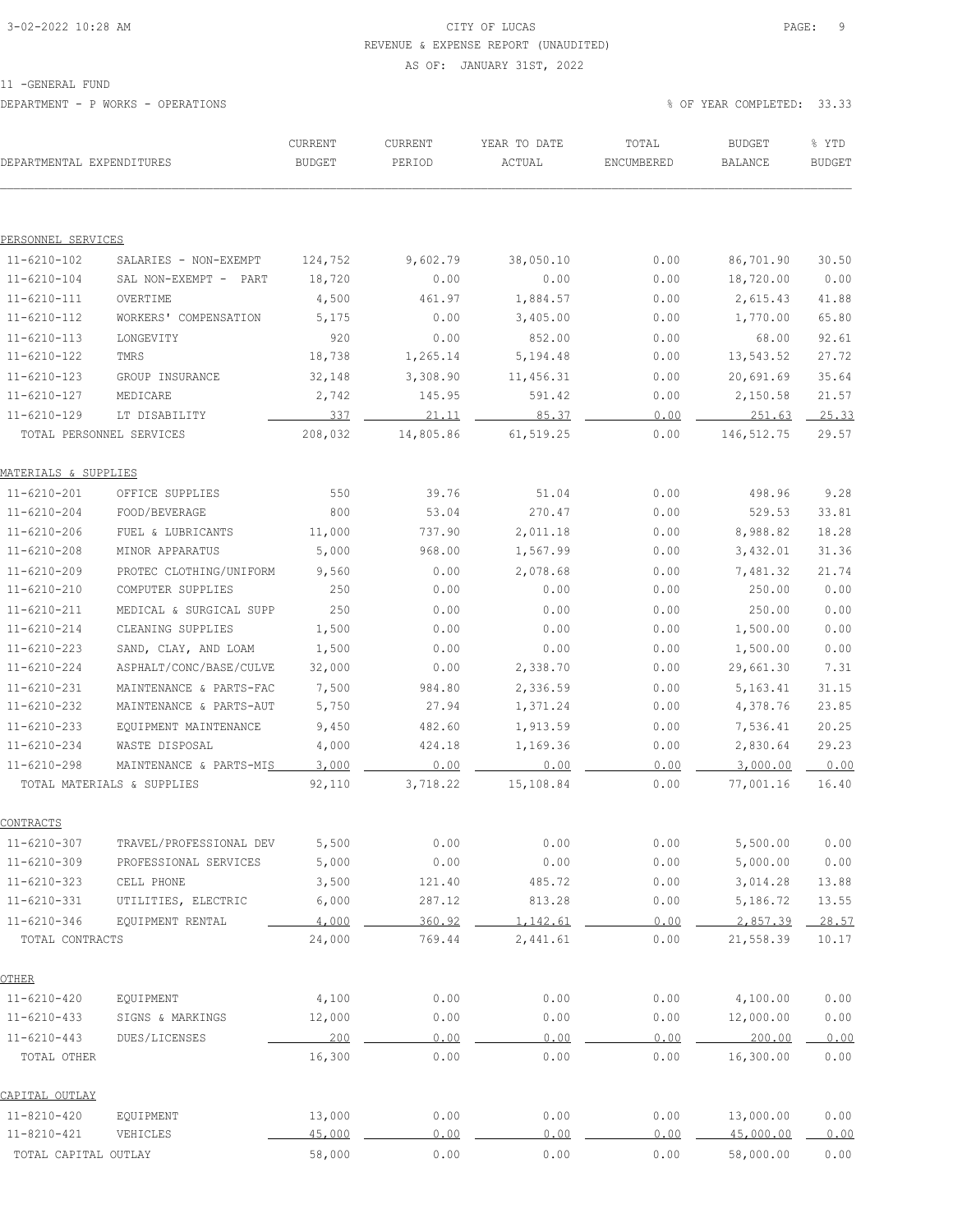# 3-02-2022 10:28 AM CITY OF LUCAS PAGE: 10 REVENUE & EXPENSE REPORT (UNAUDITED)

AS OF: JANUARY 31ST, 2022

11 -GENERAL FUND

DEPARTMENT - P WORKS - OPERATIONS **EXECUTE EXECUTE EXECUTE EXECUTE EXECUTE EXECUTE E** SOF YEAR COMPLETED: 33.33

| DEPARTMENTAL EXPENDITURES  | <b>CURRENT</b> | <b>CURRENT</b> | YEAR TO DATE | TOTAL      | BUDGET     | % YTD         |
|----------------------------|----------------|----------------|--------------|------------|------------|---------------|
|                            | BUDGET         | PERIOD         | ACTUAL       | ENCUMBERED | BALANCE    | <b>BUDGET</b> |
| TOTAL P WORKS - OPERATIONS | 398,442        | 19,293.52      | 79,069.70    | 0.00       | 319,372.30 | 19.84         |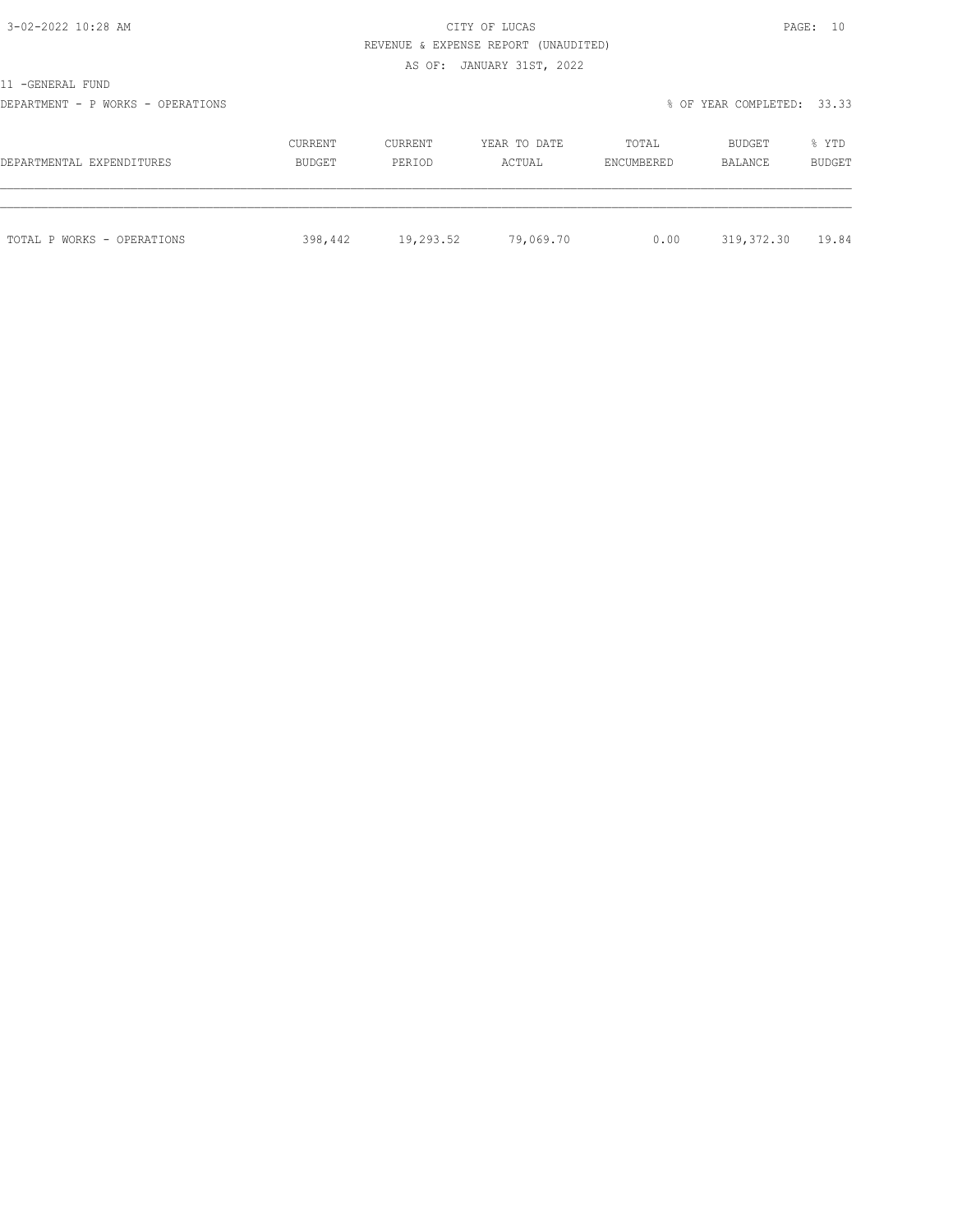# 3-02-2022 10:28 AM CITY OF LUCAS PAGE: 11 REVENUE & EXPENSE REPORT (UNAUDITED)

#### AS OF: JANUARY 31ST, 2022

| DEPARTMENTAL EXPENDITURES |                            | CURRENT<br><b>BUDGET</b> | CURRENT<br>PERIOD | YEAR TO DATE<br>ACTUAL | TOTAL<br>ENCUMBERED | <b>BUDGET</b><br><b>BALANCE</b> | % YTD<br><b>BUDGET</b> |
|---------------------------|----------------------------|--------------------------|-------------------|------------------------|---------------------|---------------------------------|------------------------|
|                           |                            |                          |                   |                        |                     |                                 |                        |
| PERSONNEL SERVICES        |                            |                          |                   |                        |                     |                                 |                        |
| $11 - 6211 - 103$         | SAL NON-EXEMPT-SEASONAL    | 20,160                   | 0.00              | 2,802.00               | 0.00                | 17,358.00                       | 13.90                  |
| $11 - 6211 - 112$         | WORKERS' COMPENSATION      | 600                      | 0.00              | 400.00                 | 0.00                | 200.00                          | 66.67                  |
| $11 - 6211 - 127$         | MEDICARE                   | 300                      | 0.00              | 40.63                  | 0.00                | 259.37                          | 13.54                  |
|                           | TOTAL PERSONNEL SERVICES   | 21,060                   | 0.00              | 3,242.63               | 0.00                | 17,817.37                       | 15.40                  |
| MATERIALS & SUPPLIES      |                            |                          |                   |                        |                     |                                 |                        |
| $11 - 6211 - 231$         | FACILITY MAINTENANCE       | 4,500                    | 0.00              | 225.00                 | 0.00                | 4,275.00                        | 5.00                   |
| $11 - 6211 - 233$         | EQUIPMENT MAINTENANCE _    | 4,500                    | 0.00              | 921.79                 | 0.00                | 3,578.21                        | 20.48                  |
|                           | TOTAL MATERIALS & SUPPLIES | 9,000                    | 0.00              | 1,146.79               | 0.00                | 7,853.21                        | 12.74                  |
| CONTRACTS                 |                            |                          |                   |                        |                     |                                 |                        |
| $11 - 6211 - 322$         | CONTRACTS, OTHER           | 74,500                   | 4,710.00          | 15,870.00              | 53,430.00           | 5,200.00                        | 93.02                  |
| $11 - 6211 - 331$         | UTILITIES, ELECTRIC        | 2,000                    | 173.68            | 425.65                 | 0.00                | 1,574.35                        | 21.28                  |
| $11 - 6211 - 333$         | UTILITIES, WATER           | 10,000                   | 622.73            | 5,546.96               | 0.00                | 4,453.04                        | 55.47                  |
| TOTAL CONTRACTS           |                            | 86,500                   | 5,506.41          | 21,842.61              | 53,430.00           | 11,227.39                       | 87.02                  |
| OTHER                     |                            |                          |                   |                        |                     |                                 |                        |
| $11 - 6211 - 417$         | PARK IMPROVEMENTS          | 30,000                   | 0.00              | 0.00                   | 0.00                | 30,000.00                       | 0.00                   |
| $11 - 6211 - 444$         | FOUNDERS DAY               | 30,000                   | 0.00              | 0.00                   | 0.00                | 30,000.00                       | 0.00                   |
| $11 - 6211 - 445$         | SERVICE TREE PROGRAM       | 7,000                    | 0.00              | 0.00                   | 0.00                | 7,000.00                        | 0.00                   |
| $11 - 6211 - 446$         | KEEP LUCAS BEAUTIFUL       | 5,000                    | 0.00              | 41.31                  | 0.00                | 4,958.69                        | 0.83                   |
| $11 - 6211 - 447$         | COUNTRY CHRISTMAS EVENT    | 10,000                   | 2,140.89          | 7,757.83               | 0.00                | 2,242.17                        | 77.58                  |
| $11 - 6211 - 448$         | PARK EVENTS                | 15,000                   | 2,906.49          | 4,877.73               | 0.00                | 10,122.27                       | 32.52                  |
| TOTAL OTHER               |                            | 97,000                   | 5,047.38          | 12,676.87              | 0.00                | 84, 323. 13                     | 13.07                  |
| CAPITAL OUTLAY            |                            |                          |                   |                        |                     |                                 |                        |
| TOTAL PARKS               |                            | 213,560                  | 10,553.79         | 38,908.90              | 53,430.00           | 121, 221.10                     | 43.24                  |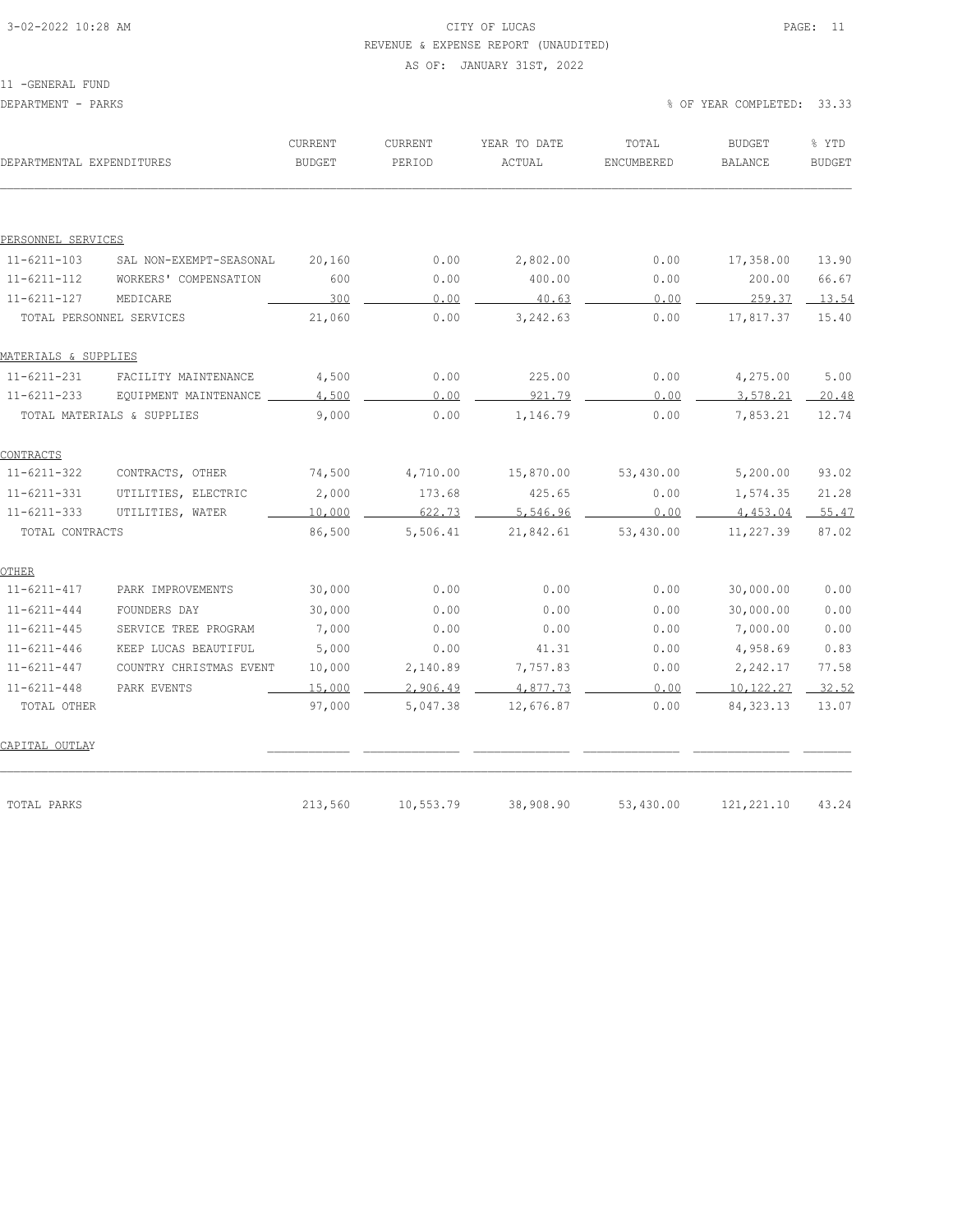# 3-02-2022 10:28 AM CITY OF LUCAS PAGE: 12 REVENUE & EXPENSE REPORT (UNAUDITED)

AS OF: JANUARY 31ST, 2022

11 -GENERAL FUND

DEPARTMENT - CMNTY.DEV/FACILITY MAINT % OF YEAR COMPLETED: 33.33

| DEPARTMENTAL EXPENDITURES |                                | <b>CURRENT</b><br><b>BUDGET</b> | CURRENT<br>PERIOD | YEAR TO DATE<br>ACTUAL | TOTAL<br>ENCUMBERED | <b>BUDGET</b><br><b>BALANCE</b> | % YTD<br><b>BUDGET</b> |
|---------------------------|--------------------------------|---------------------------------|-------------------|------------------------|---------------------|---------------------------------|------------------------|
|                           |                                |                                 |                   |                        |                     |                                 |                        |
| PERSONNEL SERVICES        |                                |                                 |                   |                        |                     |                                 |                        |
| $11 - 6212 - 101$         | SALARIES - EXEMPT              | 58,929                          | 4,532.49          | 18,033.90              | 0.00                | 40,895.10                       | 30.60                  |
| $11 - 6212 - 102$         | SALARIES - NON-EXEMPT          | 235,036                         | 17,801.32         | 70,379.16              | 0.00                | 164,656.84                      | 29.94                  |
| $11 - 6212 - 111$         | OVERTIME                       | 11,200                          | 0.00              | 1,474.41               | 0.00                | 9,725.59                        | 13.16                  |
| $11 - 6212 - 112$         | WORKER'S COMPENSATION          | 2,200                           | 0.00              | 1,500.00               | 0.00                | 700.00                          | 68.18                  |
| $11 - 6212 - 113$         | LONGEVITY PAY                  | 1,682                           | 0.00              | 1,674.00               | 0.00                | 8.00                            | 99.52                  |
| $11 - 6212 - 122$         | TMRS                           | 38,647                          | 2,807.35          | 11,661.58              | 0.00                | 26,985.42                       | 30.17                  |
| $11 - 6212 - 123$         | GROUP INSURANCE                | 48,222                          | 5,203.53          | 18, 114. 14            | 0.00                | 30,107.86                       | 37.56                  |
| $11 - 6212 - 127$         | MEDICARE                       | 4,486                           | 321.74            | 1,319.16               | 0.00                | 3,166.84                        | 29.41                  |
| $11 - 6212 - 129$         | LT DISABILITY                  | 850                             | 52.61             | 210.46                 | 0.00                | 639.54                          | 24.76                  |
| TOTAL PERSONNEL SERVICES  |                                | 401,252                         | 30,719.04         | 124,366.81             | 0.00                | 276,885.19                      | 30.99                  |
| MATERIALS & SUPPLIES      |                                |                                 |                   |                        |                     |                                 |                        |
| $11 - 6212 - 201$         | OFFICE SUPPLIES                | 5,500                           | 114.99            | 571.78                 | 0.00                | 4,928.22                        | 10.40                  |
| $11 - 6212 - 203$         | SUBSCRIPTIONS                  | 350                             | 0.00              | 0.00                   | 0.00                | 350.00                          | 0.00                   |
| $11 - 6212 - 204$         | FOOD/BEVERAGE                  | 600                             | 0.00              | 19.44                  | 0.00                | 580.56                          | 3.24                   |
| $11 - 6212 - 205$         | WEARING APPAREL                | 2,600                           | 0.00              | 425.88                 | 0.00                | 2,174.12                        | 16.38                  |
| $11 - 6212 - 206$         | FUEL & LUBRICANTS              | 5,500                           | 909.13            | 3,065.37               | 0.00                | 2,434.63                        | 55.73                  |
| $11 - 6212 - 210$         | COMPUTER SUPPLIES              | 250                             | 0.00              | 0.00                   | 0.00                | 250.00                          | 0.00                   |
| $11 - 6212 - 232$         | VEHICLE MAINTENANCE            | 6,300                           | 683.56            | 1,214.73               | 0.00                | 5,085.27                        | 19.28                  |
|                           | TOTAL MATERIALS & SUPPLIES     | 21,100                          | 1,707.68          | 5,297.20               | 0.00                | 15,802.80                       | 25.11                  |
| CONTRACTS                 |                                |                                 |                   |                        |                     |                                 |                        |
| $11 - 6212 - 305$         | SOFTWARE SUPPORT/MAINT.        | 12,674                          | 2,750.00          | 2,875.00               | 9,686.00            | 113.00                          | 99.11                  |
| $11 - 6212 - 307$         | TRAINING & TRAVEL              | 13,109                          | 0.00              | 334.99                 | 0.00                | 12,774.01                       | 2.56                   |
| $11 - 6212 - 309$         | PROFESSIONAL SERVICES          | 14,600                          | 268.05            | 536.10                 | 0.00                | 14,063.90                       | 3.67                   |
| $11 - 6212 - 313$         | MAINTENANCE AGREEMENTS         | 100                             | 0.00              | 0.00                   | 0.00                | 100.00                          | 0.00                   |
| $11 - 6212 - 323$         | CELL PHONE                     | 3,200                           | 196.73            | 788.28                 | 0.00                | 2,411.72                        | 24.63                  |
| TOTAL CONTRACTS           |                                | 43,683                          | 3, 214.78         | 4,534.37               | 9,686.00            | 29,462.63                       | 32.55                  |
| OTHER                     |                                |                                 |                   |                        |                     |                                 |                        |
| $11 - 6212 - 443$         | DUES/LICENSES                  | 3,089                           | 0.00              | 0.00                   | 0.00                | 3,089.00                        | 0.00                   |
| $11 - 6212 - 451$         | SOFTWARE, BOOKS & CD'S         | 1,600                           | 0.00              | 665.78                 | 0.00                | 934.22                          | 41.61                  |
| $11 - 6212 - 452$         | STORM WATER MGMT EXPENS        | 8,500                           | 0.00              | 100.00                 | 0.00                | 8,400.00                        | 1.18                   |
| TOTAL OTHER               |                                | 13,189                          | 0.00              | 765.78                 | 0.00                | 12,423.22                       | 5.81                   |
| CAPITAL OUTLAY            |                                |                                 |                   |                        |                     |                                 |                        |
|                           | TOTAL CMNTY.DEV/FACILITY MAINT | 479,224                         | 35,641.50         | 134,964.16             | 9,686.00            | 334,573.84                      | 30.18                  |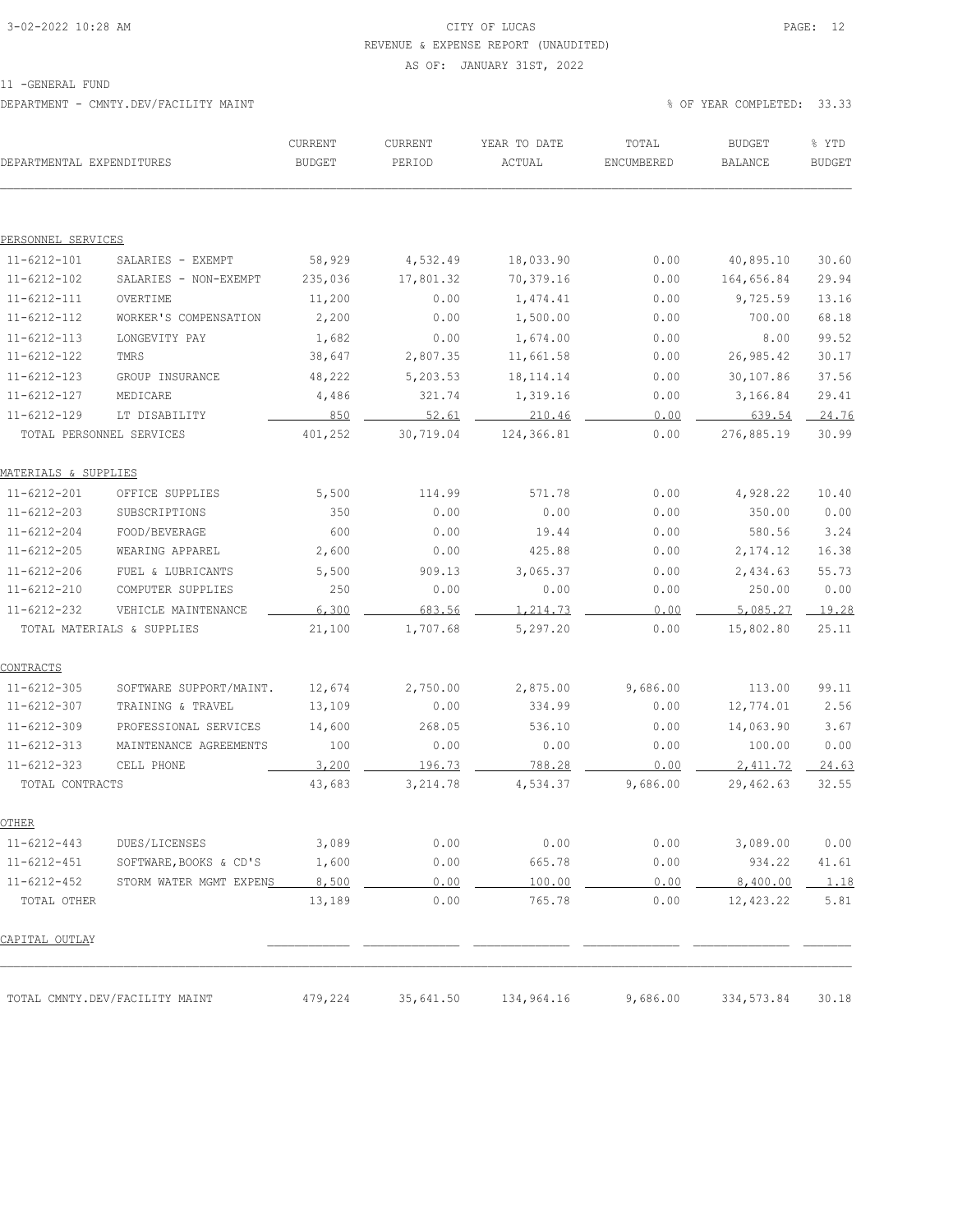### 3-02-2022 10:28 AM CITY OF LUCAS PAGE: 13 REVENUE & EXPENSE REPORT (UNAUDITED) AS OF: JANUARY 31ST, 2022

11 -GENERAL FUND

DEPARTMENT - FIRE % OF YEAR COMPLETED: 33.33

| DEPARTMENTAL EXPENDITURES        |                                    | CURRENT<br><b>BUDGET</b> | CURRENT<br>PERIOD | YEAR TO DATE<br>ACTUAL | TOTAL<br>ENCUMBERED | BUDGET<br>BALANCE | % YTD<br><b>BUDGET</b> |
|----------------------------------|------------------------------------|--------------------------|-------------------|------------------------|---------------------|-------------------|------------------------|
|                                  |                                    |                          |                   |                        |                     |                   |                        |
| PERSONNEL SERVICES               |                                    |                          |                   |                        |                     |                   |                        |
| 11-6300-101                      | SALARIES-EXEMPT                    | 333,939                  | 25,686.68         | 102,169.82             | 0.00                | 231,769.18        | 30.60                  |
| 11-6300-102                      | SALARIES - NON EXEMPT              | 1, 114, 288              | 74,322.45         | 301,498.78             | 0.00                | 812,789.22        | 27.06                  |
| $11 - 6300 - 103$                | SAL NON-EXEMPT TEMP                | 3,600                    | 0.00              | 0.00                   | 0.00                | 3,600.00          | 0.00                   |
| 11-6300-106                      | CERTIFICATION PAY                  | 15,120                   | 450.00            | 1,800.00               | 0.00                | 13,320.00         | 11.90                  |
| $11 - 6300 - 110$                | FD RETENTION                       | 31,088                   | 0.00              | 0.00                   | 0.00                | 31,088.00         | 0.00                   |
| 11-6300-111                      | SALARY - OVERTIME                  | 194,300                  | 23,571.77         | 73,859.72              | 0.00                | 120,440.28        | 38.01                  |
| 11-6300-112                      | WORKERS' COMPENSATION              | 49,500                   | 0.00              | 37,297.76              | 0.00                | 12,202.24         | 75.35                  |
| $11 - 6300 - 113$                | LONGEVITY PAY                      | 4,104                    | 0.00              | 2,972.00               | 0.00                | 1,132.00          | 72.42                  |
| $11 - 6300 - 122$                | TMRS                               | 209,856                  | 15,596.95         | 61,438.82              | 0.00                | 148, 417. 18      | 29.28                  |
| 11-6300-123                      | GROUP INSURANCE                    | 203,604                  | 20,192.80         | 71,638.35              | 0.00                | 131,965.65        | 35.19                  |
| $11 - 6300 - 127$                | MEDICARE                           | 24,090                   | 1,806.31          | 7,071.98               | 0.00                | 17,018.02         | 29.36                  |
| $11 - 6300 - 128$                | OTHER RETIREMENT                   | 20,000                   | 0.00              | 0.00                   | 0.00                | 20,000.00         | 0.00                   |
| 11-6300-129                      | LT DISABILITY                      | 4,170                    | 246.69            | 984.71                 | 0.00                | 3,185.29          | 23.61                  |
| $11 - 6300 - 133$                | TELEPHONE ALLOWANCE                | 600                      | 50.00             | 200.00                 | 0.00                | 400.00            | 33.33                  |
| TOTAL PERSONNEL SERVICES         |                                    | 2,208,259                | 161, 923.65       | 660, 931.94            | 0.00                | 1,547,327.06      | 29.93                  |
| <u> MATERIALS &amp; SUPPLIES</u> |                                    |                          |                   |                        |                     |                   |                        |
| 11-6300-201                      | OFFICE SUPPLIES                    | 2,100                    | 61.90             | 391.37                 | 0.00                | 1,708.63          | 18.64                  |
| 11-6300-202                      | POSTAGE                            | 375                      | 12.41             | 20.36                  | 0.00                | 354.64            | 5.43                   |
| 11-6300-204                      | FOOD/BEVERAGE                      | 5,550                    | 84.97             | 939.57                 | 0.02                | 4,610.41          | 16.93                  |
| $11 - 6300 - 205$                | WEARING APPAREL                    | 20,550                   | 788.99            | 8,599.22               | 0.00                | 11,950.78         | 41.85                  |
| 11-6300-206                      | FUEL & LUBRICANTS                  | 18,600                   | 1,208.34          | 4,319.76               | 0.00                | 14,280.24         | 23.22                  |
| $11 - 6300 - 207$                | FUEL - PROPANE                     | 1,700                    | 120.02            | 341.65                 | 0.00                | 1,358.35          | 20.10                  |
| 11-6300-208                      | MINOR APPARATUS                    | 9,315                    | 302.64            | 1,079.64               | 2,003.75            | 6, 231.61         | 33.10                  |
| $11 - 6300 - 209$                | PROTECTIVE CLOTHING                | 35,640                   | 0.00              | 6,440.77               | 4,779.77            | 24,419.46         | 31.48                  |
| $11 - 6300 - 210$                | COMPUTER SUPPLIES                  | 1,720                    | 5.99              | 5.99                   | 0.00                | 1,714.01          | 0.35                   |
| $11 - 6300 - 211$                | MEDICAL & SURGICAL SUPP            | 32,200                   | 1,736.56          | 5,591.76               | 0.00                | 26,608.24         | 17.37                  |
| $11 - 6300 - 214$                | SUPPLIES                           | 8,055                    | 199.34            | 1,638.54               | 0.00                | 6,416.46          | 20.34                  |
| $11 - 6300 - 215$                | DISPOSABLE MATERIALS               | 5,850                    | 0.00              | 34.50                  | 0.00                | 5,815.50          | 0.59                   |
| 11-6300-227                      | PREVENTION ACTIVITIES              | 5,650                    | 1,214.18          | 1,941.37               | 0.00                | 3,708.63          | 34.36                  |
| $11 - 6300 - 231$                | MAINTENANCE & PARTS-FAC            | 22,100                   | 5,040.74          | 6,729.70               | 0.00                | 15,370.30         | 30.45                  |
| 11-6300-232                      | MAINTENANCE & PARTS-AUT            | 37,229                   | 2,956.41          | 5,194.02               | 4,295.31            | 27,739.67         | 25.49                  |
| $11 - 6300 - 233$                | EQUIPMENT MAINTENANCE 12,900       |                          | 200.00            | 6,031.50               | 1,707.00            | 5,161.50          | 59.99                  |
|                                  | TOTAL MATERIALS & SUPPLIES         | 219,534                  | 13,932.49         | 49,299.72              | 12,785.85           | 157,448.43        | 28.28                  |
| CONTRACTS                        |                                    |                          |                   |                        |                     |                   |                        |
| 11-6300-302                      | FIRE DEPT VOL. REIMBURS            | 78,000                   | 2,335.00          | 8,565.00               | 0.00                | 69,435.00         | 10.98                  |
|                                  | 11-6300-302.100 LISD GAME COVERAGE | 6,210                    | 0.00              | 250.00                 | 0.00                | 5,960.00          | 4.03                   |
| $11 - 6300 - 303$                | TELEPHONE                          | 5,160                    | 425.27            | 1,701.08               | 0.00                | 3,458.92          | 32.97                  |
| 11-6300-304                      | INTERNET                           | 6,600                    | 475.00            | 1,900.00               | 0.00                | 4,700.00          | 28.79                  |
| $11 - 6300 - 307$                | TRAVEL/PROFESSIONAL DEV            | 46,514                   | 1,802.85          | 9,763.03               | 2,190.00            | 34,560.97         | 25.70                  |
| 11-6300-309                      | PROFESSIONAL SERVICES              | 143,731                  | 21,903.38         | 69,407.78              | 18,909.66           | 55, 413.56        | 61.45                  |
| 11-6300-310                      | SCBA                               | 36,350                   | 0.00              | 17,530.60              | $19,952.31$ (       | 1,132.91)         | 103.12                 |
| 11-6300-312                      | PARAMEDIC SCHOOL                   | 1,200                    | 0.00              | 0.00                   | 0.00                | 1,200.00          | 0.00                   |
| $11 - 6300 - 313$                | MAINTENANCE AGREEMENTS             | 16,705                   | 250.74            | 9,772.08               | 2,793.61            | 4,139.31          | 75.22                  |
| $11 - 6300 - 316$                | 911 DISPATCH                       | 83,500                   | 0.00              | 83,500.00              | 0.00                | 0.00              | 100.00                 |
| $11 - 6300 - 323$                | CELL PHONE                         | 10,000                   | 730.12            | 3,037.65               | 0.00                | 6,962.35          | 30.38                  |
|                                  |                                    |                          |                   |                        |                     |                   |                        |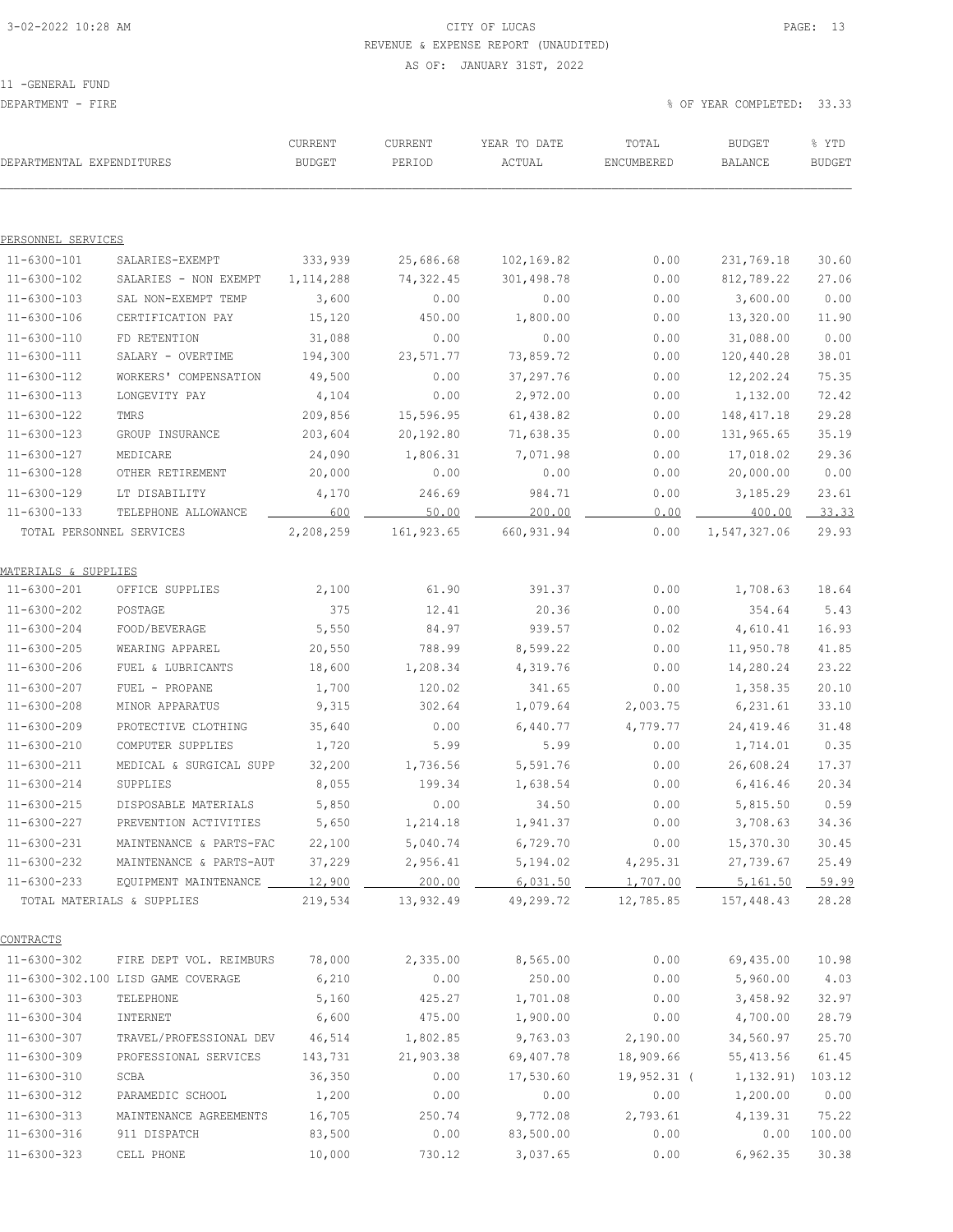# 3-02-2022 10:28 AM CITY OF LUCAS PAGE: 14 REVENUE & EXPENSE REPORT (UNAUDITED)

#### AS OF: JANUARY 31ST, 2022

11 -GENERAL FUND

### DEPARTMENT - FIRE 6000 SOLUTION COMPLETED: 33.33

|                           |                         | CURRENT       | CURRENT    | YEAR TO DATE | TOTAL          | <b>BUDGET</b>  | % YTD         |
|---------------------------|-------------------------|---------------|------------|--------------|----------------|----------------|---------------|
| DEPARTMENTAL EXPENDITURES |                         | <b>BUDGET</b> | PERIOD     | ACTUAL       | ENCUMBERED     | <b>BALANCE</b> | <b>BUDGET</b> |
| $11 - 6300 - 325$         | GENERAL LIABILITY PREMI | 22,000        | 0.00       | 22,000.00    | 0.00           | 0.00           | 100.00        |
| $11 - 6300 - 331$         | UTILITIES, ELECTRIC     | 27,000        | 1,442.84   | 4,726.04     | 0.00           | 22, 273.96     | 17.50         |
| $11 - 6300 - 333$         | UTILITIES, WATER        | 4,750         | 775.54     | 1,716.22     | 0.00           | 3,033.78       | 36.13         |
| $11 - 6300 - 337$         | PAGER SERVICE           | 700           | 0.00       | 0.00         | 0.00           | 700.00         | 0.00          |
| $11 - 6300 - 346$         | EQUIPMENT RENTAL        | 470           | 0.00       | 0.00         | 0.00           | 470.00         | 0.00          |
| TOTAL CONTRACTS           |                         | 488,890       | 30,140.74  | 233,869.48   | 43,845.58      | 211, 174.94    | 56.81         |
| <b>OTHER</b>              |                         |               |            |              |                |                |               |
| $11 - 6300 - 420$         | EQUIPMENT NON-CAPITAL   | 7,500         | 0.00       | 4,476.01     | 2,365.37       | 658.62         | 91.22         |
| $11 - 6300 - 441$         | APPRECIATION & AWARDS   | 4,000         | 6.84       | 1,121.42     | 0.00           | 2,878.58       | 28.04         |
| $11 - 6300 - 443$         | DUES/LICENSES           | 7,055         | 0.00       | 3,649.04     | 0.00           | 3,405.96       | 51.72         |
| $11 - 6300 - 447$         | EMERGENCY MANAGEMENT SE | 8,689         | 5,709.00   | 6,009.00     | 0.00           | 2,680.00       | 69.16         |
| $11 - 6300 - 448$         | REHAB TRAINING & EQUIPM | 950           | 14.00      | 28.00        | 0.00           | 922.00         | 2.95          |
| $11 - 6300 - 451$         | SOFTWARE, BOOKS & CD'S  | 3,500         | 0.00       | 0.00         | 0.00           | 3,500.00       | 0.00          |
| $11 - 6300 - 452$         | HARDWARE & TELECOM      | 12,150        | 0.00       | 0.00         | 0.00           | 12,150.00      | 0.00          |
| TOTAL OTHER               |                         | 43,844        | 5,729.84   | 15,283.47    | 2,365.37       | 26, 195. 16    | 40.25         |
| CAPITAL OUTLAY            |                         |               |            |              |                |                |               |
| $11 - 8300 - 420$         | CAP OUTLAY EQUIPMENT    | 50,000        | 0.00       | 0.00         | 0.00           | 50,000.00      | 0.00          |
| 11-8300-421               | FIRE DEPARTMENT VEHICLE | 80,600        | 0.00       | 0.00         | $161,380.00$ ( | 80,780.00)     | 200.22        |
| 11-8300-452               | HARDWARE AND TELECOMMUN | 31,000        | 0.00       | 0.00         | 9,462.50       | 21,537.50      | $-30.52$      |
| TOTAL CAPITAL OUTLAY      |                         | 161,600       | 0.00       | 0.00         | 170,842.50 (   | 9, 242.50      | 105.72        |
|                           |                         |               |            |              |                |                |               |
| TOTAL FIRE                |                         | 3, 122, 127   | 211,726.72 | 959, 384.61  | 229,839.30     | 1,932,903.09   | 38.09         |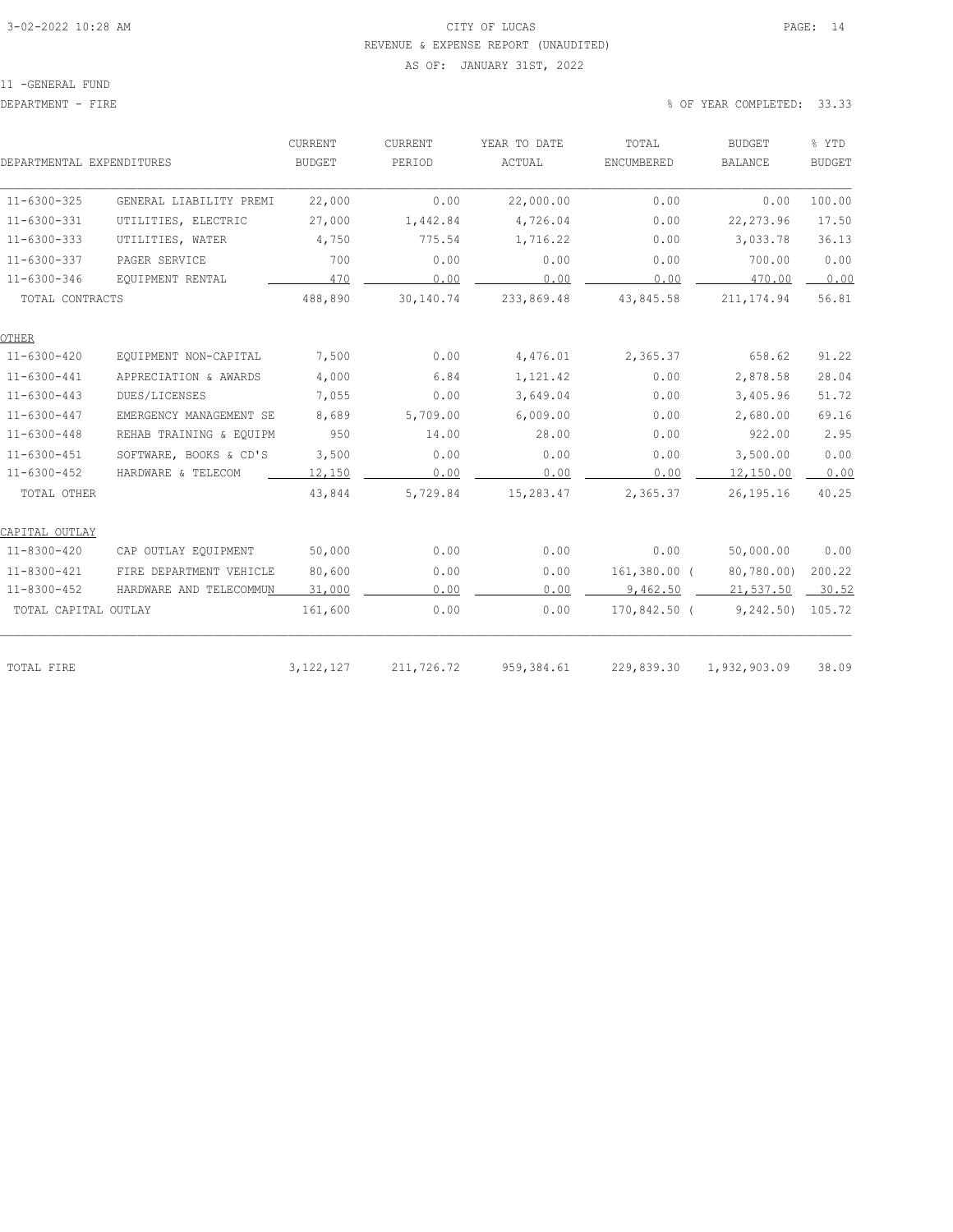## 3-02-2022 10:28 AM CITY OF LUCAS PAGE: 15 REVENUE & EXPENSE REPORT (UNAUDITED)

AS OF: JANUARY 31ST, 2022

11 -GENERAL FUND

DEPARTMENT - NON-DEPART. EXPENDITURES % OF YEAR COMPLETED: 33.33

| DEPARTMENTAL EXPENDITURES  |                                        | CURRENT<br>BUDGET | CURRENT<br>PERIOD | YEAR TO DATE<br>ACTUAL | TOTAL<br>ENCUMBERED | BUDGET<br>BALANCE     | % YTD<br><b>BUDGET</b> |
|----------------------------|----------------------------------------|-------------------|-------------------|------------------------|---------------------|-----------------------|------------------------|
| PERSONNEL SERVICES         |                                        |                   |                   |                        |                     |                       |                        |
| MATERIALS & SUPPLIES       |                                        |                   |                   |                        |                     |                       |                        |
| 11-6999-214                | CLEANING SUPPLIES                      | 1,500             | 99.43             | 1,500.00               | 0.00                | 0.00                  | 100.00                 |
| 11-6999-231                | FACILITY MAINTENANCE                   | 28,800            | 1,020.47          | 4,326.39               | 0.00                | 24,473.61             | 15.02                  |
| TOTAL MATERIALS & SUPPLIES |                                        | 30,300            | 1,119.90          | 5,826.39               | 0.00                | 24,473.61             | 19.23                  |
| <u>CONTRACTS</u>           |                                        |                   |                   |                        |                     |                       |                        |
| 11-6999-303                | TELEPHONE                              | 12,000            | 908.40            | 3,633.60               | 0.00                | 8,366.40              | 30.28                  |
| 11-6999-305                | SOFTWARE SUPPORT/MAINT                 | 72,292            | 6,024.37          | 24,097.48              | 48,194.52           | 0.00                  | 100.00                 |
| $11 - 6999 - 306$          | SOFTWARE MAINTENANCE                   | 17,484            | 1,333.63          | 5,334.52               | 10,949.48           | 1,200.00              | 93.14                  |
| $11 - 6999 - 308$          | CLEANING & PEST CONTROL                | 18,300            | 7,025.00          | 7,025.00               | 10,135.00           | 1,140.00              | 93.77                  |
| 11-6999-309                | PROFESSIONAL SERVICES                  | 4,560             | 0.00              | 4,219.92               | 0.00                | 340.08                | 92.54                  |
| 11-6999-310                | ATTORNEY FEES/CONSULTIN                | 100,000           | 11,350.84         | 32,838.87              | 0.00                | 67,161.13             | 32.84                  |
| 11-6999-323                | STREAKER RESTORATION                   | 10,000            | 0.00              | 0.00                   | 0.00                | 10,000.00             | 0.00                   |
| 11-6999-326                | POLICE PROTECTION                      | 250,000           | 0.00              | 0.00                   | 226,388.00          | 23,612.00             | 90.56                  |
| 11-6999-331                | UTILITIES, ELECTRICAL                  | 8,400             | 506.01            | 1,602.25               | 0.00                | 6,797.75              | 19.07                  |
| $11 - 6999 - 333$          | UTILITIES, WATER                       | 1,200             | 38.08             | 157.99                 | 0.00                | 1,042.01              | 13.17                  |
| 11-6999-336                | ANIMAL CONTROL & SHELTE                | 35,000            | 8,500.00          | $17,000.00$ $\Box$     | 17,000.00           | $1,000.00$ 97.14      |                        |
| TOTAL CONTRACTS            |                                        | 529,236           | 35,686.33         | 95,909.63              | 312,667.00          | 120,659.37            | 77.20                  |
| OTHER                      |                                        |                   |                   |                        |                     |                       |                        |
| 11-6999-451                | SOFTWARE                               | 7,500             | 354.75            | 1,064.25               | 0.00                | 6,435.75              | 14.19                  |
| 11-6999-452                | HARDWARE AND TELECOMMUN                | 11,600            | 0.00              | 649.99                 | 0.00                | 10,950.01             | 5.60                   |
| 11-6999-499                | COVID-19 EXPENDITURES _______________0 |                   | 0.00              | 0.00                   | $0.02$ (            | 0.02) 0.00            |                        |
| TOTAL OTHER                |                                        | 19,100            | 354.75            | 1,714.24               | 0.02                | 17,385.74             | 8.98                   |
| NON DEPARTMENTAL EXPENSE   |                                        |                   |                   |                        |                     |                       |                        |
| CAPITAL OUTLAY             |                                        |                   |                   |                        |                     |                       |                        |
| $11 - 8999 - 452$          | HARDWARE AND TELECOMMUN                | 11 000            | 0.00              | 0.00                   | 0.16250             | 1 537 50 86 02        |                        |
| TOTAL CAPITAL OUTLAY       |                                        | 11,000            | 0.00              | 0.00                   | 9,462.50            | 1,537.50              | 86.02                  |
|                            | TOTAL NON-DEPART. EXPENDITURES         | 589,636           | 37,160.98         | 103,450.26             | 322,129.52          | 164,056.22            | 72.18                  |
| TOTAL EXPENDITURES         |                                        | 7,341,612         | 445,060.70        | 2,424,002.55           | 830, 105.49         | 4,087,503.46          | 44.32                  |
|                            | REVENUE OVER/ (UNDER) EXPENDITURES     | 3,540             | 764,730.91        | 1,070,824.80 (         | 830,105.49)(        | 237, 179.81) 6,800.94 |                        |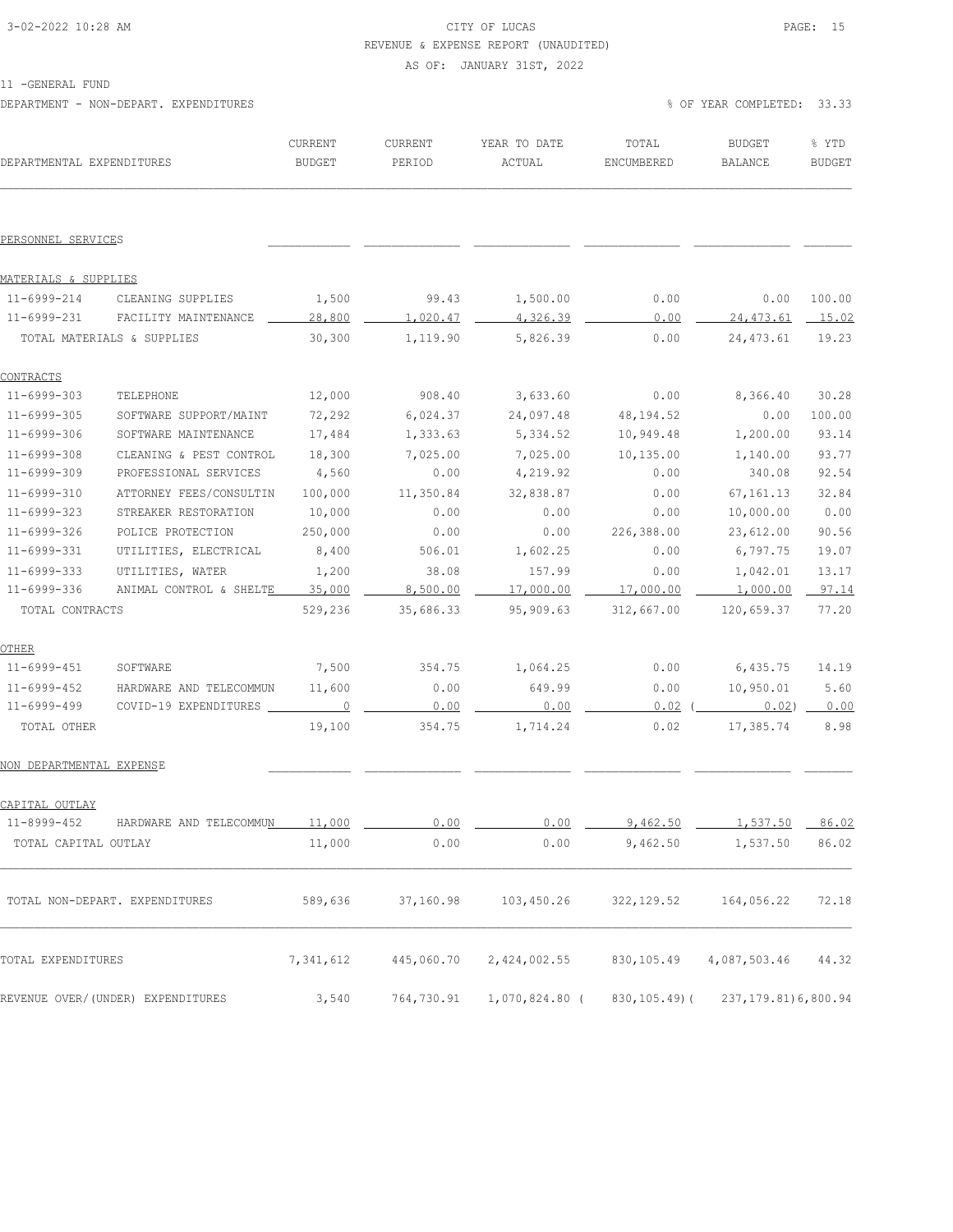### 3-02-2022 10:28 AM CITY OF LUCAS PAGE: 1 REVENUE & EXPENSE REPORT (UNAUDITED) AS OF: JANUARY 31ST, 2022

# 15 -LUCAS FIRE DISTRICT

|                                      | CURRENT<br><b>BUDGET</b> | CURRENT<br>PERIOD  | YEAR TO DATE<br>ACTUAL | TOTAL<br>ENCUMBERED | <b>BUDGET</b><br><b>BALANCE</b> | % YTD<br><b>BUDGET</b> |
|--------------------------------------|--------------------------|--------------------|------------------------|---------------------|---------------------------------|------------------------|
| REVENUE SUMMARY                      |                          |                    |                        |                     |                                 |                        |
| OTHER TAXES<br>MISCELLANEOUS REVENUE | 450,000<br>$\mathbf 0$   | 52,333.36<br>18.18 | 200,092.65<br>52.83    | 0.00<br>$0.00$ (    | 249,907.35<br>52.83)            | 44.47<br>0.00          |
| TOTAL REVENUES                       | 450,000                  | 52, 351.54         | 200, 145.48            | 0.00                | 249,854.52                      | 44.48                  |
| EXPENDITURE SUMMARY                  |                          |                    |                        |                     |                                 |                        |
| FIRE DISTRICT                        | 450,000                  | 0.00               | 0.00                   | 0.00                | 450,000.00                      | 0.00                   |
| TOTAL EXPENDITURES                   | 450,000                  | 0.00               | 0.00                   | 0.00                | 450,000.00                      | 0.00                   |
| REVENUE OVER/(UNDER) EXPENDITURES    | $\circ$                  | 52, 351.54         | 200, 145.48            | 0.00(               | 200, 145.48)                    | 0.00                   |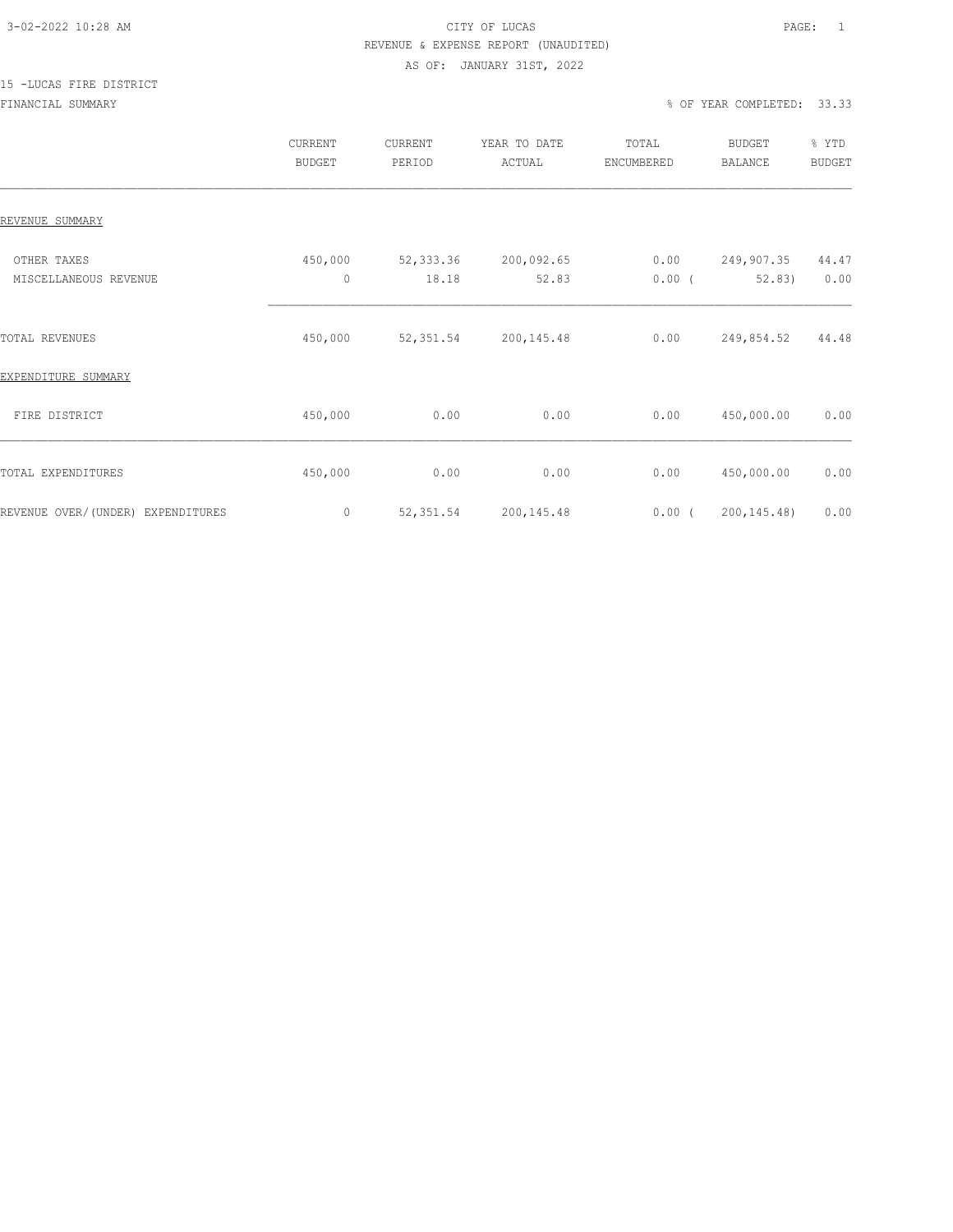### 3-02-2022 10:28 AM CITY OF LUCAS PAGE: 2 REVENUE & EXPENSE REPORT (UNAUDITED)

#### AS OF: JANUARY 31ST, 2022

### 15 -LUCAS FIRE DISTRICT

### % OF YEAR COMPLETED: 33.33

| REVENUES                              | CURRENT<br><b>BUDGET</b> | CURRENT<br>PERIOD | YEAR TO DATE<br>ACTUAL | TOTAL<br>ENCUMBERED | <b>BUDGET</b><br><b>BALANCE</b> | % YTD<br><b>BUDGET</b> |
|---------------------------------------|--------------------------|-------------------|------------------------|---------------------|---------------------------------|------------------------|
|                                       |                          |                   |                        |                     |                                 |                        |
| OTHER TAXES                           |                          |                   |                        |                     |                                 |                        |
| 15-4101.300 SALES TAX - FIRE DISTRICT | 450,000                  | 52, 333.36        | 200,092.65             | 0.00                | 249,907.35                      | $-44.47$               |
| TOTAL OTHER TAXES                     | 450,000                  | 52, 333.36        | 200,092.65             | 0.00                | 249,907.35                      | 44.47                  |
| MISCELLANEOUS REVENUE                 |                          |                   |                        |                     |                                 |                        |
| 15-4911<br>INTEREST INCOME            | $\cap$                   | 18.18             | 52.83                  | 0.00                | 52.83                           | 0.00                   |
| TOTAL MISCELLANEOUS REVENUE           | $\circ$                  | 18.18             | 52.83                  | 0.00(               | 52.83                           | 0.00                   |
|                                       |                          |                   |                        |                     |                                 |                        |
| TOTAL REVENUE                         | 450,000                  | 52,351.54         | 200,145.48             | 0.00                | 249,854.52                      | 44.48                  |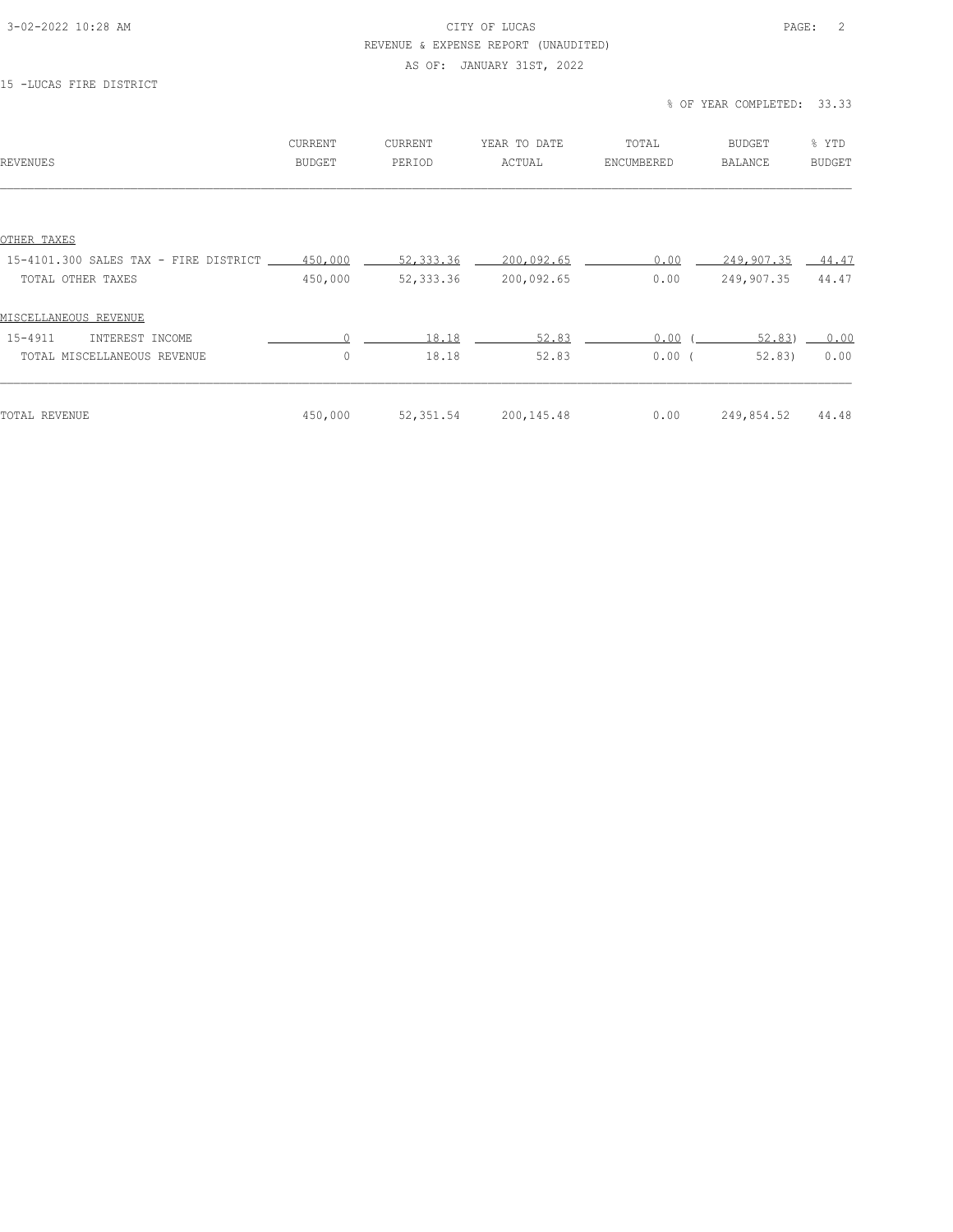### 3-02-2022 10:28 AM CITY OF LUCAS PAGE: 3 REVENUE & EXPENSE REPORT (UNAUDITED)

#### AS OF: JANUARY 31ST, 2022

#### 15 -LUCAS FIRE DISTRICT

#### DEPARTMENT - FIRE DISTRICT % OF YEAR COMPLETED: 33.33

| DEPARTMENTAL EXPENDITURES              | CURRENT<br><b>BUDGET</b> | <b>CURRENT</b><br>PERIOD | YEAR TO DATE<br>ACTUAL | TOTAL<br>ENCUMBERED | <b>BUDGET</b><br><b>BALANCE</b> | % YTD<br><b>BUDGET</b> |
|----------------------------------------|--------------------------|--------------------------|------------------------|---------------------|---------------------------------|------------------------|
|                                        |                          |                          |                        |                     |                                 |                        |
| NON DEPARTMENTAL EXPENSE               |                          |                          |                        |                     |                                 |                        |
| 15-6500-998<br>SERVICE CONTRACT - TRSF | 450,000                  | 0.00                     | 0.00                   | 0.00                | 450,000.00                      | 0.00                   |
| TOTAL NON DEPARTMENTAL EXPENSE         | 450,000                  | 0.00                     | 0.00                   | 0.00                | 450,000.00                      | 0.00                   |
| TOTAL FIRE DISTRICT                    | 450,000                  | 0.00                     | 0.00                   | 0.00                | 450,000.00                      | 0.00                   |
| TOTAL EXPENDITURES                     | 450,000                  | 0.00                     | 0.00                   | 0.00                | 450,000.00                      | 0.00                   |
| REVENUE OVER/(UNDER) EXPENDITURES      | $\circ$                  | 52,351.54                | 200,145.48             | 0.00(               | 200, 145. 48)                   | 0.00                   |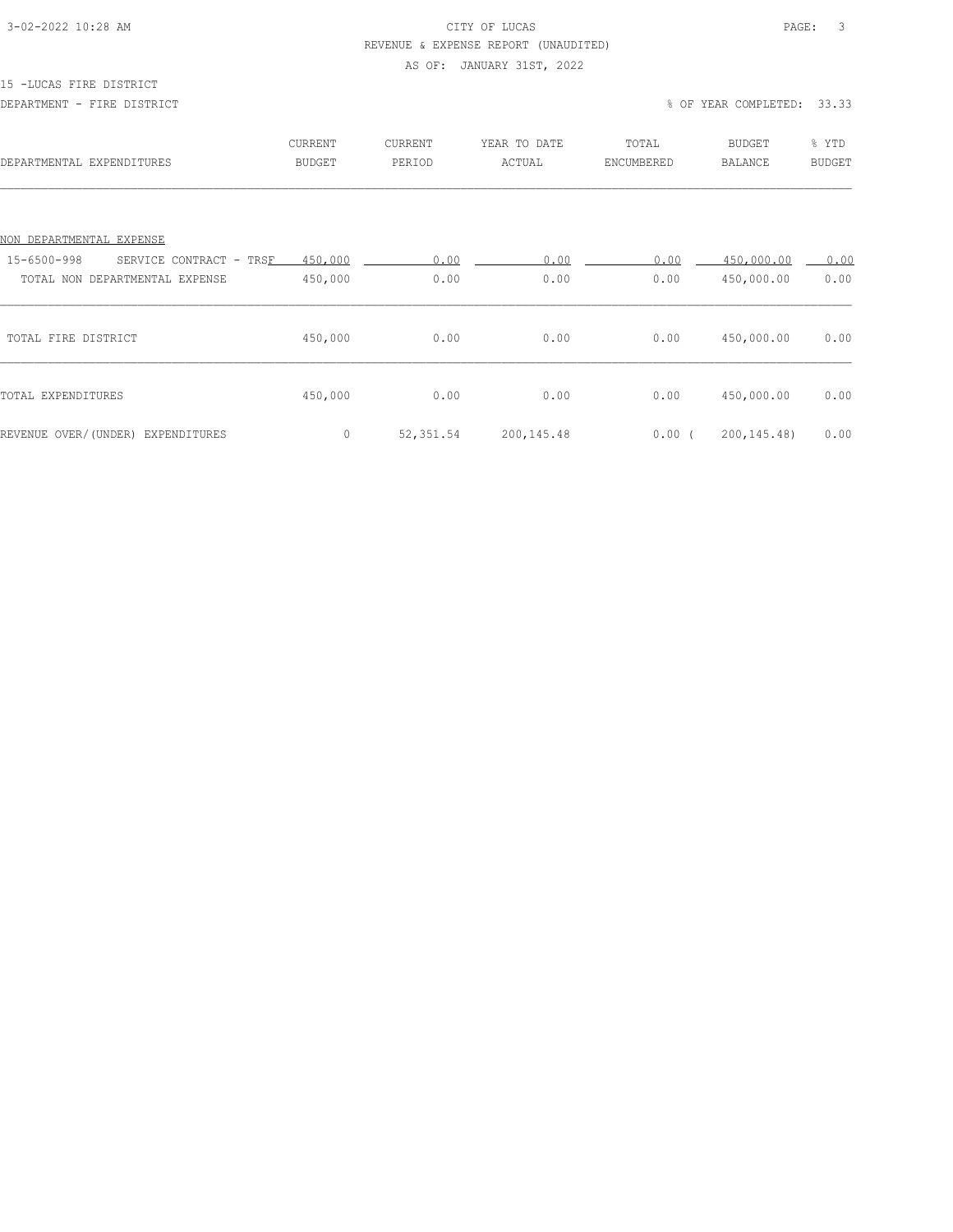### 3-02-2022 10:28 AM CITY OF LUCAS PAGE: 1 REVENUE & EXPENSE REPORT (UNAUDITED) AS OF: JANUARY 31ST, 2022

### 21 -CAPITAL IMPROVEMENTS FUND FINANCIAL SUMMARY % OF YEAR COMPLETED: 33.33

|                                   |          | CURRENT<br><b>BUDGET</b> | CURRENT<br>PERIOD | YEAR TO DATE<br>ACTUAL                                     | TOTAL<br>ENCUMBERED | BUDGET<br>BALANCE | % YTD<br><b>BUDGET</b> |
|-----------------------------------|----------|--------------------------|-------------------|------------------------------------------------------------|---------------------|-------------------|------------------------|
| REVENUE SUMMARY                   |          |                          |                   |                                                            |                     |                   |                        |
| MISCELLANEOUS REVENUE             |          | 6,000                    | 808.66            | 2,968.18                                                   | 0.00                | 3,031.82          | 49.47                  |
| <b>TOTAL REVENUES</b>             |          | 6,000                    | 808.66            | 2,968.18                                                   | 0.00                | 3,031.82          | 49.47                  |
| EXPENDITURE SUMMARY               |          |                          |                   |                                                            |                     |                   |                        |
| P WORKS - OPERATIONS              |          | 363,789                  |                   | 142,158.95 407,728.80 1,298,719.83 ( 1,342,659.63) 469.08  |                     |                   |                        |
| TOTAL EXPENDITURES                |          | 363,789                  |                   | 142,158.95 407,728.80 1,298,719.83 ( 1,342,659.63) 469.08  |                     |                   |                        |
| REVENUE OVER/(UNDER) EXPENDITURES | $\left($ | 357,789)(                |                   | 141, 350.29) (404, 760.62) (1, 298, 719.83) 1, 345, 691.45 |                     |                   | 476.11                 |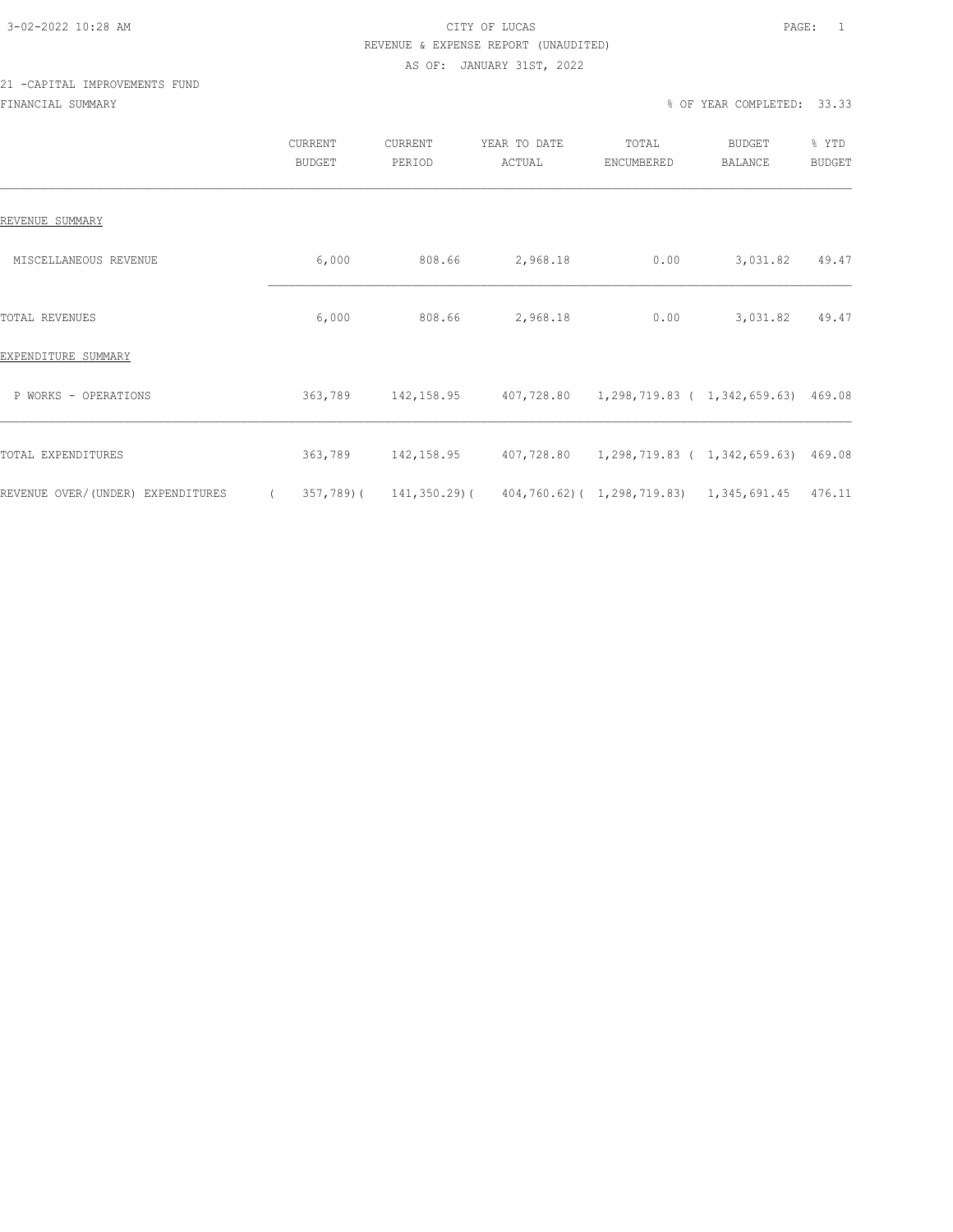### 3-02-2022 10:28 AM CITY OF LUCAS PAGE: 2 REVENUE & EXPENSE REPORT (UNAUDITED)

#### AS OF: JANUARY 31ST, 2022

21 -CAPITAL IMPROVEMENTS FUND

### % OF YEAR COMPLETED: 33.33

| REVENUES                       | CURRENT<br><b>BUDGET</b> | <b>CURRENT</b><br>PERIOD | YEAR TO DATE<br>ACTUAL | TOTAL<br>ENCUMBERED | <b>BUDGET</b><br>BALANCE | % YTD<br><b>BUDGET</b> |
|--------------------------------|--------------------------|--------------------------|------------------------|---------------------|--------------------------|------------------------|
|                                |                          |                          |                        |                     |                          |                        |
| FEES & SERVICE CHARGES         |                          |                          |                        |                     |                          |                        |
| INTERGOVERNMENTAL              |                          |                          |                        |                     |                          |                        |
| <u>MISCELLANEOUS REVENUE</u>   |                          |                          |                        |                     |                          |                        |
| $21 - 4911$<br>INTEREST INCOME | 6,000                    | 808.66                   | 2,968.18               | 0.00                | 3,031.82                 | $-49.47$               |
| TOTAL MISCELLANEOUS REVENUE    | 6,000                    | 808.66                   | 2,968.18               | 0.00                | 3,031.82                 | 49.47                  |
| TOTAL REVENUE                  | 6,000                    | 808.66                   | 2,968.18               | 0.00                | 3,031.82                 | 49.47                  |
|                                |                          |                          |                        |                     |                          |                        |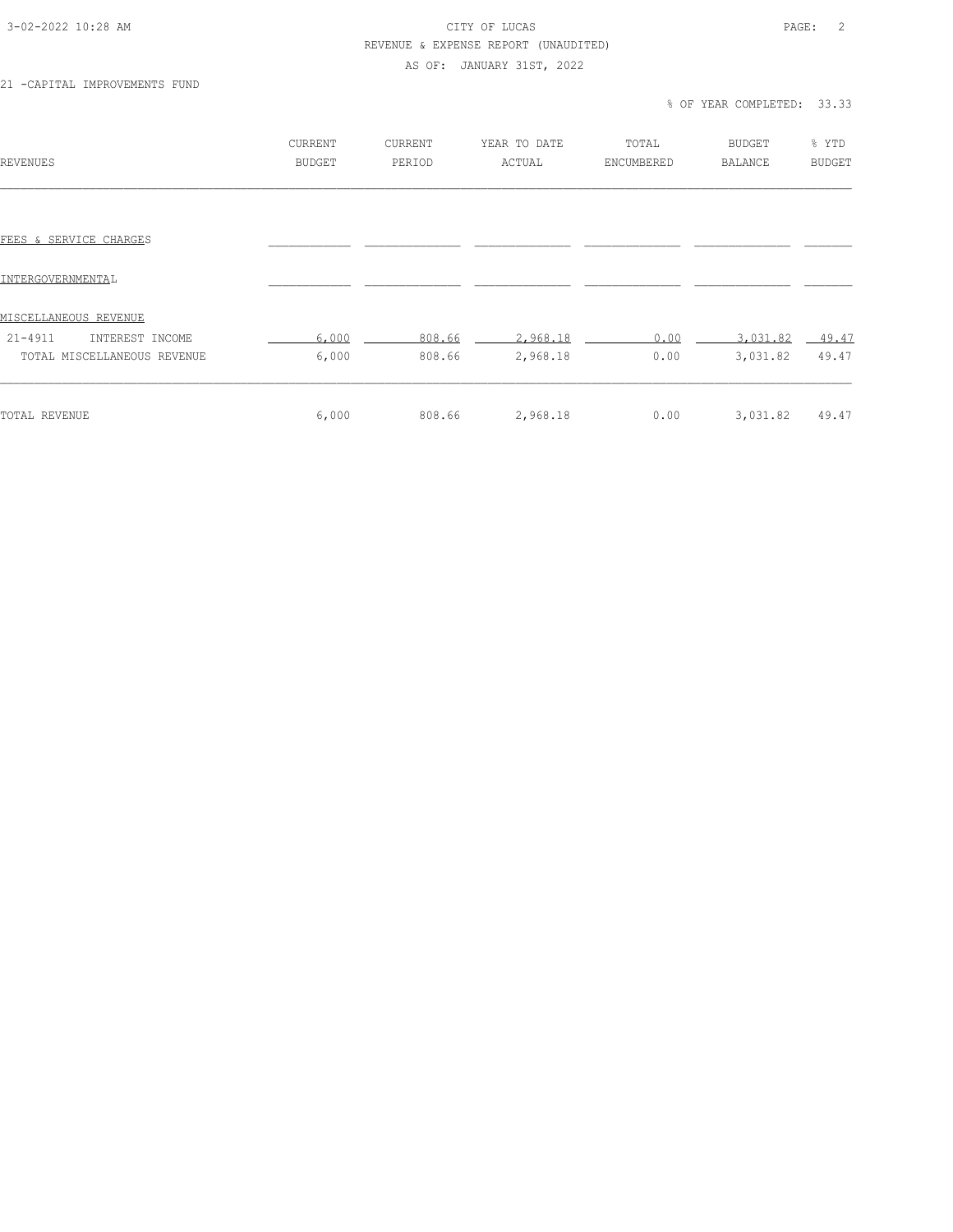### 3-02-2022 10:28 AM CITY OF LUCAS PAGE: 3 REVENUE & EXPENSE REPORT (UNAUDITED) AS OF: JANUARY 31ST, 2022

#### 21 -CAPITAL IMPROVEMENTS FUND

DEPARTMENT - P WORKS - OPERATIONS % OF YEAR COMPLETED: 33.33

| DEPARTMENTAL EXPENDITURES               | <b>CURRENT</b><br><b>BUDGET</b> | <b>CURRENT</b><br>PERIOD | YEAR TO DATE<br>ACTUAL | TOTAL<br>ENCUMBERED          | <b>BUDGET</b><br>BALANCE | % YTD<br><b>BUDGET</b> |
|-----------------------------------------|---------------------------------|--------------------------|------------------------|------------------------------|--------------------------|------------------------|
|                                         |                                 |                          |                        |                              |                          |                        |
| CAPITAL OUTLAY                          |                                 |                          |                        |                              |                          |                        |
| 21-8210-490.125 ELEVATED W TOWER/HYDRAU | $\mathbf{0}$                    | 0.00                     | 0.00                   | $1,750.00$ (                 | 1,750.00)                | 0.00                   |
| 21-8210-490.128 NORTH PUMP STATION PROJ | 0                               | 0.00                     | 9,824.92               | $8,665.00$ (                 | 18,489.92)               | 0.00                   |
| 21-8210-490.129 BAIT SHOP WATERLINE REL | $\circ$                         | 900.00                   | 8,757.25               | 14,782.50 (                  | 23, 539, 75)             | 0.00                   |
| 21-8210-490.130 MCGARITY STEM REPLACEME | 57,300                          | 11,937.50                | 11,937.50              | 38,672.50                    | 6,690.00                 | 88.32                  |
| 21-8210-491.127 WINNING FOREST VIEW TO  | $\circ$                         | 0.00                     | 540.00                 | 27,087.24 (                  | 27,627.24                | 0.00                   |
| 21-8210-491.134 STINSON RD/MUDDY CREEK  | $\Omega$                        | 0.00                     | 95,675.00              | 166,925.00 (                 | 262, 600.00)             | 0.00                   |
| 21-8210-491.135 SNIDER LN/WHITE R CREEK | $\circ$                         | 0.00                     | 6,500.00               | $41,358.00$ (                | 47,858.00)               | 0.00                   |
| 21-8210-491.136 WEST LUCAS RD           | $\mathbf{0}$                    | 129, 321.45              | 274,494.13             | 999,479.59 (                 | 1,273,973.72)            | 0.00                   |
| 21-8210-491.300 BLONDY JHUNE RD ALIGNME | 306,489                         | 0.00                     | 0.00                   | 0.00                         | 306,489.00               | 0.00                   |
| TOTAL CAPITAL OUTLAY                    | 363,789                         | 142,158.95               | 407,728.80             | 1,298,719.83 ( 1,342,659.63) |                          | 469.08                 |
|                                         |                                 |                          |                        |                              |                          |                        |
| TOTAL P WORKS - OPERATIONS              | 363,789                         | 142, 158.95              | 407,728.80             | 1,298,719.83 ( 1,342,659.63) |                          | 469.08                 |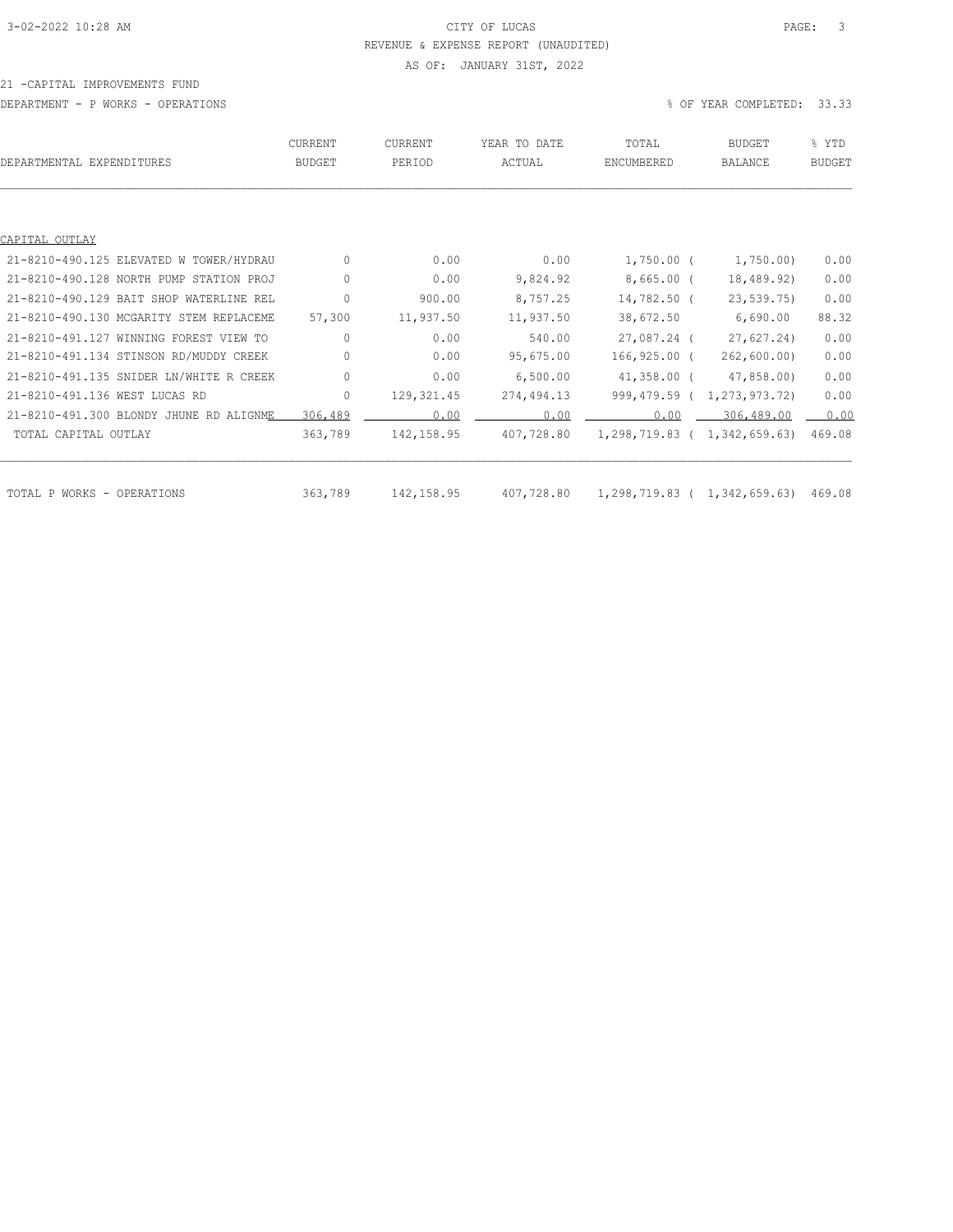### 3-02-2022 10:28 AM CITY OF LUCAS PAGE: 4 REVENUE & EXPENSE REPORT (UNAUDITED) AS OF: JANUARY 31ST, 2022

21 -CAPITAL IMPROVEMENTS FUND

DEPARTMENT - DEBT SERVICES % OF YEAR COMPLETED: 33.33

|                           | CURRENT       | CURRENT | YEAR TO DATE | TOTAL      | BUDGET         | YTD.          |
|---------------------------|---------------|---------|--------------|------------|----------------|---------------|
| DEPARTMENTAL EXPENDITURES | <b>BUDGET</b> | PERTOD  | ACTUAL       | ENCUMBERED | <b>BALANCE</b> | <b>BUDGET</b> |
|                           |               |         |              |            |                |               |

 $\mathcal{L}_\text{max} = \mathcal{L}_\text{max} = \mathcal{L}_\text{max} = \mathcal{L}_\text{max} = \mathcal{L}_\text{max} = \mathcal{L}_\text{max} = \mathcal{L}_\text{max} = \mathcal{L}_\text{max} = \mathcal{L}_\text{max} = \mathcal{L}_\text{max} = \mathcal{L}_\text{max} = \mathcal{L}_\text{max} = \mathcal{L}_\text{max} = \mathcal{L}_\text{max} = \mathcal{L}_\text{max} = \mathcal{L}_\text{max} = \mathcal{L}_\text{max} = \mathcal{L}_\text{max} = \mathcal{$ 

DEBT SERVICE \_\_\_\_\_\_\_\_\_\_\_\_ \_\_\_\_\_\_\_\_\_\_\_\_\_\_ \_\_\_\_\_\_\_\_\_\_\_\_\_\_ \_\_\_\_\_\_\_\_\_\_\_\_\_\_ \_\_\_\_\_\_\_\_\_\_\_\_\_\_ \_\_\_\_\_\_\_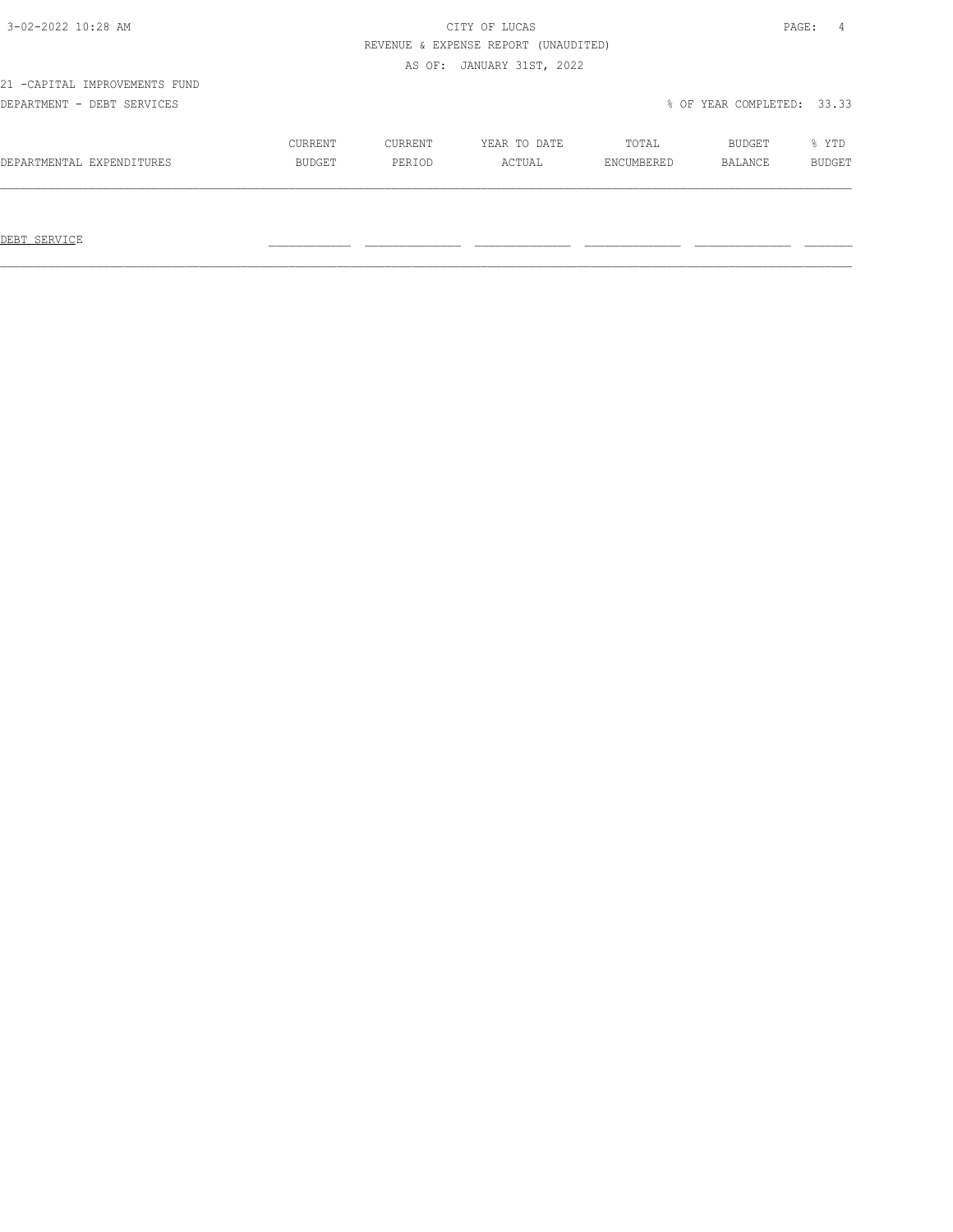# 3-02-2022 10:28 AM CITY OF LUCAS PAGE: 5 REVENUE & EXPENSE REPORT (UNAUDITED)

AS OF: JANUARY 31ST, 2022

21 -CAPITAL IMPROVEMENTS FUND

DEPARTMENT - NON-DEPART. EXPENDITURES % OF YEAR COMPLETED: 33.33

| DEPARTMENTAL EXPENDITURES         | CURRENT<br>BUDGET | CURRENT<br>PERIOD | YEAR TO DATE<br>ACTUAL | TOTAL<br>ENCUMBERED                 | BUDGET<br>BALANCE | % YTD<br><b>BUDGET</b> |
|-----------------------------------|-------------------|-------------------|------------------------|-------------------------------------|-------------------|------------------------|
| NON DEPARTMENTAL EXPENSE          |                   |                   |                        |                                     |                   |                        |
| TOTAL EXPENDITURES                | 363,789           | 142,158.95        | 407,728.80             | 1,298,719.83 ( 1,342,659.63) 469.08 |                   |                        |
| REVENUE OVER/(UNDER) EXPENDITURES | 357,789)(         | 141,350.29)(      |                        | 404,760.62)( 1,298,719.83)          | 1,345,691.45      | 476.11                 |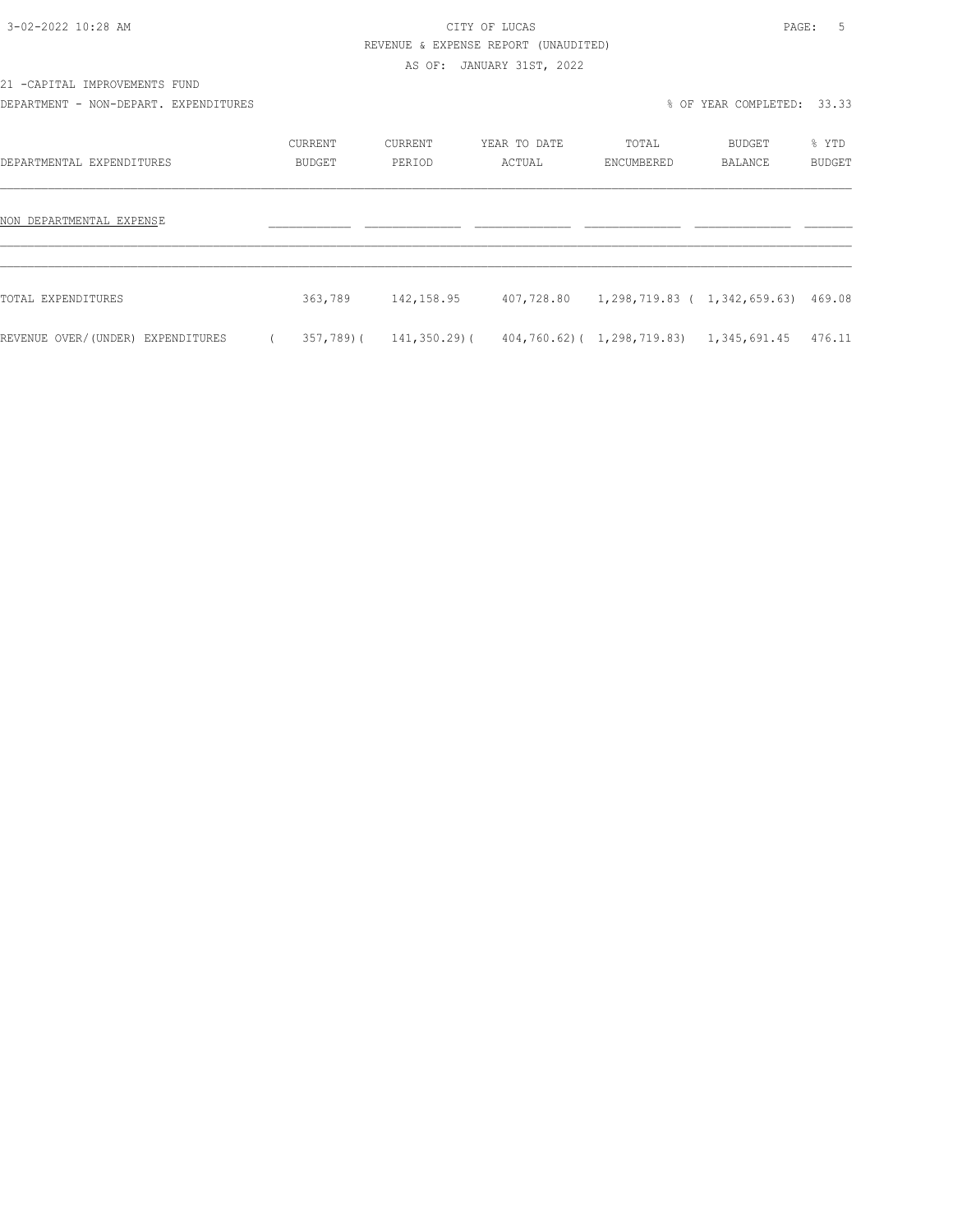### 3-02-2022 10:29 AM CITY OF LUCAS PAGE: 1 REVENUE & EXPENSE REPORT (UNAUDITED) AS OF: JANUARY 31ST, 2022

#### 51 -WATER FUND

FINANCIAL SUMMARY % OF YEAR COMPLETED: 33.33

|                                   | CURRENT<br><b>BUDGET</b> | CURRENT<br>PERIOD | YEAR TO DATE<br>ACTUAL                                  | TOTAL<br>ENCUMBERED           | <b>BUDGET</b><br>BALANCE | % YTD<br><b>BUDGET</b> |
|-----------------------------------|--------------------------|-------------------|---------------------------------------------------------|-------------------------------|--------------------------|------------------------|
| REVENUE SUMMARY                   |                          |                   |                                                         |                               |                          |                        |
| FEES & SERVICE CHARGES            | 5,253,061                | 366,278.58        | 1,870,932.54                                            | 0.00                          | 3, 382, 128.46           | 35.62                  |
| IMPACT FEES                       | 250,000                  | 0.00              | 0.00                                                    | 0.00                          | 250,000.00               | 0.00                   |
| MISCELLANEOUS REVENUE             | 17,600                   | 574.22            | 1,619.09                                                | 0.00                          | 15,980.91                | 9.20                   |
| <b>TOTAL REVENUES</b>             | 5,520,661                | 366,852.80        | 1,872,551.63                                            | 0.00                          | 3,648,109.37             | 33.92                  |
| EXPENDITURE SUMMARY               |                          |                   |                                                         |                               |                          |                        |
| WATER - OPERATIONS                | 4, 121, 951              | 280,825.53        |                                                         | 1, 224, 016.24 1, 744, 603.27 | 1, 153, 331.49           | 72.02                  |
| WATER - ENGINEERING               | 321,191                  | 8,822.11          | 36, 356.42                                              | 63,800.00                     | 221,034.58               | 31.18                  |
| DEBT SERVICES                     | 672,736                  | 588, 557.75       | 588, 557.75                                             | 0.00                          | 84, 178. 25              | 87.49                  |
| TOTAL EXPENDITURES                | 5, 115, 878              | 878,205.39        |                                                         |                               | 1,458,544.32             | 71.49                  |
| REVENUE OVER/(UNDER) EXPENDITURES | 404,783 (                |                   | $511, 352.59$ 23, 621.22 (1,808, 403.27) 2, 189, 565.05 |                               |                          | $440.92 -$             |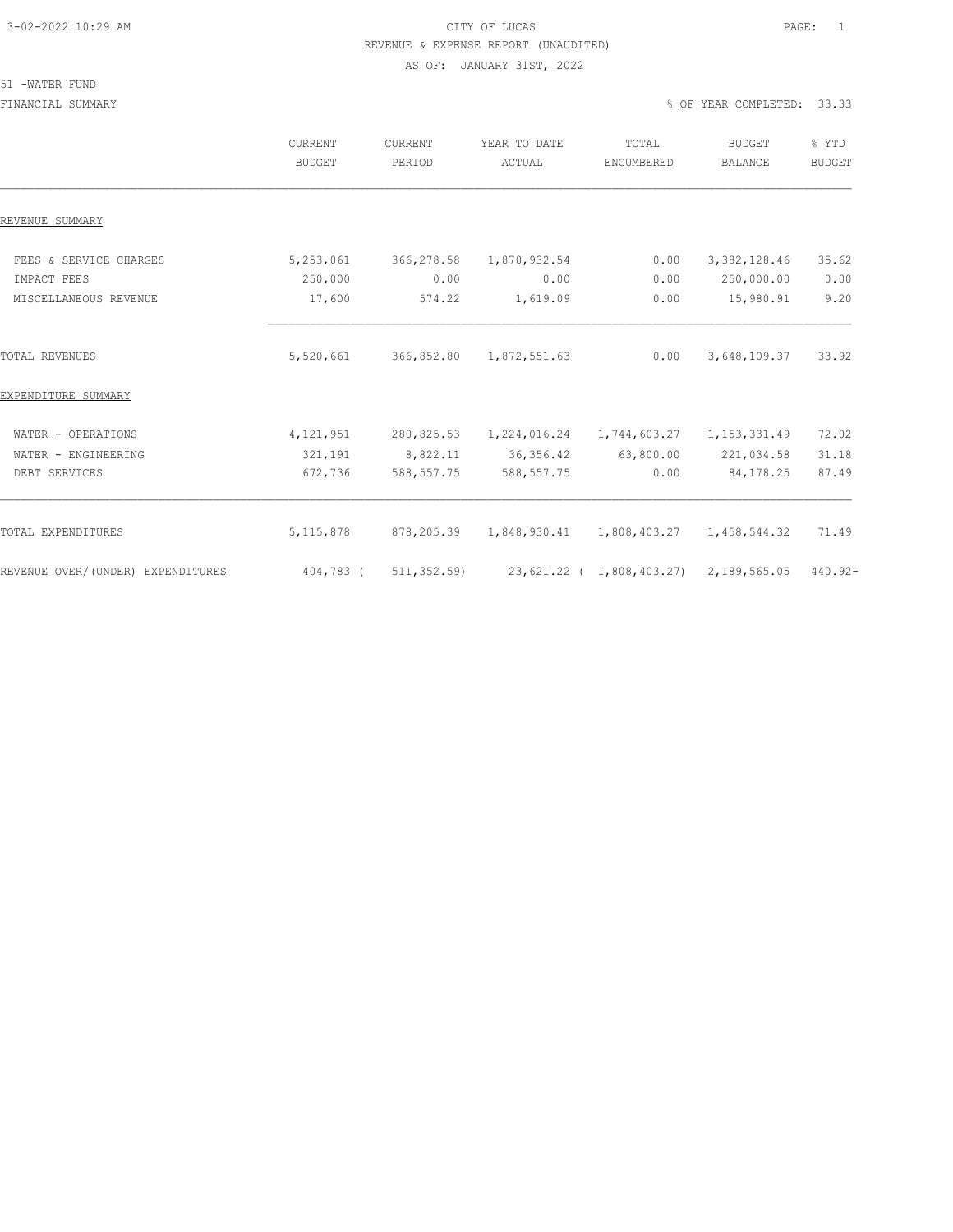### 3-02-2022 10:29 AM CITY OF LUCAS PAGE: 2 REVENUE & EXPENSE REPORT (UNAUDITED) AS OF: JANUARY 31ST, 2022

51 -WATER FUND

% OF YEAR COMPLETED: 33.33

| REVENUES               |                                    | <b>CURRENT</b><br>BUDGET | <b>CURRENT</b><br>PERIOD | YEAR TO DATE<br>ACTUAL | TOTAL<br>ENCUMBERED | <b>BUDGET</b><br><b>BALANCE</b> | % YTD<br><b>BUDGET</b> |
|------------------------|------------------------------------|--------------------------|--------------------------|------------------------|---------------------|---------------------------------|------------------------|
| FEES & SERVICE CHARGES |                                    |                          |                          |                        |                     |                                 |                        |
| $51 - 4461$            | WATER REVENUE                      | 4,353,461                | 284,730.73               | 1,504,736.22           | 0.00                | 2,848,724.78                    | 34.56                  |
| $51 - 4462$            | WATER TAPS & BORES                 | 3,000                    | 0.00                     | 0.00                   | 0.00                | 3,000.00                        | 0.00                   |
| $51 - 4463$            | PENALTY & INTEREST-CUST ACC 35,000 |                          | 2,975.00                 | 11,300.00              | 0.00                | 23,700.00                       | 32.29                  |
| $51 - 4467$            | WATER METER                        | 150,000                  | 16,400.00                | 77,000.00              | 0.00                | 73,000.00                       | 51.33                  |
| $51 - 4468$            | WATER METER REPAIR/UPGRADE         | 6,000                    | 0.00                     | 600.00                 | 0.00                | 5,400.00                        | 10.00                  |
| $51 - 4469$            | WASTEWATER FEES                    | 54,000                   | 5,306.18                 | 46,528.10              | 0.00                | 7,471.90                        | 86.16                  |
| $51 - 4470$            | WATER - REREADS/CHARTING           | 100                      | 0.00                     | 25.00                  | 0.00                | 75.00                           | 25.00                  |
| $51 - 4478$            | TRASH SERVICE                      | 648,000                  | 56,166.67                | 228, 343.22            | 0.00                | 419,656.78                      | 35.24                  |
| $51 - 4497$            | FH METER RENTAL INCOME             | 3,500                    | 700.00                   | 2,400.00               | 0.00                | 1,100.00                        | 68.57                  |
|                        | TOTAL FEES & SERVICE CHARGES       | 5,253,061                | 366,278.58               | 1,870,932.54           | 0.00                | 3, 382, 128.46                  | 35.62                  |
| IMPACT FEES            |                                    |                          |                          |                        |                     |                                 |                        |
| $51 - 4500$            | IMPACT FEE REVENUE                 | 250,000                  | 0.00                     | 0.00                   | 0.00                | 250,000.00                      | 0.00                   |
| TOTAL IMPACT FEES      |                                    | 250,000                  | 0.00                     | 0.00                   | 0.00                | 250,000.00                      | 0.00                   |
| REVENUE/CONTRIBUTIONS  |                                    |                          |                          |                        |                     |                                 |                        |
| INTERGOVERNMENTAL      |                                    |                          |                          |                        |                     |                                 |                        |
| MISCELLANEOUS REVENUE  |                                    |                          |                          |                        |                     |                                 |                        |
| $51 - 4911$            | INTEREST INCOME                    | 7,200                    | 554.06                   | 1,488.81               | 0.00                | 5,711.19                        | 20.68                  |
| 51-4912                | RETURN CHECK CHARGE                | 400                      | 0.00                     | 50.00                  | 0.00                | 350.00                          | 12.50                  |
| $51 - 4913$            | NTMWD REFUND                       | 10,000                   | 0.00                     | 0.00                   | 0.00                | 10,000.00                       | 0.00                   |
| $51 - 4915$            | MISC REV - SALES TAX DISCOU        | $\overline{0}$           | 20.16                    | 80.28                  | 0.00(               | $80.28$ )                       | 0.00                   |
|                        | TOTAL MISCELLANEOUS REVENUE        | 17,600                   | 574.22                   | 1,619.09               | 0.00                | 15,980.91                       | 9.20                   |
| TOTAL REVENUE          |                                    | 5,520,661                | 366,852.80               | 1,872,551.63           | 0.00                | 3,648,109.37                    | 33.92                  |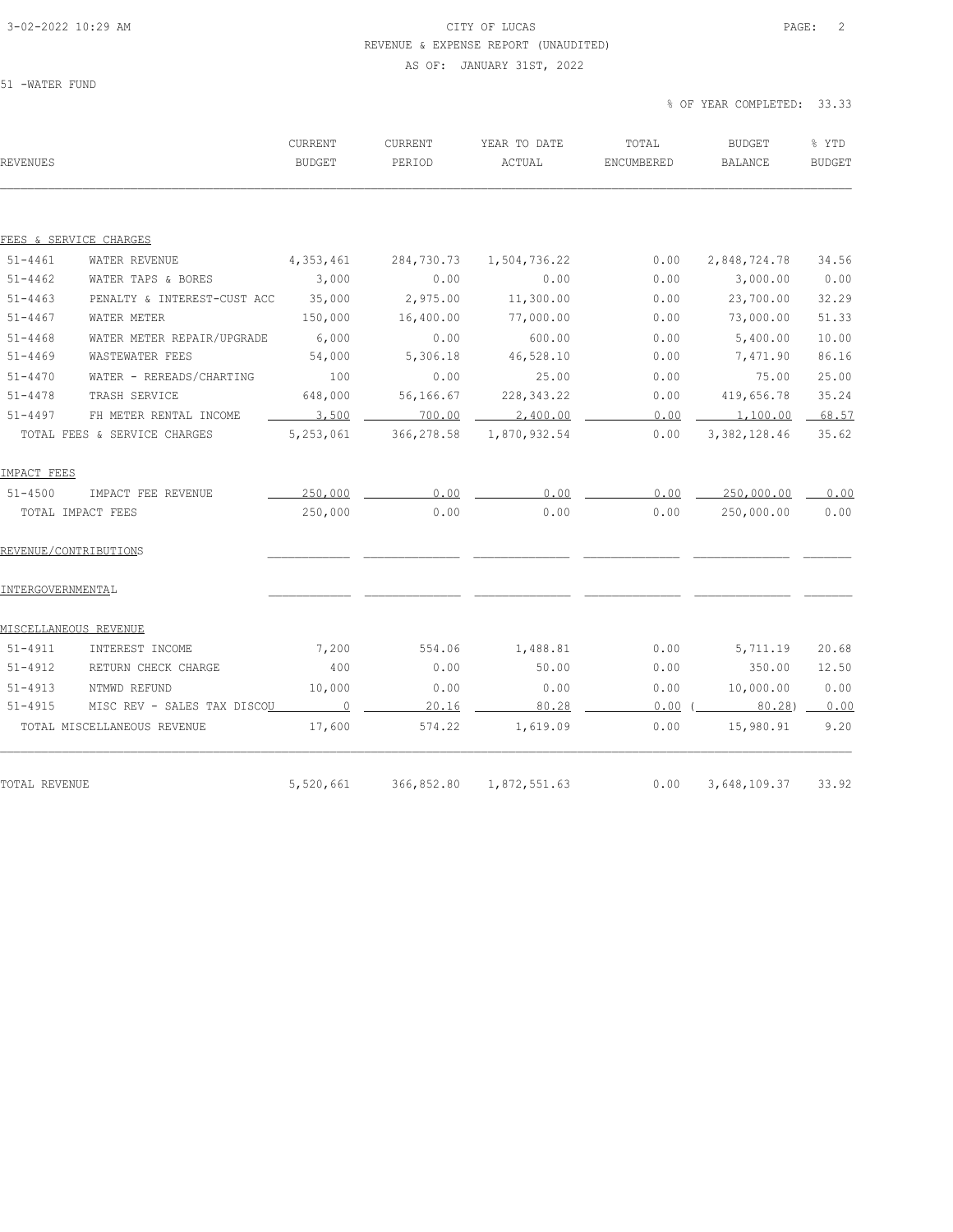# 3-02-2022 10:29 AM CITY OF LUCAS PAGE: 3 REVENUE & EXPENSE REPORT (UNAUDITED)

AS OF: JANUARY 31ST, 2022

51 -WATER FUND

DEPARTMENT - WATER - OPERATIONS % OF YEAR COMPLETED: 33.33

| DEPARTMENTAL EXPENDITURES        |                               | CURRENT<br><b>BUDGET</b> | CURRENT<br>PERIOD    | YEAR TO DATE<br>ACTUAL | TOTAL<br>ENCUMBERED                                  | <b>BUDGET</b><br>BALANCE | % YTD<br><b>BUDGET</b> |
|----------------------------------|-------------------------------|--------------------------|----------------------|------------------------|------------------------------------------------------|--------------------------|------------------------|
|                                  |                               |                          |                      |                        |                                                      |                          |                        |
| PERSONNEL SERVICES               |                               |                          |                      |                        |                                                      |                          |                        |
| $51 - 6400 - 101$                | SALARIES - EXEMPT             | 197,857                  | 15,219.00            | 60,683.52              | 0.00                                                 | 137, 173.48              | 30.67                  |
| $51 - 6400 - 102$                | SALARIES - NON-EXEMPT         | 292,962                  | 22,483.23            | 89,106.91              | 0.00                                                 | 203,855.09               | 30.42                  |
| $51 - 6400 - 106$                | CERTIFICATION PAY             | 6,300                    | 475.00               | 1,900.00               | 0.00                                                 | 4,400.00                 | 30.16                  |
| $51 - 6400 - 110$                | PERFORMANCE/INCENTIVE P       | 472                      | 0.00                 | 0.00                   | 0.00                                                 | 472.00                   | 0.00                   |
| $51 - 6400 - 111$                | OVERTIME                      | 51,726                   | 1,950.01             | 11,335.36              | 0.00                                                 | 40,390.64                | 21.91                  |
| 51-6400-112                      | WORKERS' COMPENSATION         | 10,700                   | 0.00                 | 7,100.00               | 0.00                                                 | 3,600.00                 | 66.36                  |
| $51 - 6400 - 113$                | LONGEVITY PAY                 | 3,138                    | 0.00                 | 3,010.00               | 0.00                                                 | 128.00                   | 95.92                  |
| $51 - 6400 - 122$                | TMRS                          | 70,408                   | 5,069.16             | 21, 223.13             | 0.00                                                 | 49,184.87                | 30.14                  |
| $51 - 6400 - 123$                | GROUP INSURANCE               | 80,370                   | 8,854.77             | 30,900.27              | 0.00                                                 | 49,469.73                | 38.45                  |
| 51-6400-127                      | MEDICARE                      | 7,974                    | 562.54               | 2,330.33               | 0.00                                                 | 5,643.67                 | 29.22                  |
| $51 - 6400 - 129$                | LT DISABILITY                 | 1,425                    | 86.29                | 344.03                 | 0.00                                                 | 1,080.97                 | 24.14                  |
| $51 - 6400 - 141$                | CAR ALLOWANCE                 | 2,400                    | 200.00               | 800.00                 | 0.00                                                 | 1,600.00                 | 33.33                  |
|                                  | TOTAL PERSONNEL SERVICES      | 725,732                  | 54,900.00            | 228,733.55             | 0.00                                                 | 496,998.45               | 31.52                  |
| <u> MATERIALS &amp; SUPPLIES</u> |                               |                          |                      |                        |                                                      |                          |                        |
| $51 - 6400 - 201$                | OFFICE SUPPLIES               | 800                      | 35.95                | 220.11                 | 0.00                                                 | 579.89                   | 27.51                  |
| $51 - 6400 - 202$                | POSTAGE                       | 2,000                    | 0.00                 | 0.00                   | 0.00                                                 | 2,000.00                 | 0.00                   |
| $51 - 6400 - 204$                | FOOD/BEVERAGE                 | 800                      | 41.96                | 209.41                 | 0.00                                                 | 590.59                   | 26.18                  |
| $51 - 6400 - 206$                | FUEL & LUBRICANTS             | 15,500                   | 1,345.43             | 3,498.86               | 0.00                                                 | 12,001.14                | 22.57                  |
| $51 - 6400 - 208$                | MINOR APPARATUS               | 2,700                    | 0.00                 | 0.00                   | 0.00                                                 | 2,700.00                 | 0.00                   |
| $51 - 6400 - 209$                | PROTEC CLOTHING/UNIFORM       | 8,775                    | 125.27               | 2,700.48               | 0.00                                                 | 6,074.52                 | 30.77                  |
| $51 - 6400 - 210$                | COMPUTER SUPPLIES             | 450                      | 0.00                 | 0.00                   | 0.00                                                 | 450.00                   | 0.00                   |
| $51 - 6400 - 211$                | MEDICAL & SURGICAL SUPP       | 250                      | 0.00                 | 0.00                   | 0.00                                                 | 250.00                   | 0.00                   |
| $51 - 6400 - 212$                | CHEMICALS                     | 6,000                    | 0.00                 | 1,122.15               | 0.00                                                 | 4,877.85                 | 18.70                  |
| $51 - 6400 - 223$                | SAND, CLAY AND LOAM           | 2,000                    | 0.00                 | 0.00                   | 0.00                                                 | 2,000.00                 | 0.00                   |
| 51-6400-224                      | ASPHALT/CONCRETE              | 6,500                    | 0.00                 | 0.00                   | 0.00                                                 | 6,500.00                 | 0.00                   |
| $51 - 6400 - 230$                | REPAIRS & MAINT. EQUIPM       | 2,500                    | 0.00                 | 0.00                   | 0.00                                                 | 2,500.00                 | 0.00                   |
| $51 - 6400 - 231$                | MAINTENANCE & PARTS-FAC       | 4,500                    | 137.07               | 1,629.40               | 0.00                                                 | 2,870.60                 | 36.21                  |
| $51 - 6400 - 232$                | VEHICLE & EQUIP MAINT.        | 7,550                    | 33.58                | 587.17                 | 0.00                                                 | 6,962.83                 | 7.78                   |
| 51-6400-233                      | MAINTENANCE & PARTS-UTI       | 263,000                  | 233.69               | 42,514.71              | 20,320.00                                            | 200,165.29               | 23.89                  |
|                                  | 51-6400-237 TRASH SERVICE     | $-576,000$               |                      |                        | $48,832.35$ 195,035.01 392,964.99 (12,000.00) 102.08 |                          |                        |
|                                  | TOTAL MATERIALS & SUPPLIES    |                          | 899,325 50,785.30    |                        | 247,517.30 413,284.99 238,522.71 73.48               |                          |                        |
| CONTRACTS                        |                               |                          |                      |                        |                                                      |                          |                        |
| $51 - 6400 - 302$                | AUDITING & ACCOUNTING 13,000  |                          | 0.00                 | 4,100.00               | 7,100.00 1,800.00                                    |                          | 86.15                  |
| $51 - 6400 - 303$                | TELEPHONE                     | 7,200                    | 591.40               | 2,365.60               | 0.00                                                 | 4,834.40                 | 32.86                  |
| $51 - 6400 - 304$                | UB PROCESSING                 | 27,000                   | 2,817.68             | 7,365.26               | 0.00                                                 | 19,634.74                | 27.28                  |
| $51 - 6400 - 305$                | SOFTWARE SUPPORT/MAINT 29,400 |                          | 100.00               |                        | $1,982.50$ 23,867.50 3,550.00                        |                          | 87.93                  |
| $51 - 6400 - 306$                | METER SOFTWARE/HARD. MA       | 6,180                    | 2,631.00             | 6,135.00               | 0.00                                                 | 45.00                    | 99.27                  |
| $51 - 6400 - 307$                | TRAVEL/PROFESSIONAL DEV 7,718 |                          | 298.57               | 387.89                 | 0.00                                                 | 7,330.11                 | 5.03                   |
| $51 - 6400 - 309$                | PROFESSIONAL SERVICES 46,600  |                          | 213.92               | 15,426.24              | 0.00                                                 | 31, 173. 76              | 33.10                  |
| $51 - 6400 - 310$                | ATTORNEY FEES                 | 900                      | 0.00                 | 0.00                   | 0.00                                                 | 900.00                   | 0.00                   |
| $51 - 6400 - 313$                | MAINTENANCE AGREEMENTS        | 6,160                    | 490.34               | 2,055.22               | 3,724.78                                             | 380.00                   | 93.83                  |
| 51-6400-315                      | WATER-NTMWD                   |                          | 1,910,914 159,243.00 |                        | 636,969.60 1,273,944.00                              | 0.40                     | 100.00                 |
| $51 - 6400 - 316$                | WASTEWATER-NTMWD              | 54,000                   | 3,176.00             | 27,167.20              | 22,682.00                                            | 4,150.80                 | 92.31                  |
| $51 - 6400 - 323$                | CELL PHONE                    | 8,700                    | 492.02               | 2,062.77               | 0.00                                                 | 6,637.23                 | 23.71                  |

51-6400-325 GENERAL LIABILITY PREMI 22,000 0.00 22,000.00 0.00 0.00 100.00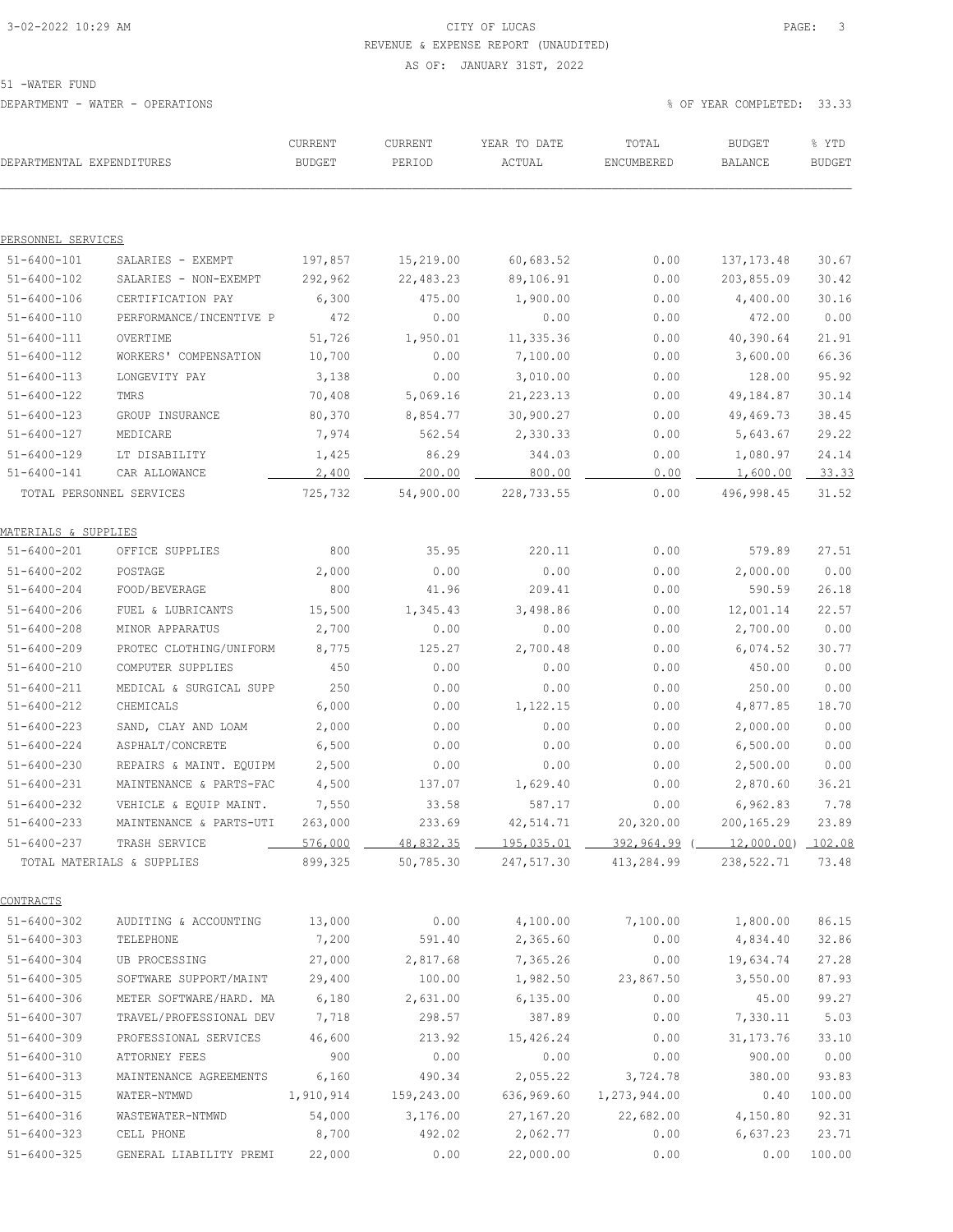### 3-02-2022 10:29 AM CITY OF LUCAS PAGE: 4 REVENUE & EXPENSE REPORT (UNAUDITED)

#### AS OF: JANUARY 31ST, 2022

51 -WATER FUND

DEPARTMENT - WATER - OPERATIONS % OF YEAR COMPLETED: 33.33

| DEPARTMENTAL EXPENDITURES                  | CURRENT<br><b>BUDGET</b> | CURRENT<br>PERIOD | YEAR TO DATE<br>ACTUAL                            | TOTAL<br>ENCUMBERED     | <b>BUDGET</b><br><b>BALANCE</b> | % YTD<br><b>BUDGET</b> |
|--------------------------------------------|--------------------------|-------------------|---------------------------------------------------|-------------------------|---------------------------------|------------------------|
| $51 - 6400 - 331$<br>UTILITIES, ELECTRICAL | 75,000                   | 5,086.30          | 19,637.11                                         | 0.00                    | 55,362.89                       | 26.18                  |
| $51 - 6400 - 346$<br>EOUIPMENT RENTAL      | 4,000                    | 0.00              | 0.00                                              | 0.00                    | 4,000.00                        | 0.00                   |
| TOTAL CONTRACTS                            | 2,218,772                | 175,140.23        |                                                   | 747,654.39 1,331,318.28 | 139,799.33                      | 93.70                  |
| <b>OTHER</b>                               |                          |                   |                                                   |                         |                                 |                        |
| DUES/LICENSES<br>$51 - 6400 - 443$         | 333                      | 0.00              | 111.00                                            | 0.00                    | 222.00                          | $-33.33$               |
| TOTAL OTHER                                | 333                      | 0.00              | 111.00                                            | 0.00                    | 222.00                          | 33.33                  |
| NON DEPARTMENTAL EXPENSE                   |                          |                   |                                                   |                         |                                 |                        |
| $51 - 6400 - 999$<br>PILOT - TRANSFER OUT  | 277,789                  | 0.00              | 0.00                                              | 0.00                    | 277,789.00                      | 0.00                   |
| TOTAL NON DEPARTMENTAL EXPENSE             | 277,789                  | 0.00              | 0.00                                              | 0.00                    | 277,789.00                      | 0.00                   |
| COMPENSATED ABSENCE                        |                          |                   |                                                   |                         |                                 |                        |
| AMORTIZATION/GAIN-LOSS                     |                          |                   |                                                   |                         |                                 |                        |
| CAPITAL OUTLAY                             |                          |                   |                                                   |                         |                                 |                        |
|                                            |                          |                   |                                                   |                         |                                 |                        |
| TOTAL WATER - OPERATIONS                   | 4, 121, 951              |                   | 280,825.53 1,224,016.24 1,744,603.27 1,153,331.49 |                         |                                 | 72.02                  |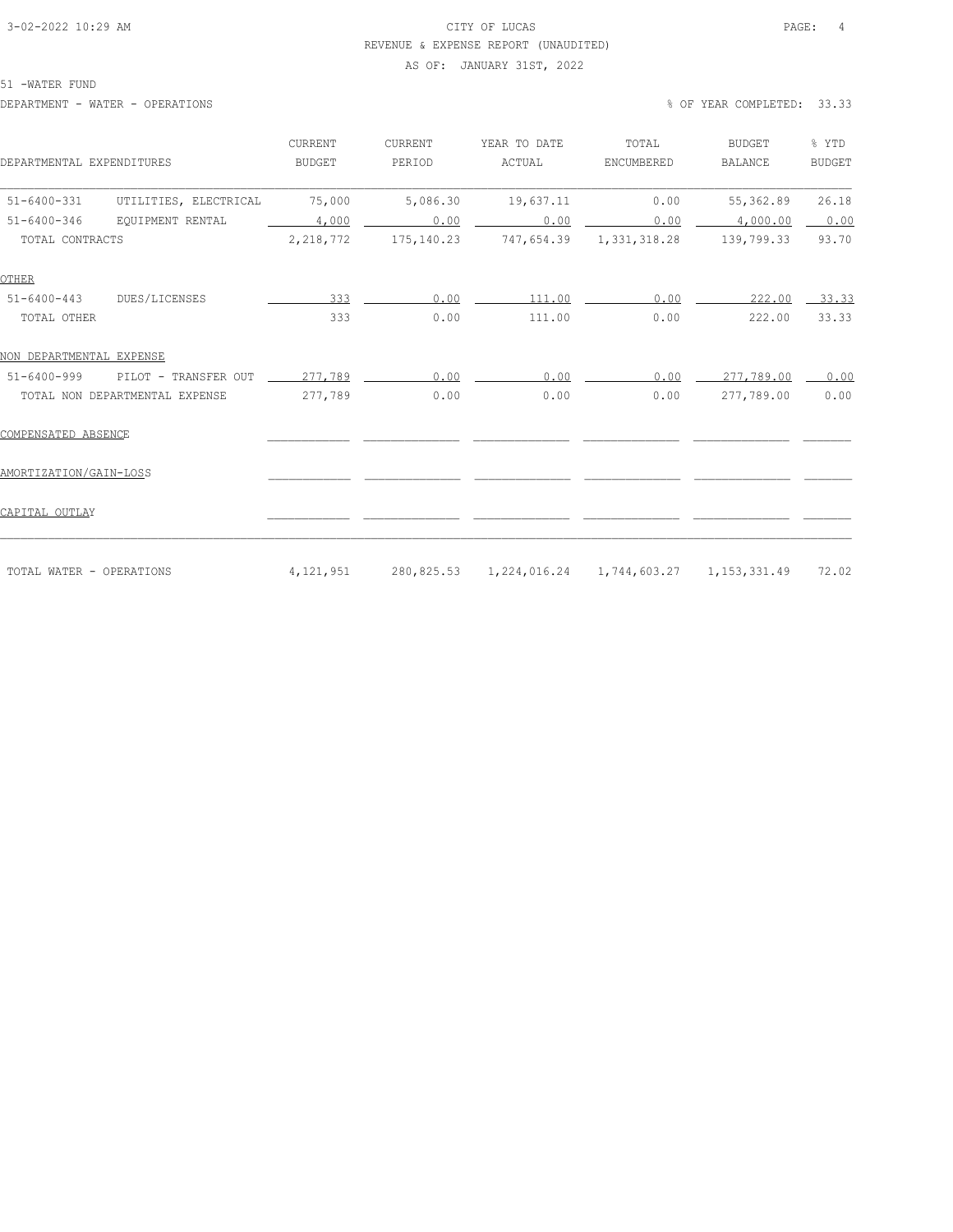# 3-02-2022 10:29 AM CITY OF LUCAS PAGE: 5 REVENUE & EXPENSE REPORT (UNAUDITED)

AS OF: JANUARY 31ST, 2022

51 -WATER FUND

| DEPARTMENTAL EXPENDITURES       |                            | CURRENT<br><b>BUDGET</b> | CURRENT<br>PERIOD | YEAR TO DATE<br>ACTUAL | TOTAL<br>ENCUMBERED | <b>BUDGET</b><br>BALANCE | % YTD<br><b>BUDGET</b> |
|---------------------------------|----------------------------|--------------------------|-------------------|------------------------|---------------------|--------------------------|------------------------|
|                                 |                            |                          |                   |                        |                     |                          |                        |
| PERSONNEL SERVICES              |                            |                          |                   |                        |                     |                          |                        |
| $51 - 6409 - 101$               | SALARIES - EXEMPT          | 87,814                   | 6,754.93          | 26,923.60              | 0.00                | 60,890.40                | 30.66                  |
| $51 - 6409 - 112$               | WORKERS' COMPENSATION      | 290                      | 0.00              | 195.00                 | 0.00                | 95.00                    | 67.24                  |
| $51 - 6409 - 113$               | LONGEVITY PAY              | 48                       | 0.00              | 0.00                   | 0.00                | 48.00                    | 0.00                   |
| $51 - 6409 - 122$               | TMRS                       | 11,394                   | 852.23            | 3, 441.35              | 0.00                | 7,952.65                 | 30.20                  |
| $51 - 6409 - 123$               | GROUP INSURANCE            | 10,716                   | 1,006.33          | 3,875.32               | 0.00                | 6,840.68                 | 36.16                  |
| $51 - 6409 - 127$               | MEDICARE                   | 1,294                    | 98.31             | 391.84                 | 0.00                | 902.16                   | 30.28                  |
| $51 - 6409 - 129$               | LT DISABILITY              | 265                      | 15.35             | 61.40                  | 0.00                | 203.60                   | 23.17                  |
| $51 - 6409 - 133$               | TELEPHONE ALLOWANCE        | 600                      | 25.00             | 100.00                 | 0.00                | 500.00                   | 16.67                  |
| TOTAL PERSONNEL SERVICES        |                            | 112,421                  | 8,752.15          | 34,988.51              | 0.00                | 77,432.49                | 31.12                  |
| <u>MATERIALS &amp; SUPPLIES</u> |                            |                          |                   |                        |                     |                          |                        |
| $51 - 6409 - 201$               | OFFICE SUPPLIES            | 1,000                    | 39.77             | 107.22                 | 0.00                | 892.78                   | 10.72                  |
| $51 - 6409 - 204$               | FOOD/BEVERAGE              | 250                      | 0.00              | 0.00                   | 0.00                | 250.00                   | 0.00                   |
| $51 - 6409 - 208$               | MINOR APARATUS             | 500                      | 0.00              | 0.00                   | 0.00                | 500.00                   | 0.00                   |
| $51 - 6409 - 209$               | PROTECTIVE CLOTHING/UNI    | 1,355                    | 0.00              | 0.00                   | 0.00                | 1,355.00                 | 0.00                   |
| $51 - 6409 - 210$               | COMPUTER SUPPLIES          | 500                      | 0.00              | 0.00                   | 0.00                | 500.00                   | 0.00                   |
| $51 - 6409 - 232$               | VEHICLE MAINTENANCE        | 2,000                    | 0.00              | 0.00                   | 0.00                | 2,000.00                 | 0.00                   |
|                                 | TOTAL MATERIALS & SUPPLIES | 5,605                    | 39.77             | 107.22                 | 0.00                | 5,497.78                 | 1.91                   |
| <u>CONTRACTS</u>                |                            |                          |                   |                        |                     |                          |                        |
| $51 - 6409 - 305$               | SOFTWARE SUPPORT/MAINT     | 1,050                    | 0.00              | 0.00                   | 0.00                | 1,050.00                 | 0.00                   |
| $51 - 6409 - 307$               | TRAVEL & TRAINING          | 1,740                    | 0.00              | 0.00                   | 0.00                | 1,740.00                 | 0.00                   |
| $51 - 6409 - 309$               | PROFESSIONAL SERVICES      | 196,600                  | 0.00              | 1,123.75               | 63,800.00           | 131,676.25               | 33.02                  |
| $51 - 6409 - 323$               | CELL PHONE                 | 1,200                    | 30.19             | 136.94                 | 0.00                | 1,063.06                 | 11.41                  |
| TOTAL CONTRACTS                 |                            | 200,590                  | 30.19             | 1,260.69               | 63,800.00           | 135,529.31               | 32.43                  |
| OTHER                           |                            |                          |                   |                        |                     |                          |                        |
| $51 - 6409 - 411$               | <b>FURNITURE</b>           | 500                      | 0.00              | 0.00                   | 0.00                | 500.00                   | 0.00                   |
| $51 - 6409 - 416$               | IMPLEMENTS & APPARATUS     | 500                      | 0.00              | 0.00                   | 0.00                | 500.00                   | 0.00                   |
| 51-6409-443                     | DUES/LICENSES              | 1,075                    | 0.00              | 0.00                   | 0.00                | 1,075.00                 | 0.00                   |
| $51 - 6409 - 452$               | HARDWARE & TELECOM         | 500                      | $0.00$ $-$        | 0.00                   | $0.00$ $\qquad$     | 500.00                   | 0.00                   |
| TOTAL OTHER                     |                            | 2,575                    | 0.00              | 0.00                   | 0.00                | 2,575.00                 | 0.00                   |
| CAPITAL OUTLAY                  |                            |                          |                   |                        |                     |                          |                        |
| TOTAL WATER - ENGINEERING       |                            | 321,191                  | 8,822.11          | 36, 356.42             | 63,800.00           | 221,034.58               | 31.18                  |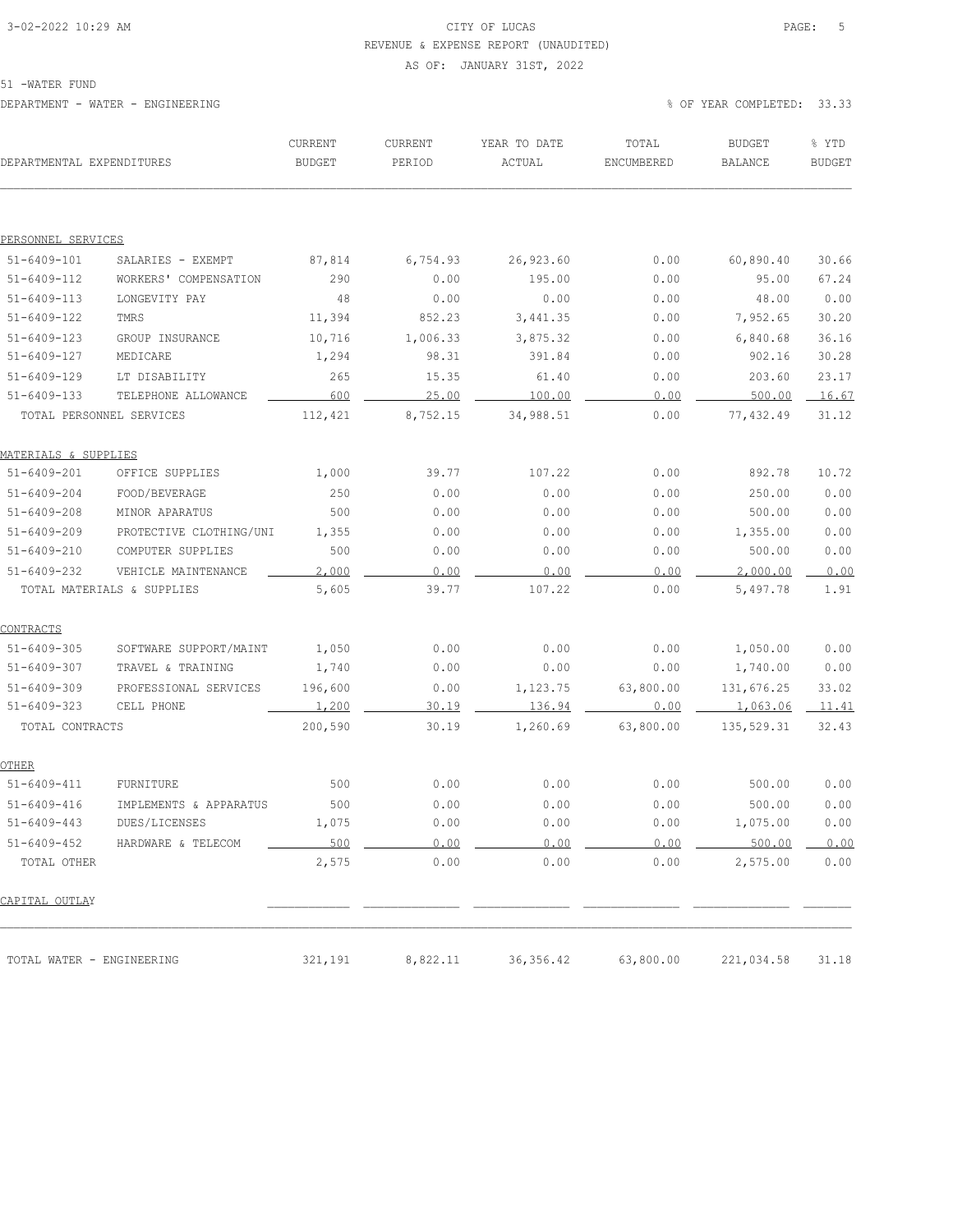# 3-02-2022 10:29 AM CITY OF LUCAS PAGE: 6 REVENUE & EXPENSE REPORT (UNAUDITED)

#### AS OF: JANUARY 31ST, 2022

51 -WATER FUND

|                     | DEPARTMENTAL EXPENDITURES | CURRENT<br><b>BUDGET</b> | CURRENT<br>PERIOD | YEAR TO DATE<br>ACTUAL | TOTAL<br>ENCUMBERED | <b>BUDGET</b><br><b>BALANCE</b> | % YTD<br><b>BUDGET</b> |
|---------------------|---------------------------|--------------------------|-------------------|------------------------|---------------------|---------------------------------|------------------------|
|                     |                           |                          |                   |                        |                     |                                 |                        |
| DEBT SERVICE        |                           |                          |                   |                        |                     |                                 |                        |
| $51 - 7900 - 214$   | 2007 CERT OF OBLIG-PRIN   | 125,000                  | 125,000.00        | 125,000.00             | 0.00                | 0.00                            | 100.00                 |
| $51 - 7900 - 215$   | 2007 CERT OF OBLIG-INTE   | 29,219                   | 15,937.50         | 15,937.50              | 0.00                | 13,281.50                       | 54.54                  |
| $51 - 7900 - 216$   | 2007 GO REFUNDING - PRI   | 105,000                  | 105,000.00        | 105,000.00             | 0.00                | 0.00                            | 100.00                 |
| 51-7900-217         | 2007 GO REFUNDING -<br>TN | 1,974                    | 1,974.00          | 1,974.00               | 0.00                | 0.00                            | 100.00                 |
| $51 - 7900 - 222$   | 2017 CERTIF OF OBLIG PR   | 120,000                  | 120,000.00        | 120,000.00             | 0.00                | 0.00                            | 100.00                 |
| $51 - 7900 - 223$   | 2017 CERTIF OF OBLIG IN   | 72,150                   | 36,975.00         | 36,975.00              | 0.00                | 35,175.00                       | 51.25                  |
| $51 - 7900 - 224$   | 2019 CERTIF OF OBLIG PR   | 50,000                   | 50,000.00         | 50,000.00              | 0.00                | 0.00                            | 100.00                 |
| $51 - 7900 - 225$   | 2019 CERTIF OF OBLIG IN   | 41,293                   | 21, 271.25        | 21, 271.25             | 0.00                | 20,021.75                       | 51.51                  |
| $51 - 7900 - 226$   | 2020 GO REFUNDING - PRI   | 95,000                   | 95,000.00         | 95,000.00              | 0.00                | 0.00                            | 100.00                 |
| $51 - 7900 - 227$   | 2020 GO REFUNDING INTER   | 32,500                   | 17,200.00         | 17,200.00              | 0.00                | 15,300.00                       | 52.92                  |
| $51 - 7900 - 298$   | <b>BOND ISSUE COSTS</b>   | 600                      | 200.00            | 200.00                 | 0.00                | 400.00                          | 33.33                  |
| TOTAL DEBT SERVICE  |                           | 672,736                  | 588, 557.75       | 588, 557.75            | 0.00                | 84, 178. 25                     | 87.49                  |
|                     |                           |                          |                   |                        |                     |                                 |                        |
| TOTAL DEBT SERVICES |                           | 672,736                  | 588, 557.75       | 588, 557.75            | 0.00                | 84,178.25                       | 87.49                  |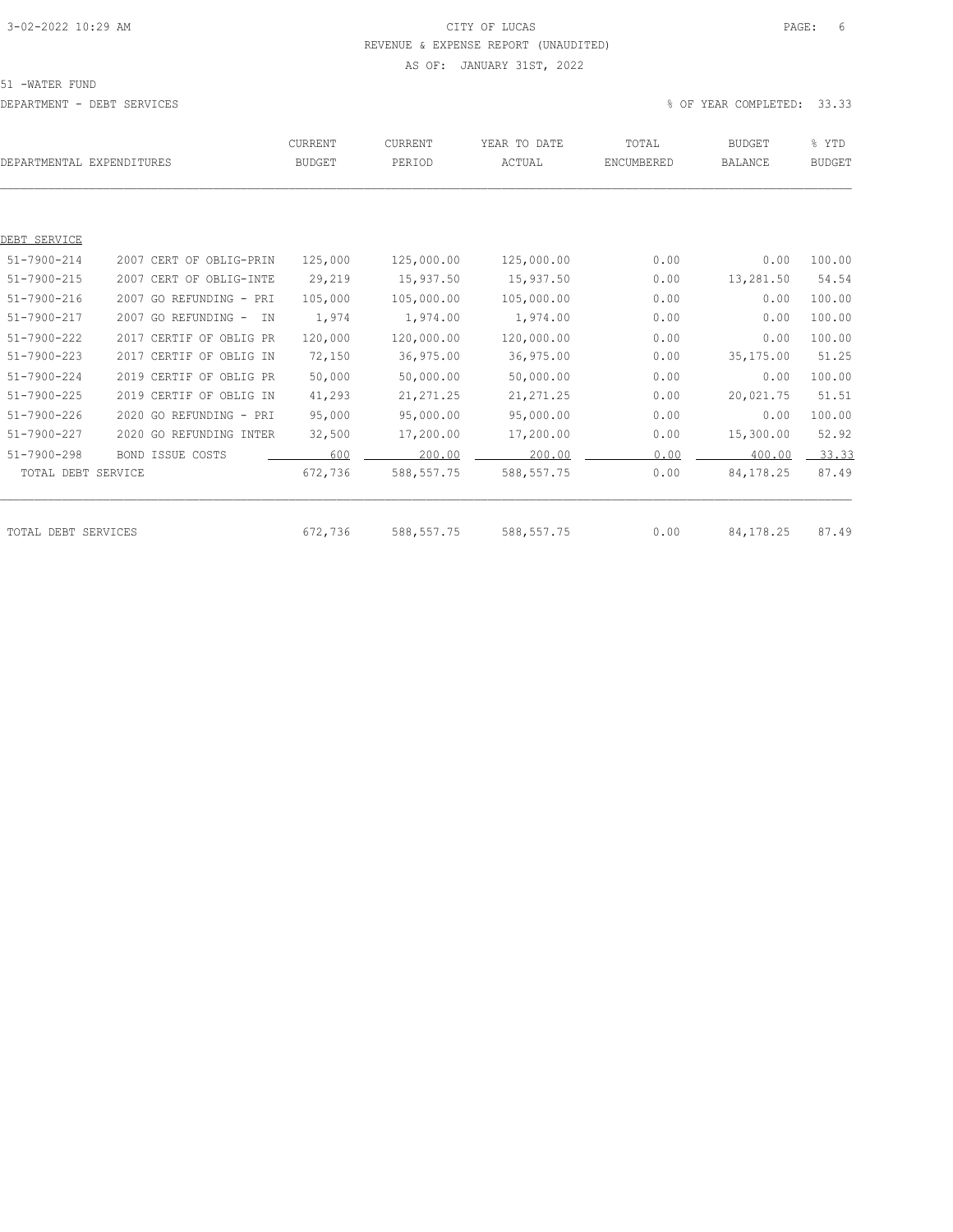# 3-02-2022 10:29 AM CITY OF LUCAS PAGE: 7 REVENUE & EXPENSE REPORT (UNAUDITED)

AS OF: JANUARY 31ST, 2022

51 -WATER FUND

DEPARTMENT - NON-DEPART. EXPENDITURES **X** and the set of the set of the set of the set of the set of the set of the set of the set of the set of the set of the set of the set of the set of the set of the set of the set of

|                                   | <b>CURRENT</b> | CURRENT     | YEAR TO DATE            | TOTAL                                  | <b>BUDGET</b>  | % YTD         |
|-----------------------------------|----------------|-------------|-------------------------|----------------------------------------|----------------|---------------|
| DEPARTMENTAL EXPENDITURES         | <b>BUDGET</b>  | PERIOD      | ACTUAL                  | ENCUMBERED                             | <b>BALANCE</b> | <b>BUDGET</b> |
|                                   |                |             |                         |                                        |                |               |
|                                   |                |             |                         |                                        |                |               |
| NON DEPARTMENTAL EXPENSE          |                |             |                         |                                        |                |               |
|                                   |                |             |                         |                                        |                |               |
| BAD DEBT                          |                |             |                         |                                        |                |               |
|                                   |                |             |                         |                                        |                |               |
|                                   |                |             |                         |                                        |                |               |
| TOTAL EXPENDITURES                | 5, 115, 878    |             | 878,205.39 1,848,930.41 | 1,808,403.27  1,458,544.32  71.49      |                |               |
|                                   |                |             |                         |                                        |                |               |
| REVENUE OVER/(UNDER) EXPENDITURES | 404,783 (      | 511,352.59) |                         | 23,621.22 ( 1,808,403.27) 2,189,565.05 |                | 440.92-       |
|                                   |                |             |                         |                                        |                |               |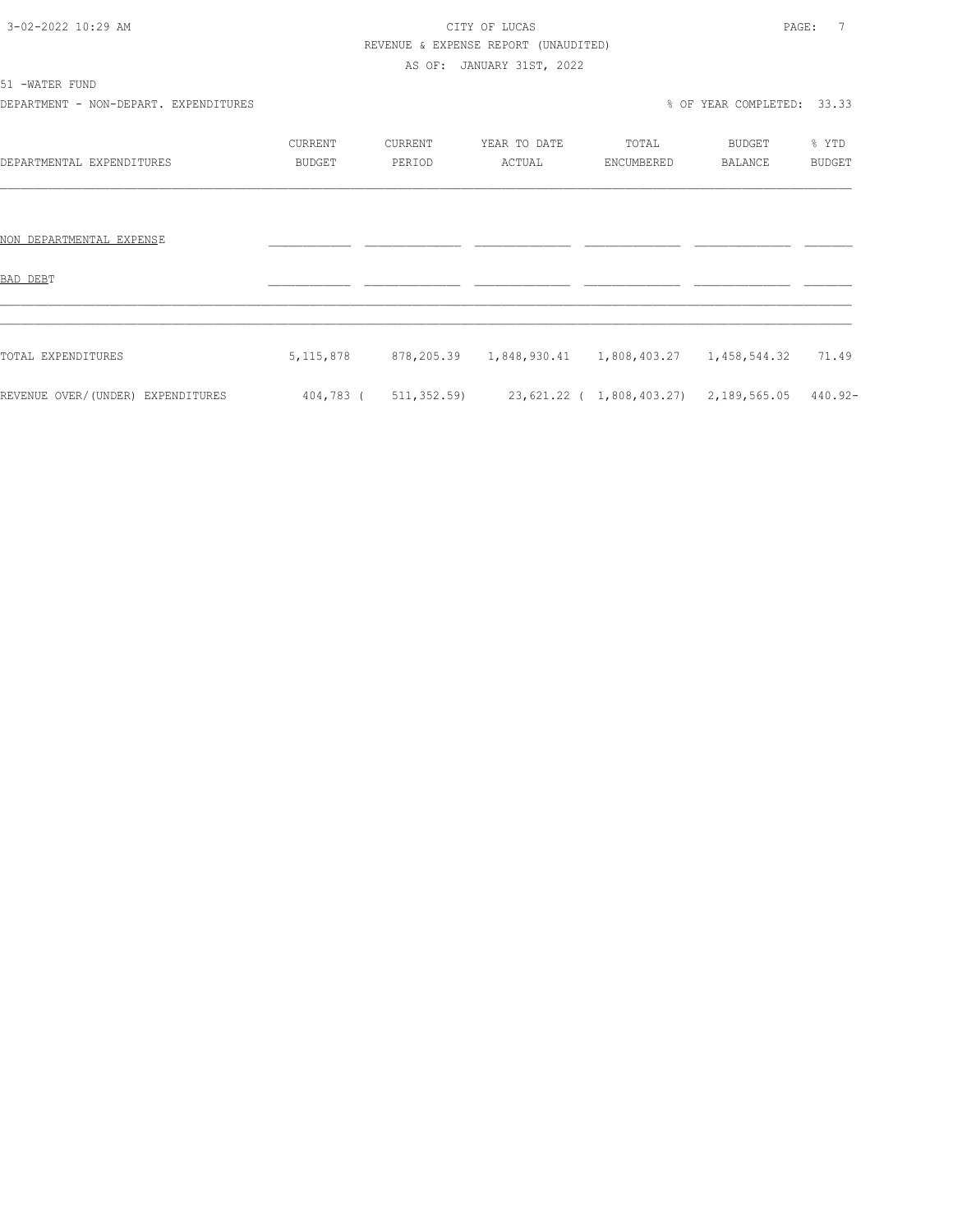### 3-02-2022 10:29 AM CITY OF LUCAS PAGE: 1 REVENUE & EXPENSE REPORT (UNAUDITED) AS OF: JANUARY 31ST, 2022

#### 59 -DEBT SERVICES FUND

FINANCIAL SUMMARY % OF YEAR COMPLETED: 33.33

|                                         | CURRENT<br><b>BUDGET</b> | CURRENT<br>PERIOD                   | YEAR TO DATE<br>ACTUAL  | TOTAL<br>ENCUMBERED | <b>BUDGET</b><br><b>BALANCE</b> | % YTD<br><b>BUDGET</b> |
|-----------------------------------------|--------------------------|-------------------------------------|-------------------------|---------------------|---------------------------------|------------------------|
| REVENUE SUMMARY                         |                          |                                     |                         |                     |                                 |                        |
| PROPERTY TAXES<br>MISCELLANEOUS REVENUE | 1,444,715<br>150,511     | 512,865.30<br>29.82                 | 1,256,759.83<br>143.60  | 0.00<br>0.00        | 187,955.17<br>150,367.40        | 86.99<br>0.10          |
| TOTAL REVENUES                          | 1,595,226                | 512,895.12                          | 1,256,903.43            | 0.00                | 338, 322.57                     | 78.79                  |
| EXPENDITURE SUMMARY<br>DEBT SERVICES    |                          | 1,595,227 1,365,797.25 1,365,797.25 |                         | 0.00                | 229,429.75                      | 85.62                  |
| TOTAL EXPENDITURES                      |                          | 1,595,227 1,365,797.25              | 1,365,797.25            | 0.00                | 229,429.75                      | 85.62                  |
| REVENUE OVER/(UNDER) EXPENDITURES       | $1)$ (                   |                                     | 852,902.13)(108,893.82) | 0.00                | 108,892.82 9,382.00             |                        |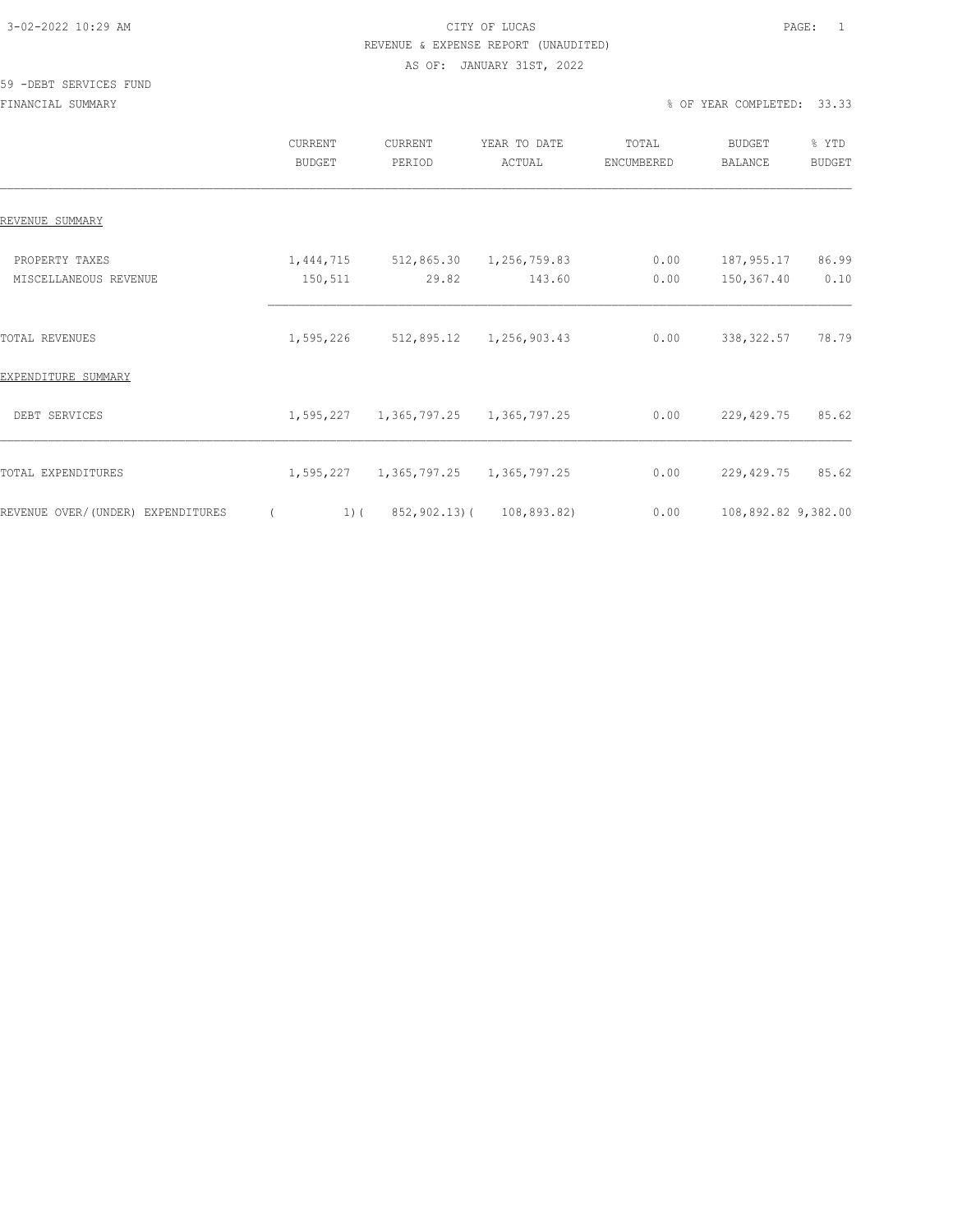### 3-02-2022 10:29 AM CITY OF LUCAS PAGE: 2 REVENUE & EXPENSE REPORT (UNAUDITED) AS OF: JANUARY 31ST, 2022

#### 59 -DEBT SERVICES FUND

% OF YEAR COMPLETED: 33.33

| REVENUES                                 | CURRENT<br><b>BUDGET</b> | CURRENT<br>PERIOD | YEAR TO DATE<br>ACTUAL | TOTAL<br>ENCUMBERED | <b>BUDGET</b><br><b>BALANCE</b> | % YTD<br><b>BUDGET</b> |
|------------------------------------------|--------------------------|-------------------|------------------------|---------------------|---------------------------------|------------------------|
|                                          |                          |                   |                        |                     |                                 |                        |
| PROPERTY TAXES                           |                          |                   |                        |                     |                                 |                        |
| $59 - 4011$<br>PROPERTY TAXES            | 1,439,715                | 512, 427.14       | 1,255,013.06           | 0.00                | 184,701.94                      | 87.17                  |
| $59 - 4012$<br>PROPERTY TAXES-DELINQUENT | $\mathbf{0}$             | 338.00            | 1,110.43               | 0.00(               | 1, 110.43)                      | 0.00                   |
| $59 - 4015$<br>PROPERTY TAXES-P&I        | 5,000                    | 100.16            | 636.34                 | 0.00                | 4,363.66                        | 12.73                  |
| TOTAL PROPERTY TAXES                     | 1,444,715                | 512,865.30        | 1,256,759.83           | 0.00                | 187,955.17                      | 86.99                  |
| INTERGOVERNMENTAL                        |                          |                   |                        |                     |                                 |                        |
| MISCELLANEOUS REVENUE                    |                          |                   |                        |                     |                                 |                        |
| 59-4911<br>INTEREST INCOME               | 3,000                    | 29.82             | 143.60                 | 0.00                | 2,856.40                        | 4.79                   |
| $59 - 4996$<br>TRANSFER IN               | 147,511                  | 0.00              | 0.00                   | 0.00                | 147,511.00                      | 0.00                   |
| TOTAL MISCELLANEOUS REVENUE              | 150,511                  | 29.82             | 143.60                 | 0.00                | 150,367.40                      | 0.10                   |
| TOTAL REVENUE                            | 1,595,226                | 512,895.12        | 1,256,903.43           | 0.00                | 338, 322.57                     | 78.79                  |
|                                          |                          |                   |                        |                     |                                 |                        |